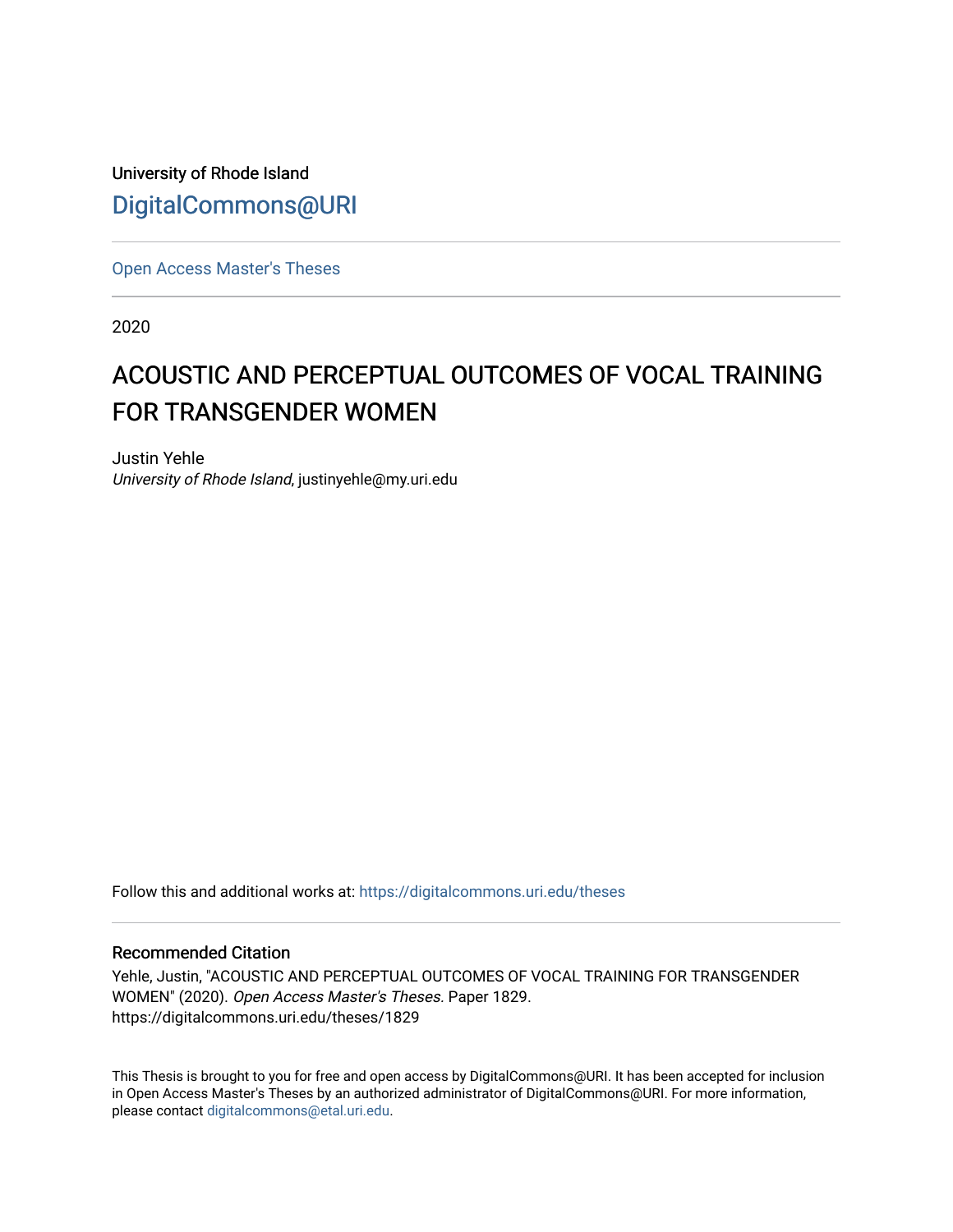# ACOUSTIC AND PERCEPTUAL OUTCOMES OF VOCAL TRAINING FOR

# TRANSGENDER WOMEN

BY

JUSTIN YEHLE

# A THESIS SUBMITTED IN PARTIAL FULFULMENT OF THE

# REQUIREMENTS FOR THE DEGREE OF

# MASTER OF SCIENCE

IN

# SPEECH-LANGUAGE PATHOLOGY

# UNIVERSTY OF RHODE ISLAND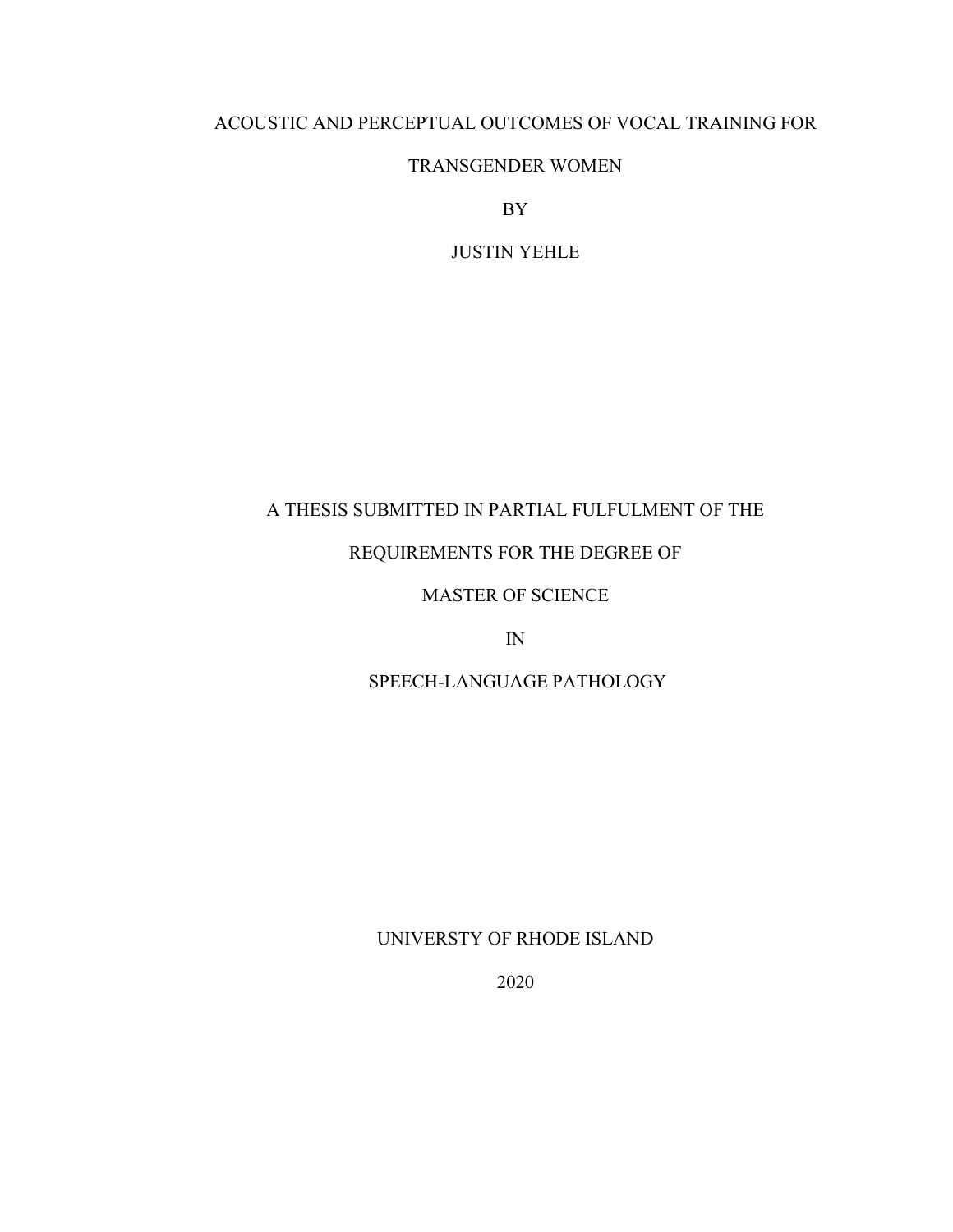# MASTER OF SCIENCE THESIS

# OF

# JUSTIN YEHLE

APPROVED:

Thesis Committee:

Major Professor: *Leslie Mahler*

*Rachel Smith*

*Natalie Sabik*

 *Nassar H. Zawia* **DEAN OF THE GRADUATE SCHOOL** 

UNIVERSITY OF RHODE ISLAND 2020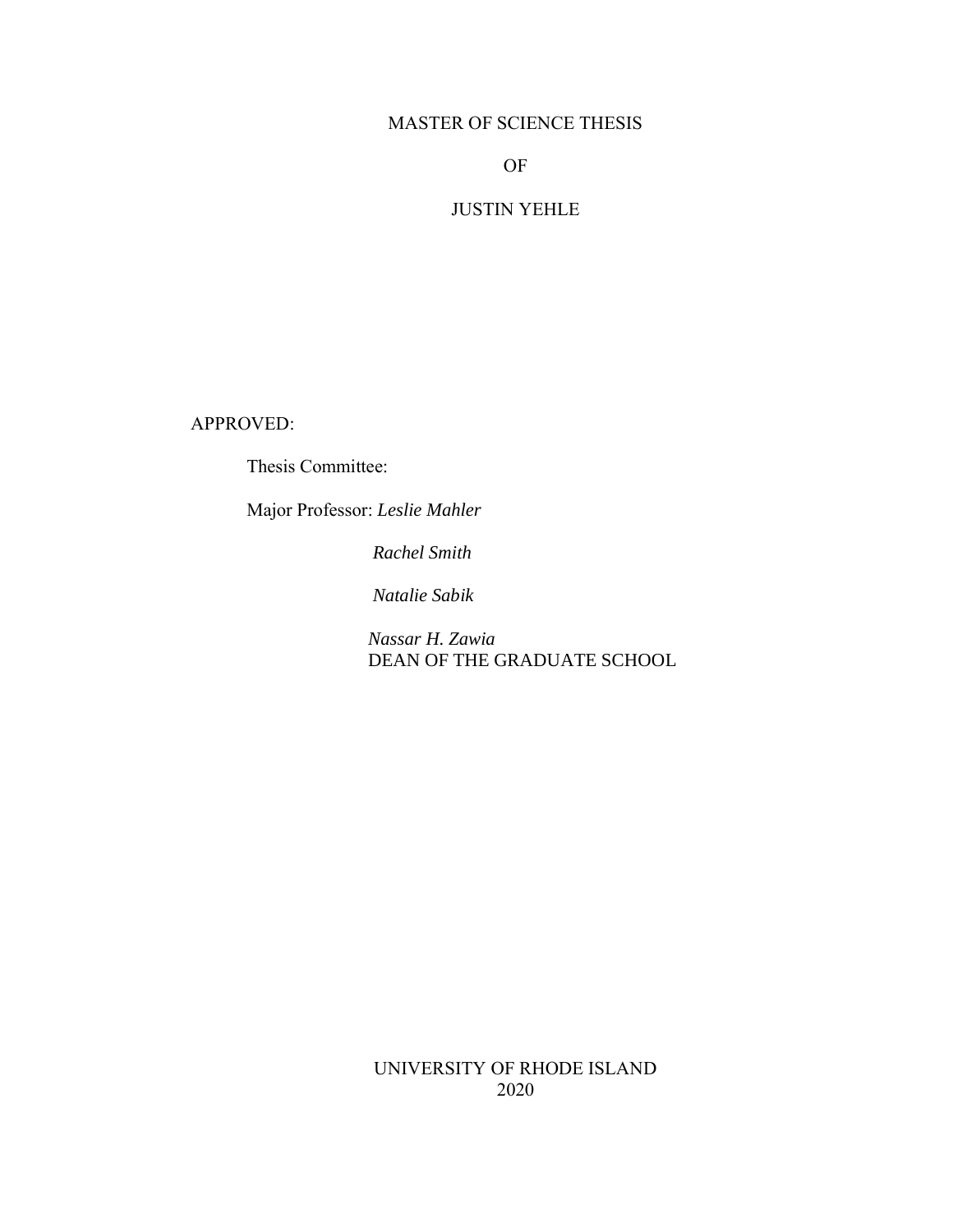#### **ABSTRACT**

**Purpose:** This study investigated the acoustic and perceptual outcomes of a specific six-week voice training protocol for transgender women, by analyzing acoustic features of speech and voice. The authors sought to establish statistical and clinical significance between speaking fundamental frequency and self-perceptual ratings of communicative experiences, pre- and post-training.

**Methods:** Speech samples were collected from 10 transgender women. Acoustic variables analyzed for this research include: fundamental frequency (F0) of vowel prolongation, speaking fundamental frequency (SFF) of spontaneous speech, formants (F1 and F2), pitch perturbation quotient (PPQ), relative average perturbation (RAP), noise-to-harmonic ratio (NHR), and intensity. Participants also completed a selfevaluation of communicative experiences using a five-point scale from the Transsexual Voice Questionnaire, Male-to-Female (TVQMtF). Speech samples were collected pre- and post-training to establish statistical and clinical significance. **Results:** Statistically and clinically significant gains were found between pre- and post-training in the areas of F0 in vowel prolongation, and SFF during spontaneous speech. There were generally medium effect sizes for F1 and F2, PPQ, RAP, NHR, and intensity. These analyses were limited by sample size. Results suggest that F0 of vowel prolongation, SFF, SFF variation, formant modification, and intensity are suitable targets for evidence-based practices for transgender women.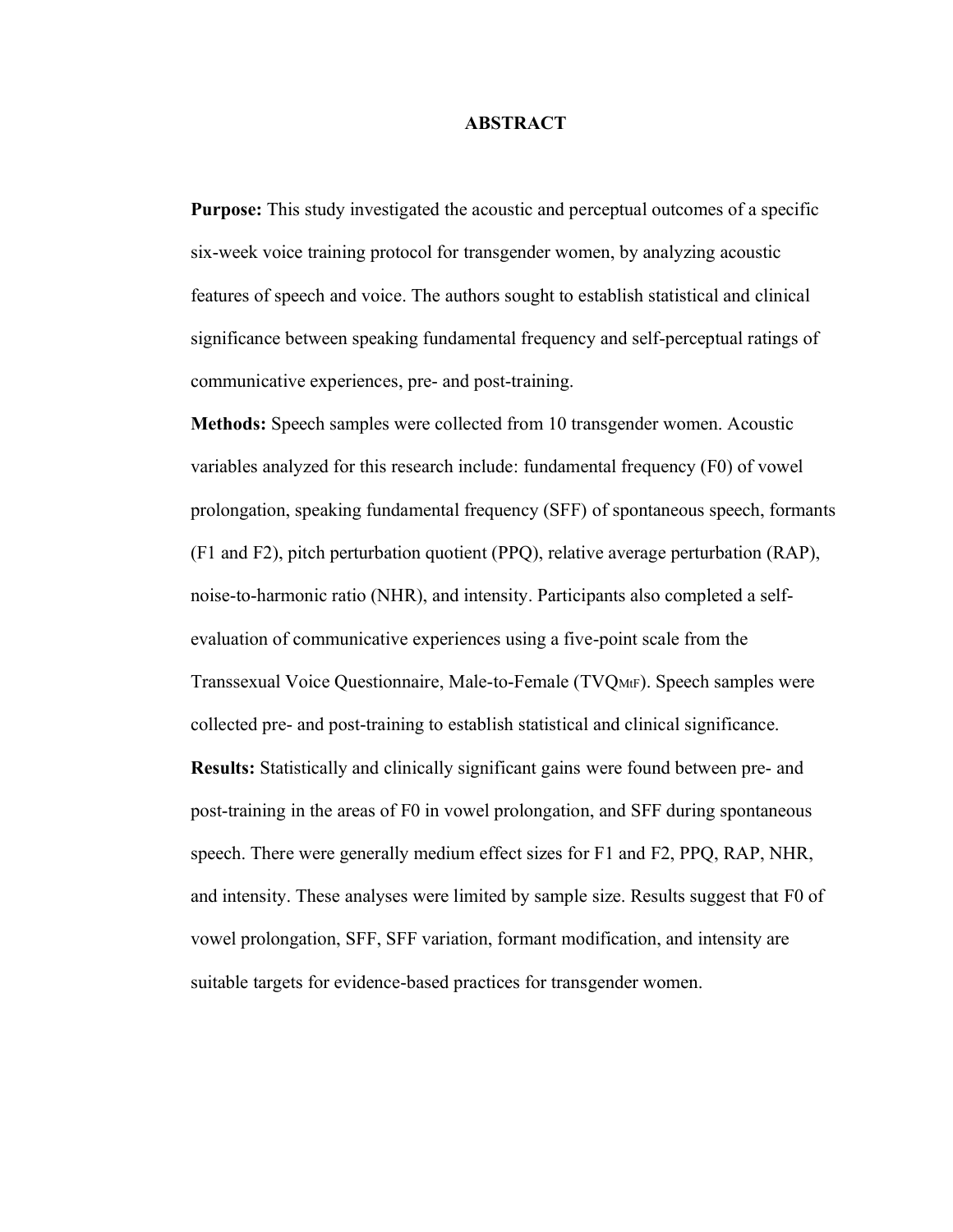# **ACKNOWLEDGMENTS**

I would like to thank everyone who provided support and guidance to complete this thesis. All mistakes are mine alone. I would first like to thank my advisor and academic supervisor Dr. Leslie Mahler. Her patience, thoughtfulness, and confidence in my abilities helped me to persevere throughout this process. Thank you to Kimberly Dahl, your hard work has provided an opportunity for which I will be eternally grateful. Thank you to Madison Turner, for all of her hard work and patience, I hope this experience was of value. Thanks are due to my thesis committee, from whom I have learned to better myself personally and professionally. I would also like to thank my husband, whose unwavering patience and support has allowed me to change careers, and work toward my personal and professional goals.

Lastly, I am most thankful of all of the participants who found time to take part in this research. The opportunity to meet these individuals is something I will cherish the most from this experience.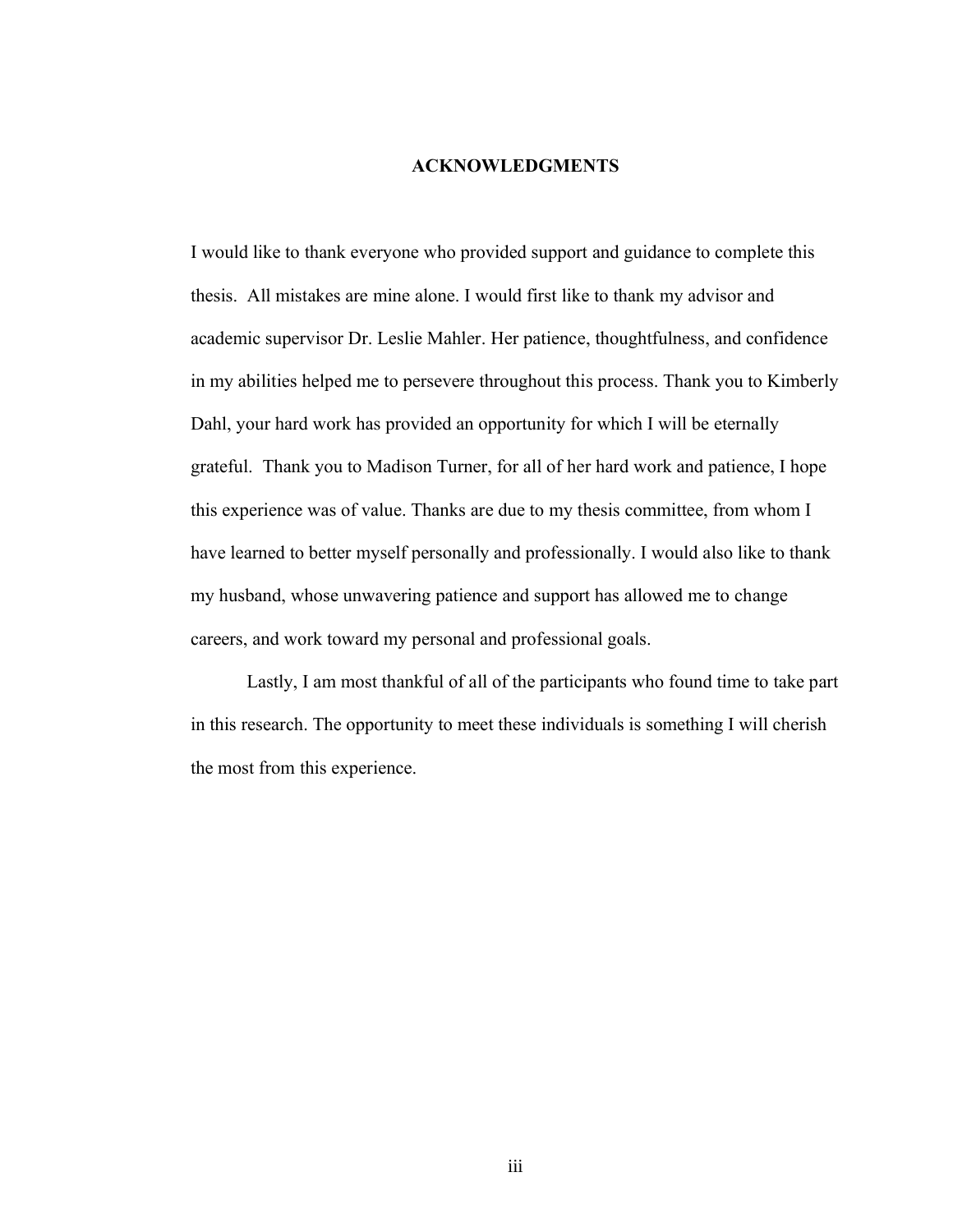# **DEDICATION**

For my transgender friends and family, and all members of the LGBTQ+

community.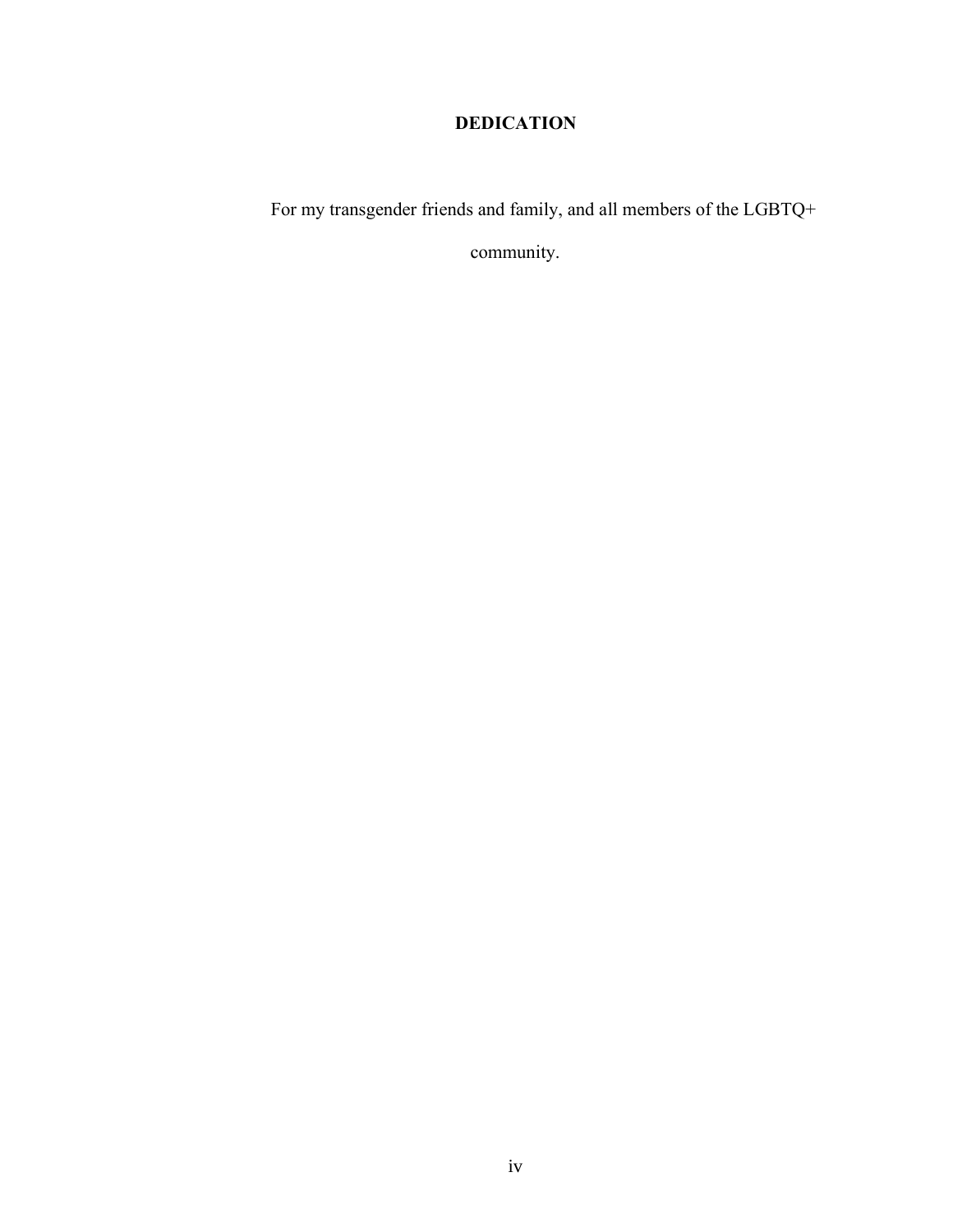# **TABLE OF CONTENTS**

| 3.2 Acoustic variables obtained from voice and speech samples pre- and post- |
|------------------------------------------------------------------------------|
|                                                                              |
|                                                                              |
|                                                                              |
|                                                                              |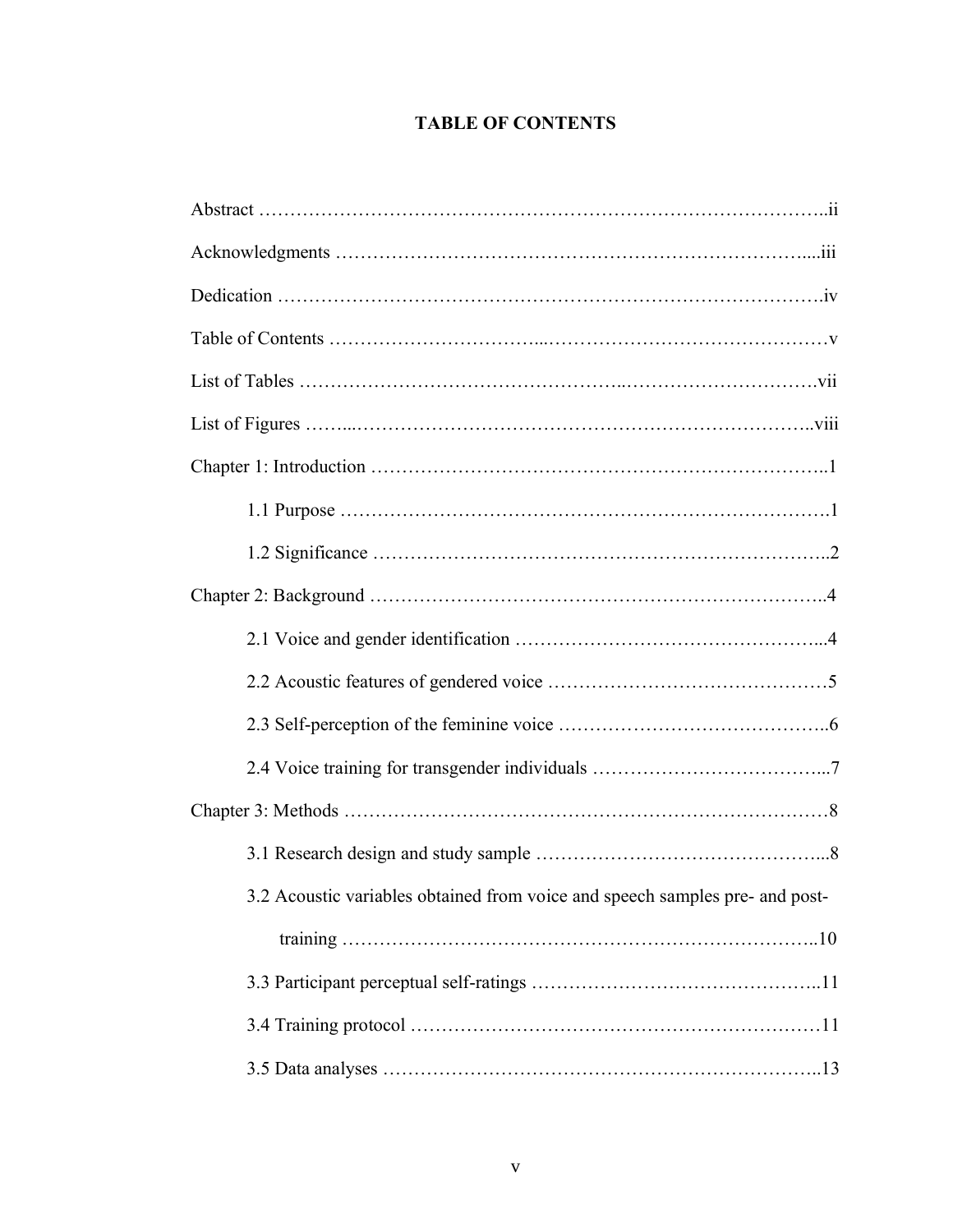| 4.2 Research aim 1: Measure acoustic variables of voice and speech related to |
|-------------------------------------------------------------------------------|
| gender identity immediately before and immediately after six weeks of a       |
|                                                                               |
| 4.3 Research aim 2: Determine whether quantitative changes in acoustic        |
| features related to gender identity relate to perceptual measures of voice    |
|                                                                               |
|                                                                               |
|                                                                               |
| 5.1 Aim 1 Hypothesis: Acoustic variables will more closely align with         |
|                                                                               |
| 5.2 Aim 2 Hypothesis: As acoustic variables more closely align with cis-      |
| gender women post training, voice satisfaction will improve 42                |
|                                                                               |
|                                                                               |
|                                                                               |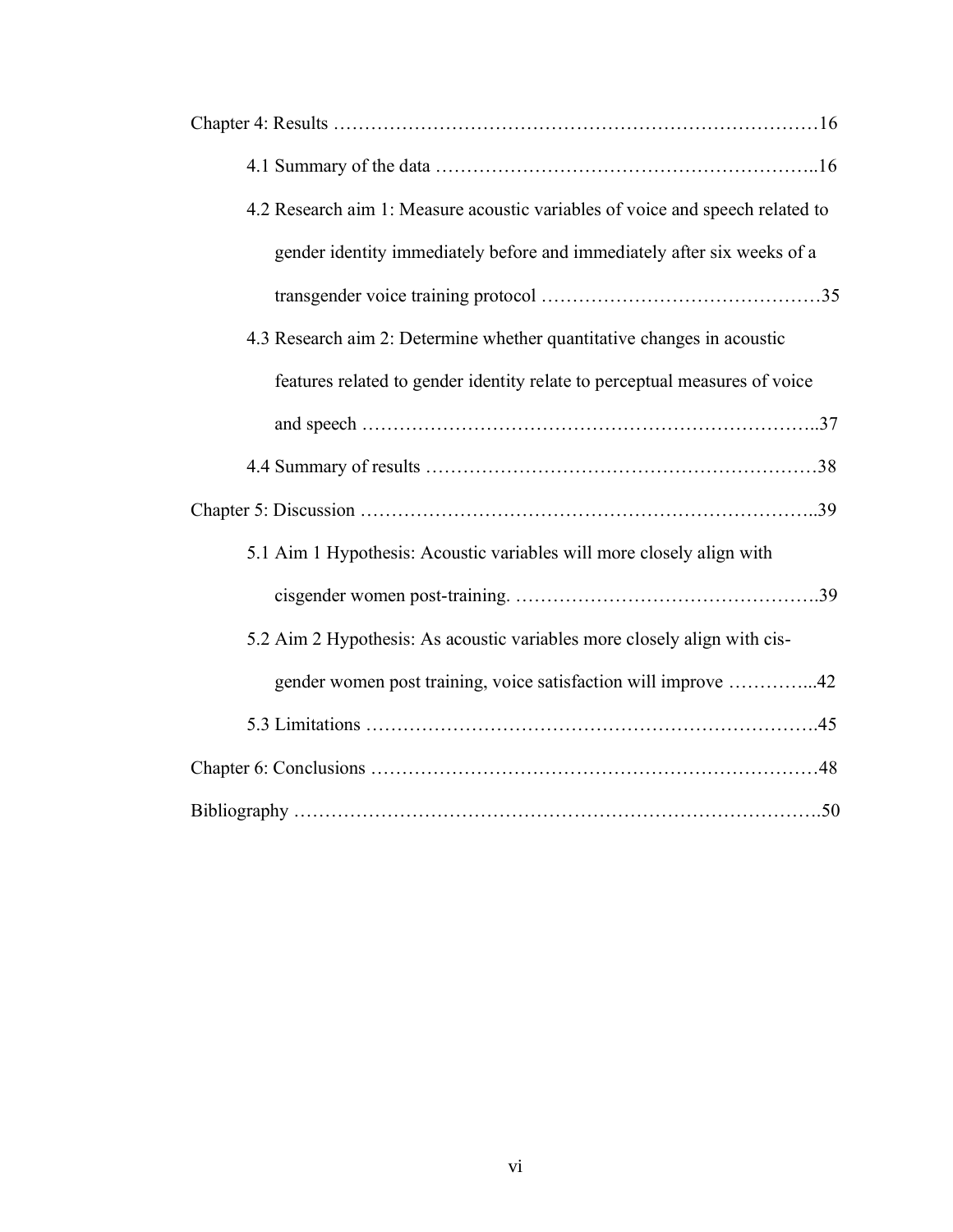# **LIST OF TABLES**

| Table 4.2 Speaking Fundamental Frequency by Participant 21        |
|-------------------------------------------------------------------|
|                                                                   |
|                                                                   |
|                                                                   |
|                                                                   |
|                                                                   |
|                                                                   |
| Table 4.9 Intensity of Spontaneous Speech Tasks by Participant 32 |
| Table 4.10 TVQMtF Score Sums by Category, Pre- and Post-Training  |
| . 34                                                              |

Table 4.11 Mean TVQMtF Differences by

Category ……..…………………….…......37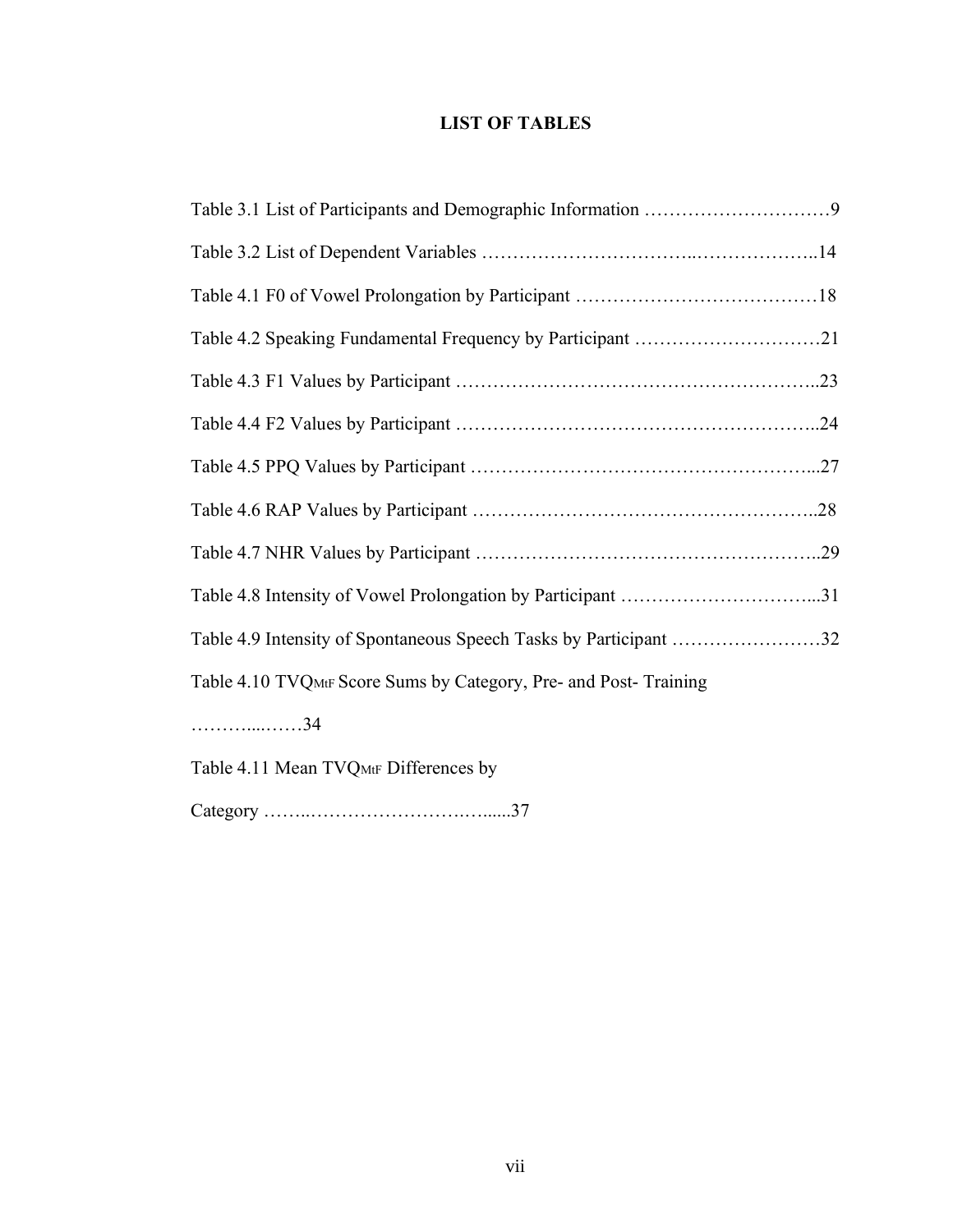# **LIST OF FIGURES**

| Figure 4.1 Mean SFF by Participant Derived from Picture Description Samples 20 |  |  |  |
|--------------------------------------------------------------------------------|--|--|--|
| Figure 4.2 Mean SFF by Participant Derived from Monologue Samples 20           |  |  |  |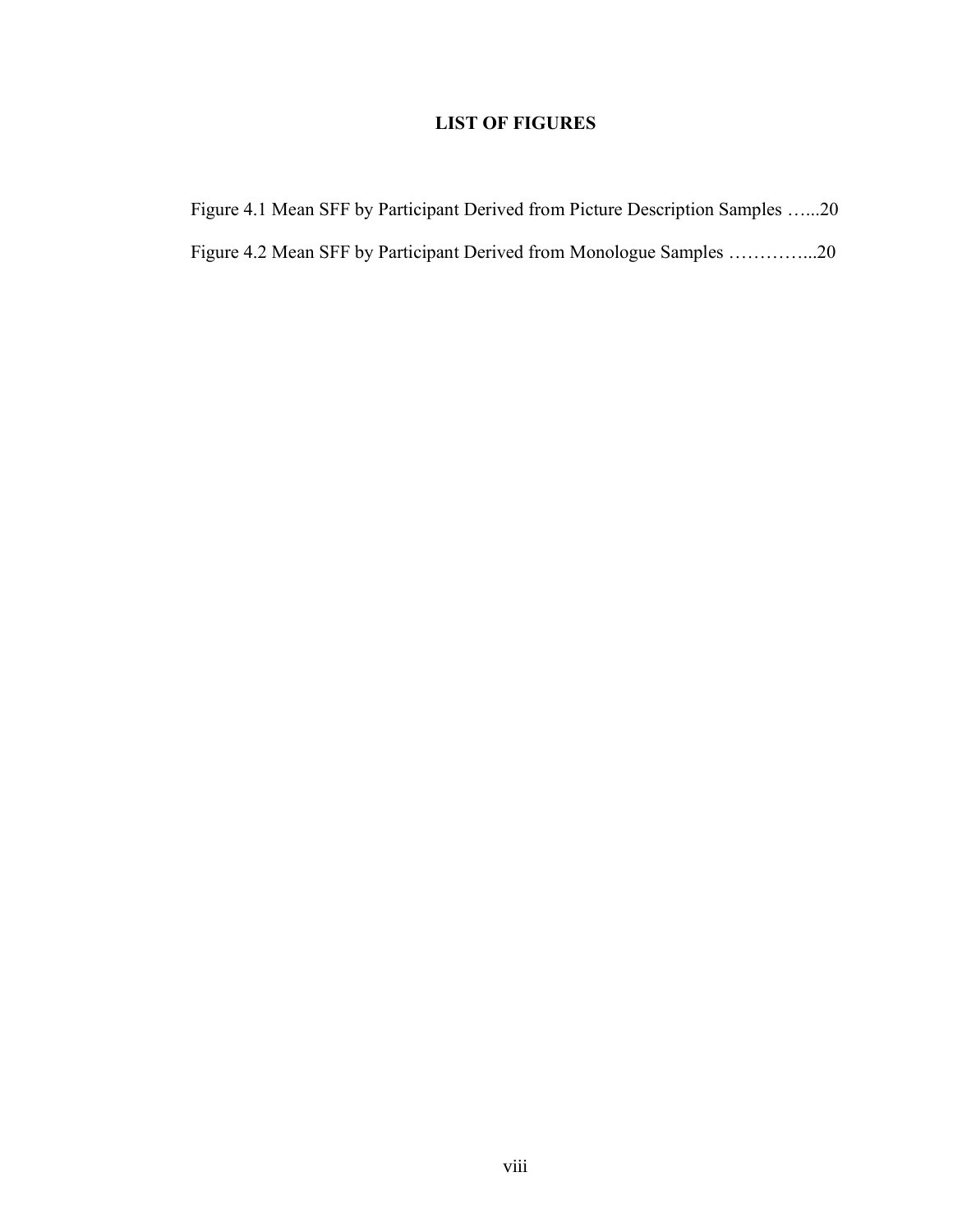#### **Chapter 1**

# INTRODUCTION

Voice training for transgender (trans) individuals is an area in which the field of speech-language pathology knows little. As a result, the trans community has received little consideration in the area of speech and communication research. The World Professional Association for Transgender Health (WPATH) did not establish standards of care for speech or voice until its seventh edition published in 2012 (Standards of care for the health of transsexual, transgender, and gendernonconforming people, 2012). Society has evolved to become a culturally diverse community. Speech language pathologists and other scientists are now charged with developing knowledge and understanding of methods and services to better provide support and evidence-based treatments to the LGBTQ+ community.

Selecting appropriate speech and voice targets for trans women is vital to establishing an effective protocol for training. Presentation of a gender congruent voice as a desired outcome for training is often a goal for trans women seeking voice training. Objective data and perceptual data are needed to clearly comprehend how specific approaches to training affect speech and voice.

#### *1.1 Purpose*

The purpose of this study is to contribute to the knowledge base and provide data to evaluate the efficacy of a specific speech and voice training protocol. It examines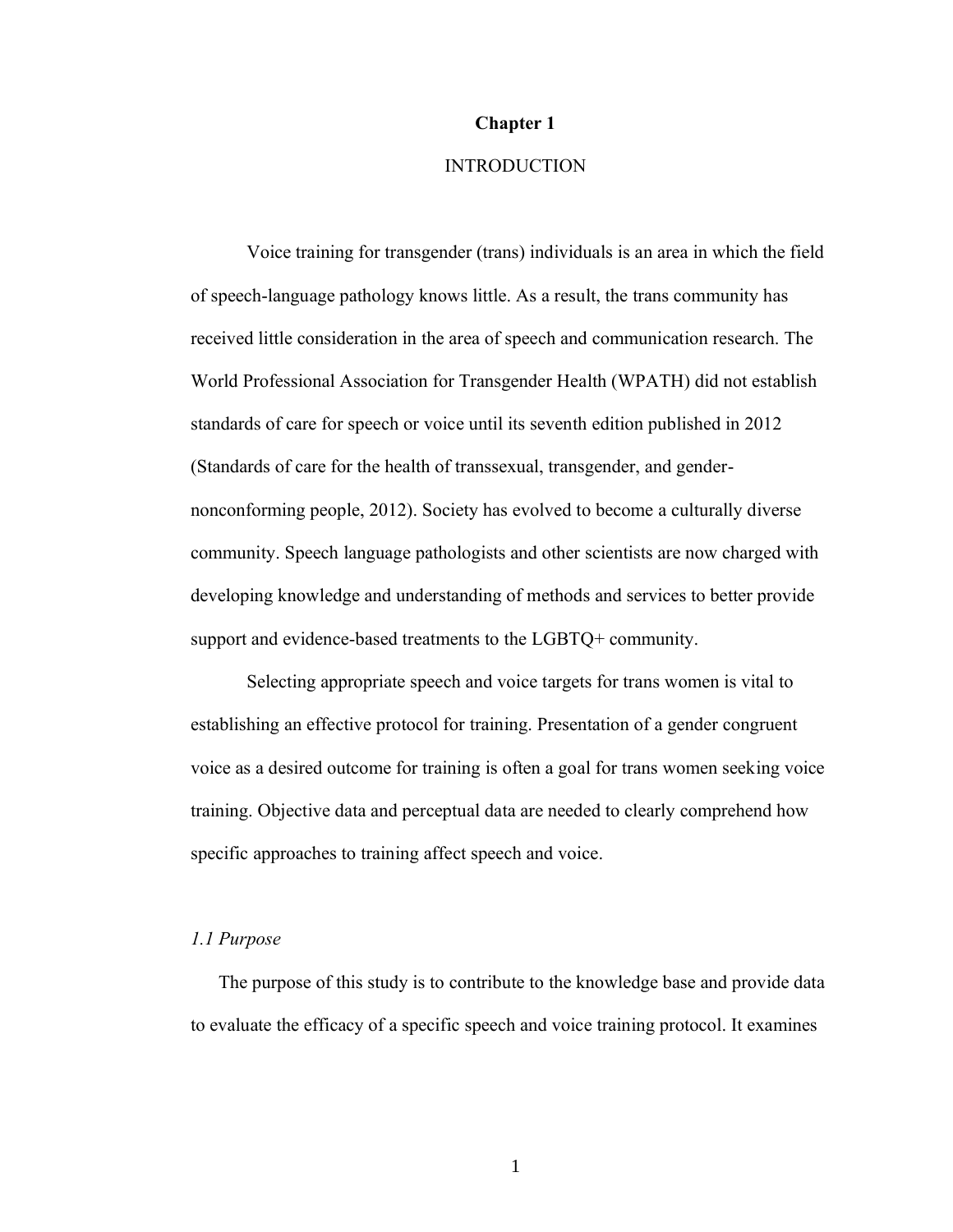the impact that this protocol has on acoustic features of 10 trans women pre- and posttraining. The specific aims of the study are:

- 1. Measure acoustic and perceptual variables of voice and speech related to gender identity immediately before and immediately after six weeks of a transgender voice training protocol.
	- a. Hypothesis: Changes in acoustic variables will result in speech and voice characteristics that more closely align with cisgender women post-training.
- 2. Determine whether quantitative changes in acoustic features related to gender identity correlate with self-perceptual measures of voice and speech.
	- a. Hypothesis: As changes in acoustic variables more closely align with cis-gender women post-training, voice satisfaction will improve.

#### *1.2 Significance*

This study contributes to the literature in numerous ways. First, it involves analyses of speech and voice measures, some of which have received little scrutiny in past studies of the trans population. Second, it compares pre- and post-training data using a self-perceptual rating of voice. Third, it provides data regarding vocal characteristics in sustained vowel phonation and connected speech during spontaneous productions in salient speech contexts. This study provides insight into appropriate goals and objectives that are likely to promote generalization outside of training.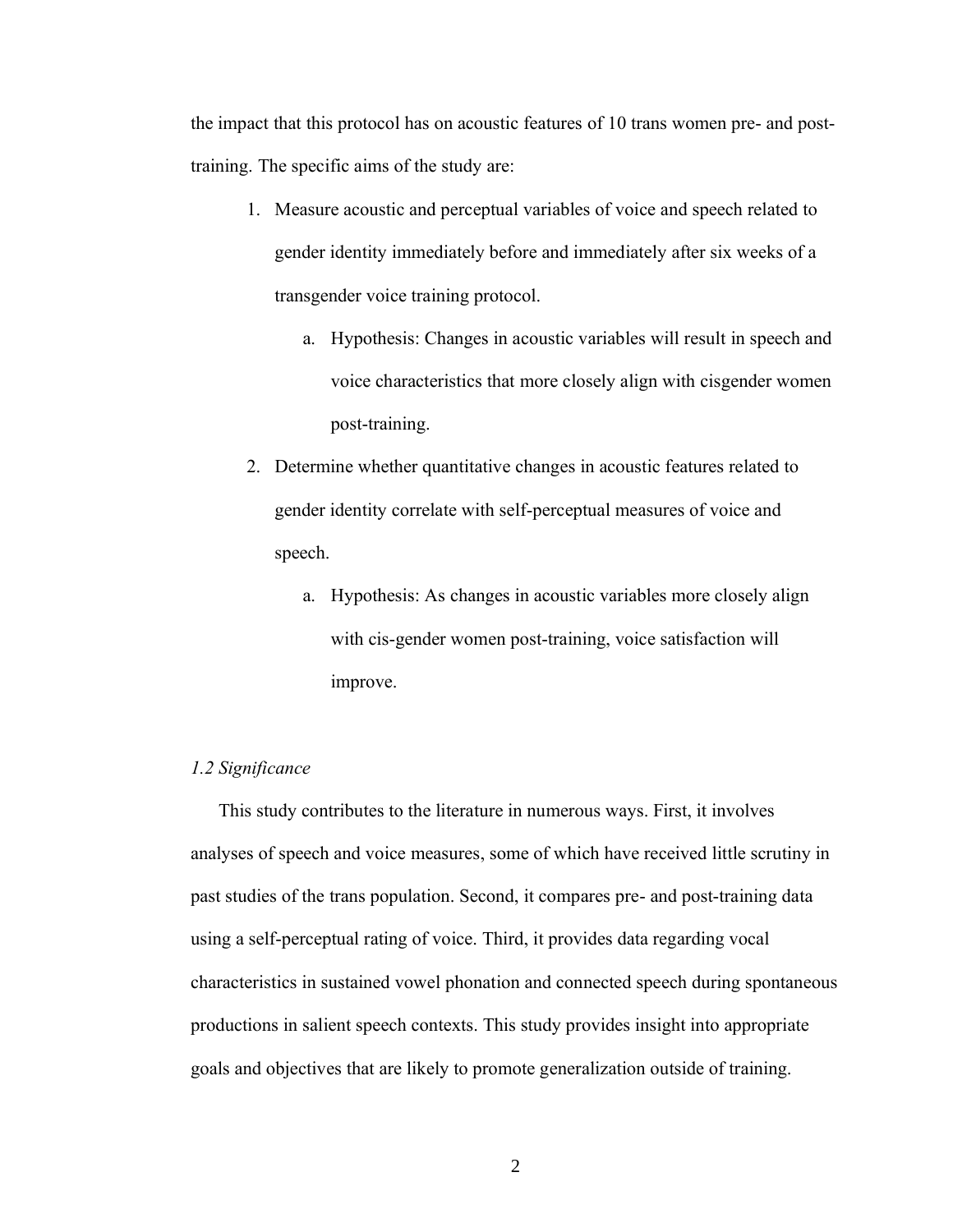Lastly, this research identifies differences in pre- and post-training speech and voice variables. Determining the statistical and clinical significance of these differences are essential to providing information for speech language pathologists, and to establish targets that are likely to be most effective in helping trans individuals to achieve their goals of gender-congruent communication.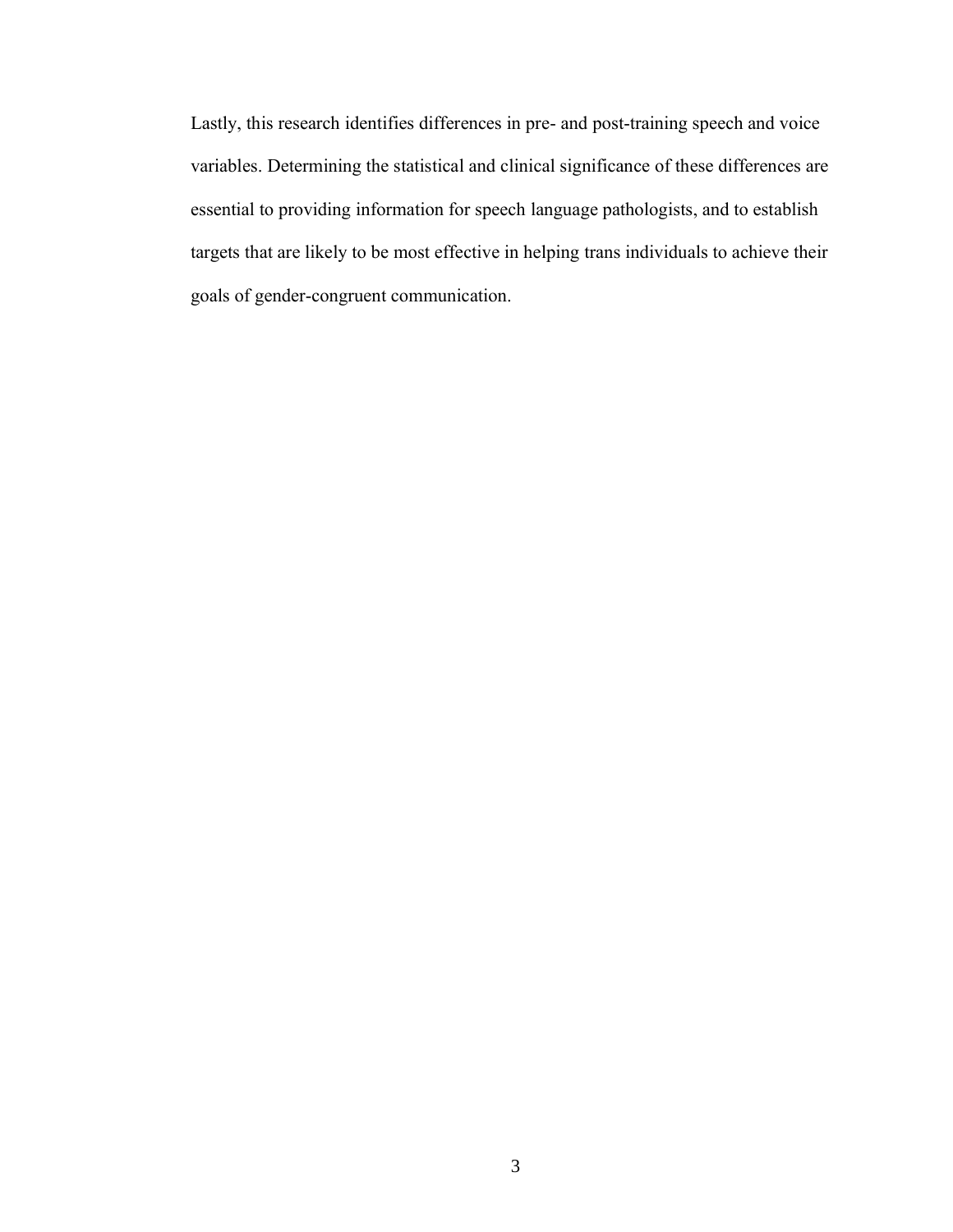#### **Chapter 2**

# BACKGROUND

Previous research of training programs for transgender women is lacking in the current literature. Research that is available does not consistently include a clearly described and specific training protocol. This chapter provides a description of the previous literature and establishes the need to clarify and further establish the need for additional research on voice training for trans individuals.

#### *2.1 Voice and gender identification*

Several vocal characteristics have been studied in previous research studies to identify whether they make significant differences in gender identification. Gelfer and Schofield's (2000) analysis between vowel formant frequency, gender perception, and ratings of femininity indicated minimal clinical significance between acoustic features and femininity-masculinity rating scale. However, results did demonstrate significant differences between speaking fundamental frequency (SFF) and upper limit of SFF, as subjects with high SFF (mean 187 Hz) and SFF limit (165-209 Hz) were more often perceived as female. The study also noted that subjects' progress varied as a result of differences in the stage of transition (e.g., initial, medial, or final stages of transition).

Research findings by Gorham-Rowan and Morris (2006) revealed that ratings of trans women by unfamiliar listeners were most likely to be identified as female when speaking with an SFF of 160 Hz and greater. Increasing pitch along with other voice and speech modification strategies, such as modifying loudness (Hancock & Garabedian, 2012), modifying (Quinn & Swain, 2018), and following healthy vocal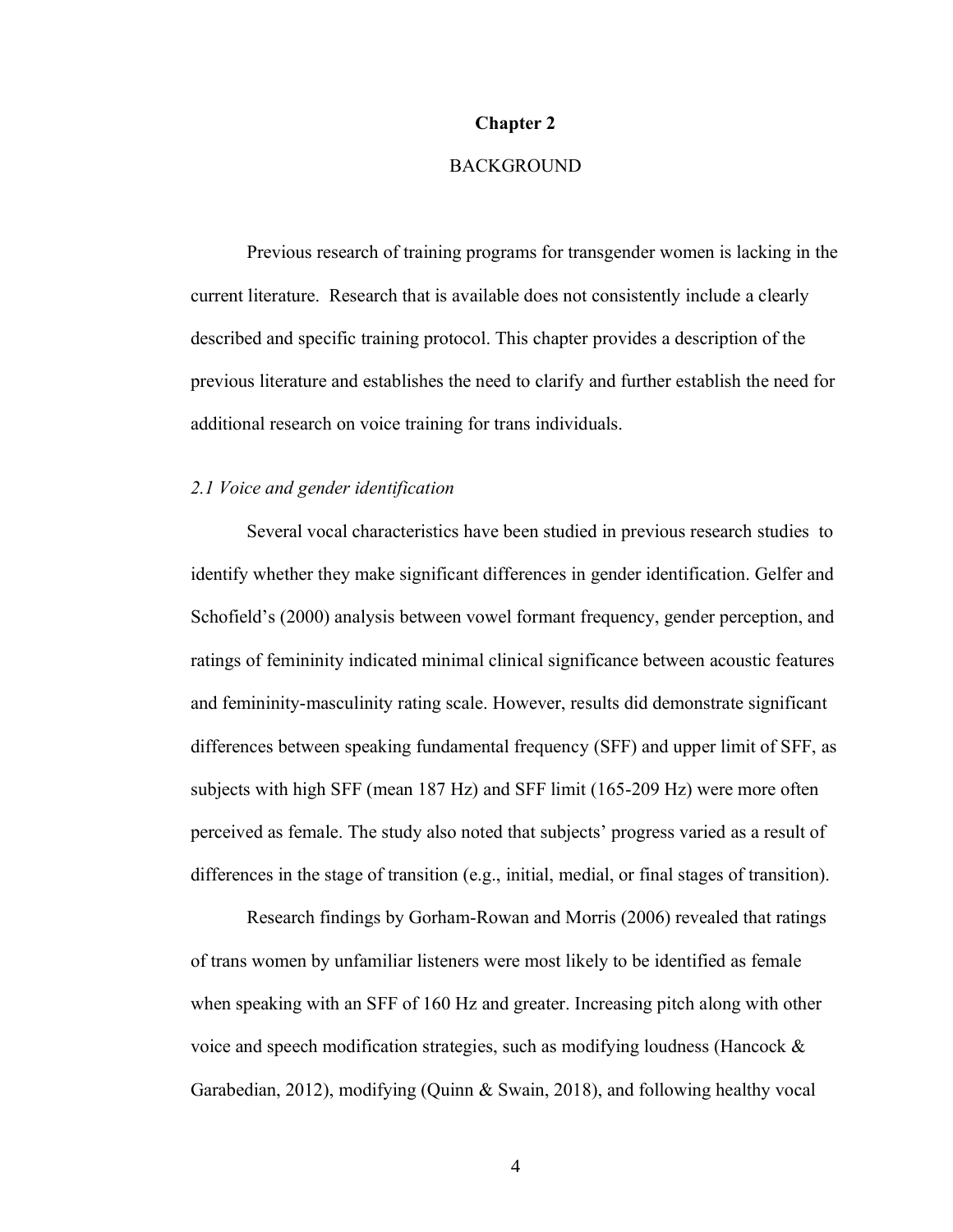hygiene practices have been shown to increase the likelihood of gender congruent speech perception (Dahl and Mahler, 2019).

## *2.2 Acoustic features of gendered voice*

Cisgender individuals, those who identify with the gender they were born with, display specific vocal characteristics which coincide with societal norms. These features provide acoustic information to listeners and allow them to perceive a voice as masculine or feminine. Cisgender women's SFF is generally produced at an average of 250 Hz (Kumar, Banumathy, Sharma & Panda, 2019).

Post-pubescent males tend to have much longer and thicker vocal folds and a larger vocal tract (Kawitzky and McAllister, 2020) when compared to women. Trans women who speak at an F0 lower than 160 Hz have a greater chance of being misgendered when physical cues (i.e., physical presentation) are not available (i.e., during telephone calls) (Kawitzky and McAllister, 2020).

Podesva and Callier (2015) described voice quality as "the extragrammatical suprasegmental properties of speech resulting from the configuration of the vocal apparatus." Resonance plays a key role in voice. The glottal wave, created by vibration of the vocal folds, travels through the vocal tract. The vocal tract modifies the signal heard by listeners. This altered soundwave is what listeners perceive as the speaker's voice. Feminine voices tend to contain higher formants, which provide auditory cues to listeners and allow them to perceive the gender of the speaker as female (King, Brown, and McCrea, 2012). Formants vary by speaker, specifically in vowel production. They rely on length and shape of the vocal tract and tongue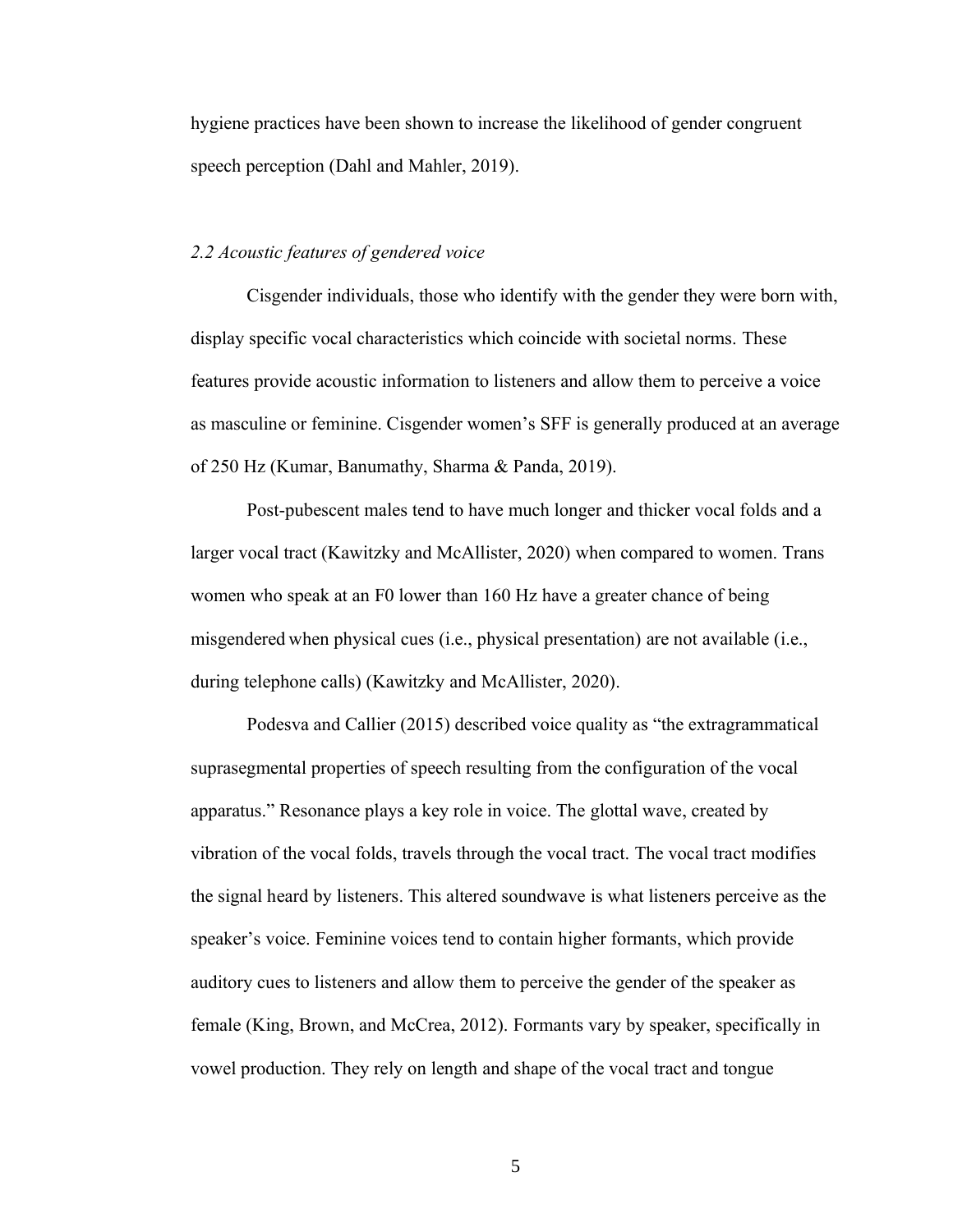placement. Formants are an important factor in the perception of gender (Kawitzky and McAllister, 2020).

### *2.3 Self-perception of the feminine voice*

Self-perception of vocal femininity is a vital factor in self-acceptance of an individual's identity (Lara and Peterson, 2018). Perceptual tools used to establish a self-rating of vocal femininity include the Transsexual Voice Questionnaire – Male to Female (TVQMtF) and the Transgender Self-Evaluation Questionnaire (TSEQ). Both questionnaires contain similar questions concerning social interaction, emotions, gender and identity, speech production effort, physical aspects, and pitch (Davies and Johnston, 2015). Dahl and Mahler (2019) found a moderately positive correlation between self-ratings and maximum SFF, utilizing the TVQMtF. Casado, Rodriguez-Parra, and Adrian (2016) used the TSEQ in their research. They noted a moderately significant correlation between SFF and the TSEQ score.

Few studies have sought to establish relationships between acoustic features and self-perception beyond SFF. Hancock and Garabedian (2013) studied 25 cases to correlate self-perception with SFF and semitone ranges, which produced conflicting results. Participants who presented an SFF within a masculine range reported high satisfaction with their voice. This finding suggests that even those who did not achieve their SFF goals developed self-confidence by using a higher pitch. Therefore, a study of training outcomes for trans women should include a combination of quantitative assessment of acoustic vocal features and a qualitative assessment of self-perception to understand participant's self-perception of their communication and communication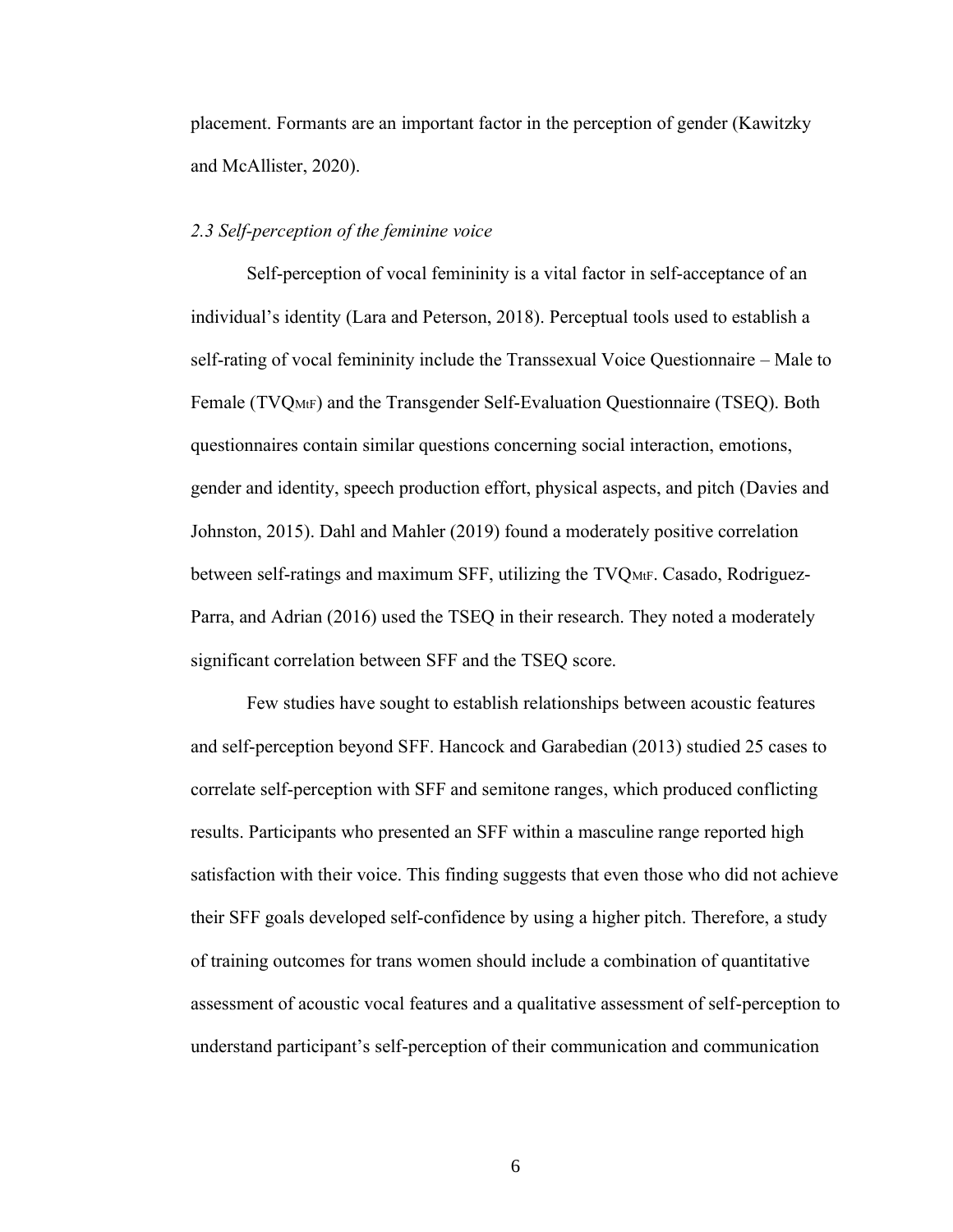experiences. This study will use acoustic measures and measures of self-perception to gain a comprehensive understanding of the outcomes of speech and voice training.

#### *2.4 Voice training for transgender individuals*

Voice congruency is an important component in the transition of trans individuals, but little is known about specific training strategies that are most effective. A lack of research in voice modification training techniques for trans individuals leads to the question; What training techniques are most effective for trans women to achieve their communication goals? Specifying a voice training protocol for trans individuals is a crucial area for study because there is a lack of research investigating the most effective evidence-based practices for this underserved population. Training protocols should target the most salient features of gendered communication including acoustic speech variables and perceptions of the speaker's voice.

This study contributes to the literature by measuring changes in vocal characteristics of trans women following a specific training protocol. Analyses will permit the comparison of changes in acoustic variables and self-reported satisfaction in the areas of voice and communication. The study will allow examination of the effect of training and identify how it affects acoustic variables. It will assist in the development of a specific protocol for a speech-language pathologist to provide best practices and appropriate treatment goals for trans women.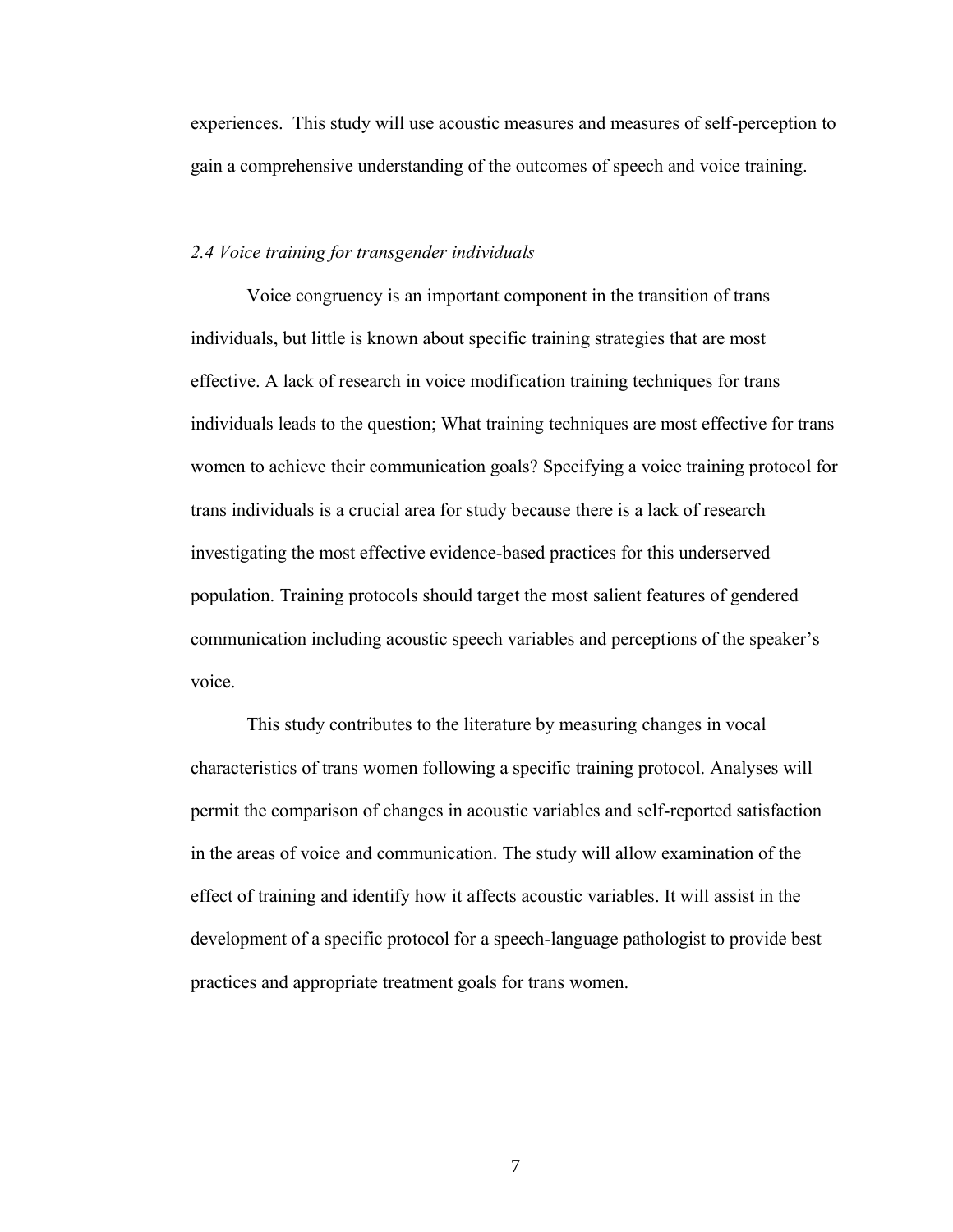# **Chapter 3**

# **METHODS**

# *3.1 Research design and study sample*

This study is a multiple single-subject experimental research design that includes analysis of pre- and post-training data for 10 trans women. Eligibility criteria for participants were: (1) identification as a trans woman, (2) aged 18-78 years, and (3) no history of laryngeal trauma or surgery. Vocal changes related to aging and surgery or trauma are likely to affect acoustic and self-perception measures of voice, resulting in confounding study results. Consequently, these confounding variables resulted in a participant's exclusion from the study.

The participants ranged in age from 25 to 60 and the amount of time spent in transition varied. Table 3.1 provides a summary of descriptive information about the participants.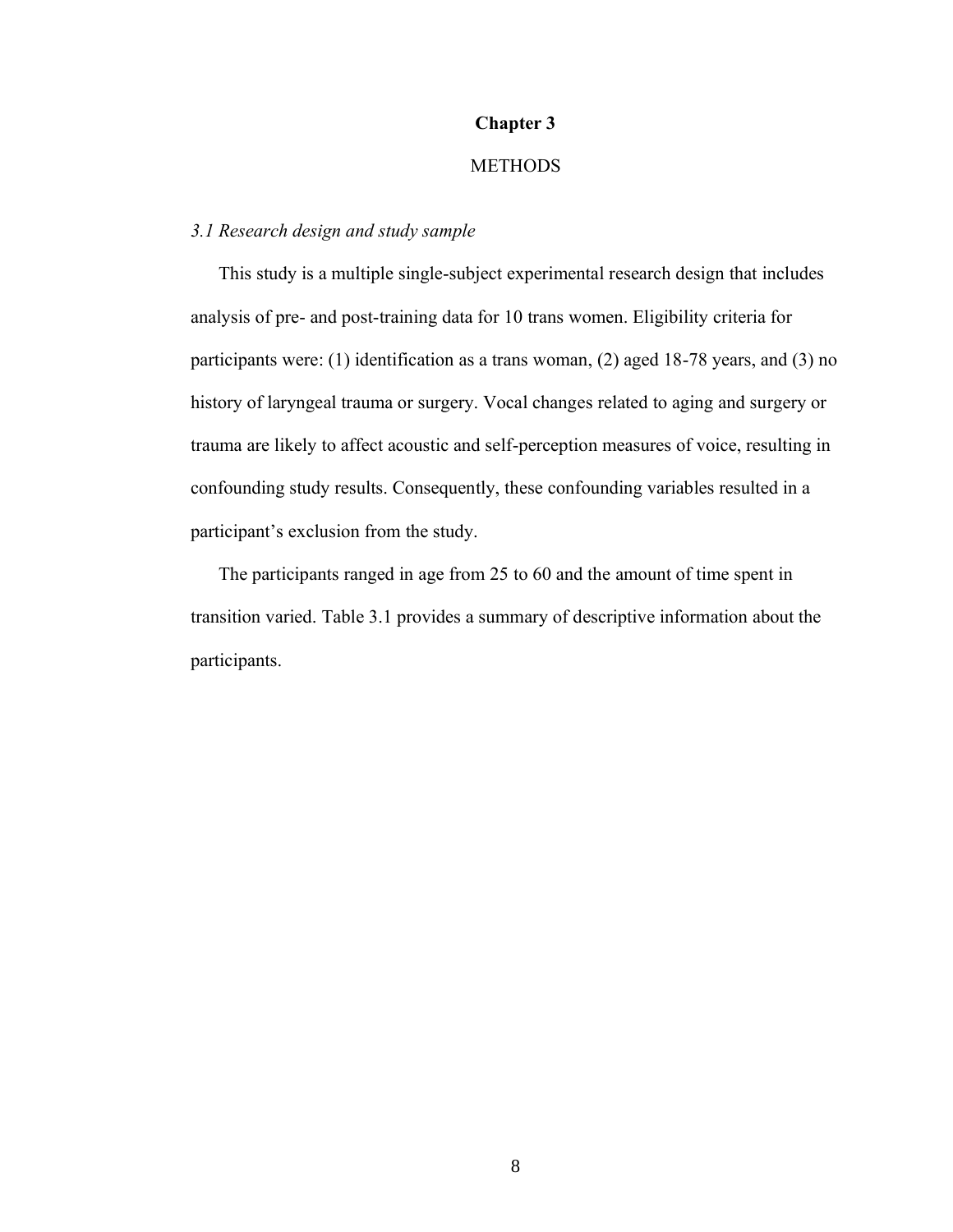|                         |     | <b>Previous</b> |                   |                                                                  |
|-------------------------|-----|-----------------|-------------------|------------------------------------------------------------------|
| <b>Participant Code</b> | Age | Feminization    | <b>Years</b> in   | <b>Medications</b>                                               |
|                         |     | Training?       | <b>Transition</b> |                                                                  |
| <b>TV202</b>            | 35  | Yes             | <1                | Spironolactone, estradiol                                        |
| <b>TV206</b>            | 44  | Yes             | $\mathbf{1}$      | Spironolactone, estradiol,<br>finasteride                        |
| <b>TV208</b>            | 39  | Yes             | $\mathfrak{2}$    | Spironolactone, estradiol,<br>finasteride,                       |
| TV209                   | 29  | Yes             |                   | medroxyprogesterone<br>Spironolactone, estradiol,<br>finasteride |
| TV210                   | 29  | No              | <1                | Spironolactone, estradiol                                        |
| TV211                   | 31  | No              | $<$ 1             | Spironolactone, estradiol                                        |
| TV301                   | 60  | No              |                   | Spironolactone, estradiol,<br>finasteride                        |
| TV302                   | 20  | No              | $\leq$ 1          | Estradiol, finasteride                                           |
| TV303                   | 29  | No              | $\leq$ 1          | None                                                             |
| TV304                   | 26  | No              | <1                | None                                                             |

**Table 3.1 List of participants and demographic information**

Recruitment of trans participants took place by circulating IRB-approved brochures to the gender and sexuality clinics at Rhode Island Hospital and Thundermist clinics. Notices were also distributed through LGBTQ+ organizations including: The University of Rhode Island (URI) Gender and Sexuality Center, Rhode Island Pride, TGI Network of Rhode Island, and Sojourner House. Previous URI Transgender Voice Clinic participants were invited to partake in the study.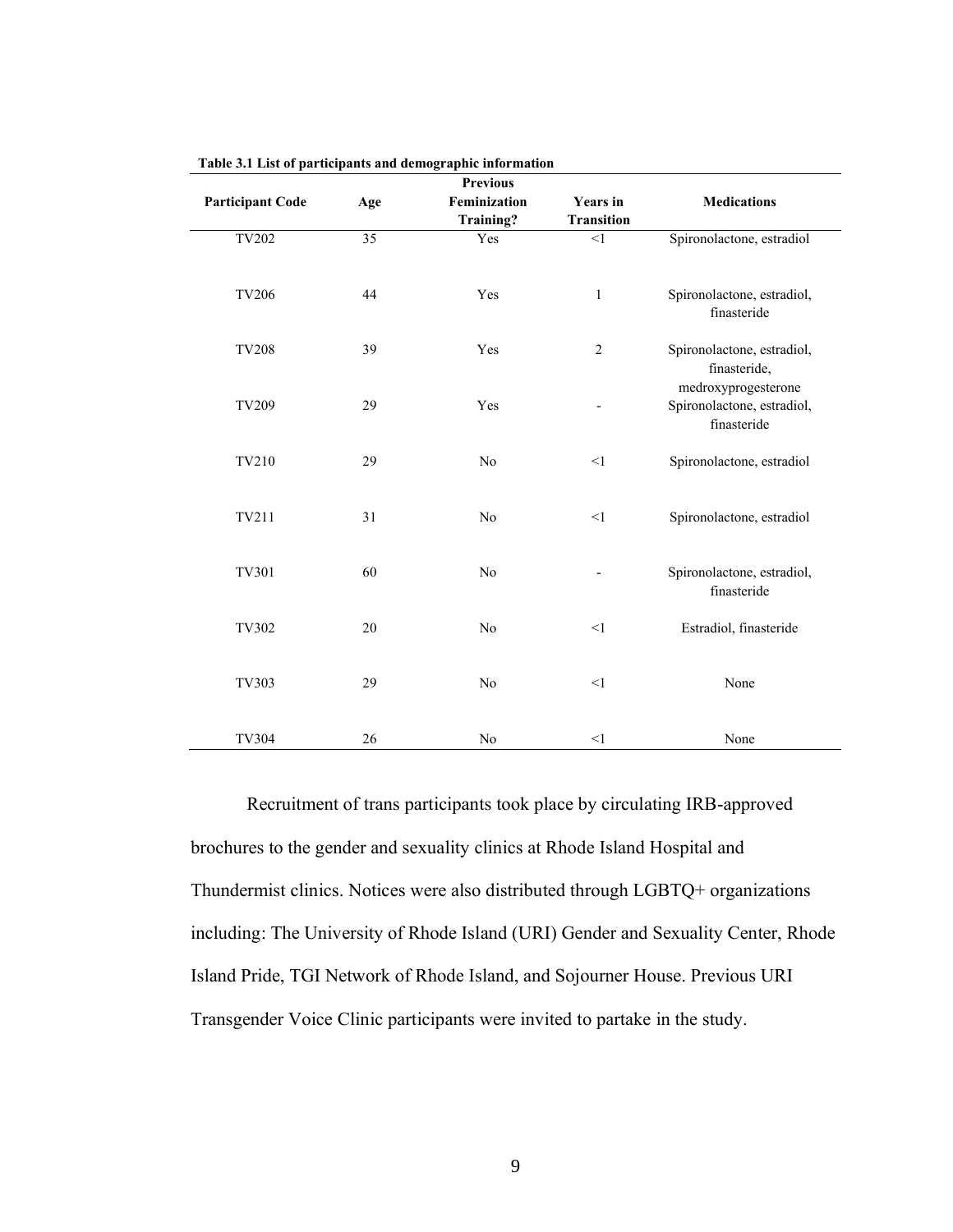*3.2 Acoustic variables obtained from voice and speech samples pre- and post-training*

Evaluations of voice were completed during two 30-minute sessions at the University of Rhode Island's (URI) Speech and Hearing Center in Kingston, RI. Initial appointments consisted of an interview to collect demographic information (i.e., medications, previous voice modification practices, and overall transition). Participants engaged in the same speech and voice tasks in a sound booth during each evaluation. The speech and voice tasks included:

- 1. Vowel /a, i, u/ prolongations (3 repetitions)
	- 1.1. Dependent variables: F0, variation, F1 & F2, intensity, pitch perturbation quotient (PPQ), relative average perturbation (RAP), noise-to-harmonic ratio (NHR)
- 2. Short sentence reading containing the vowels mentioned above (3 repetitions)
	- 2.1. Dependent variables: F0, variation, intensity
- 3. Reading of a section of The Rainbow Passage
	- 3.1. Dependent variables: F0, variation, intensity
- 4. Illustrated scene description (i.e., the cookie theft picture of the Boston Diagnostic Aphasia Examination)
	- 4.1. Dependent variables: F0, variation, intensity
- 5. Monologue in reply to a prompt (i.e., Tell me your proudest moment)
	- 5.1. Dependent variables: F0, variation, intensity

Data were collected during two evaluations to account for vocal

inconsistencies resulting from everyday activities such as sleep, health, hydration, diet,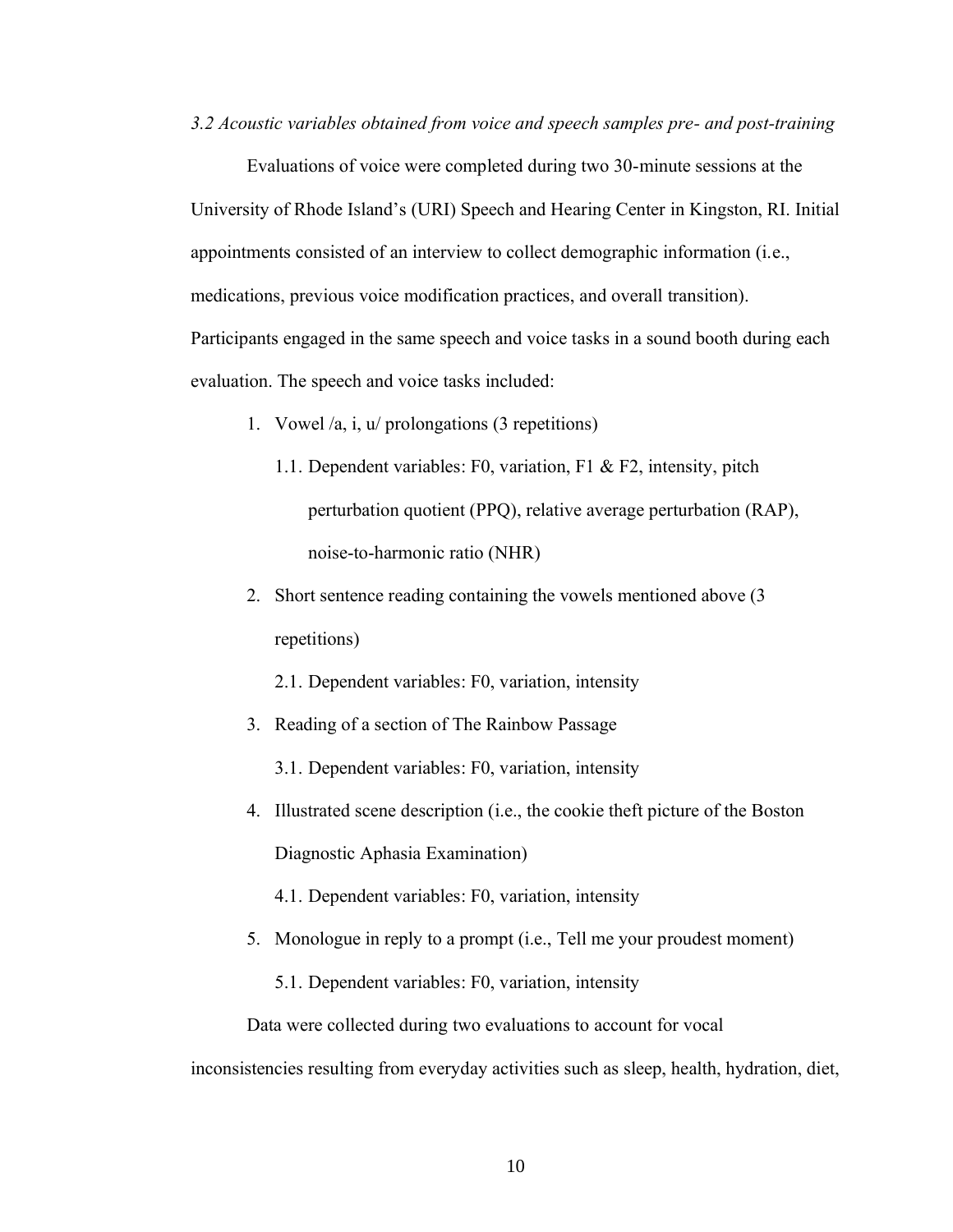irritation due to irritant exposure, etc. A Countryman omnidirectional, head-mounted microphone was utilized at a standard distance of 8 cm from the center of each participants' lips. Samples were recorded with GoldWave v6.21 software in a sound isolation booth at the URI Speech and Hearing Center, using a Universal Audio 4- 710D preamplifier and an RME Fireface UC audio interface.

#### *3.3 Participant Perceptual Self-ratings*

Each participant completed the Transsexual Voice Questionnaire – Male to Female (TVQMtF) during the initial evaluation and post-training evaluation. The TVQMtF results were used to address participants' self-perception of their voice by utilizing a five-point Likert Scale to establish a rating of communicative experiences. The same scale was presented during an exit interview for each participant. Ratings collected pre- and post-training were analyzed and evaluated with acoustic variables. This was completed to determine if changes in SFF has an influence on self-perception of voice and speech. The TVQMtF questions were grouped into six categories related to an individual's speech and communication according to Davies and Johnston (2015). These categories include; (a) social interaction, (b) emotional implications on communication, (c) gender and identity, physical aspects of speech, and (d) pitch. Davies and Johnston (2015) also studied the validity of the TVQMtF and determined that 24 percent of the items on the questionnaire did not pertain to voice but were considered appropriate with regard to the experiences of trans women. Reliability of the TVQMtF was found to have internal consistency, and excellent test-retest reliability (Dacakis et al., 2013).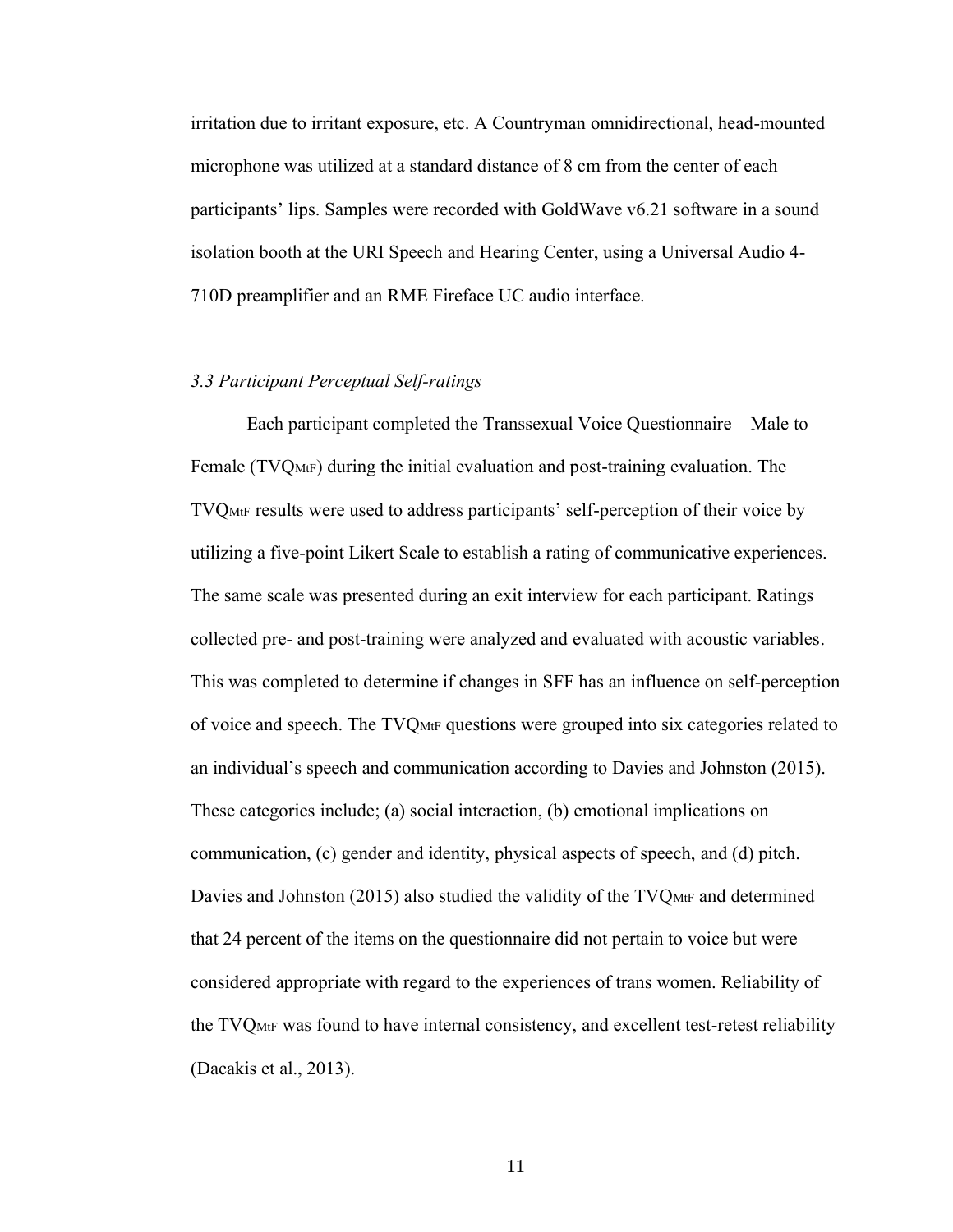### *3.4 Training Protocol*

Voice training took place three times per week, for 50 minutes per session, for six weeks. Sessions consisted of two individual sessions and one group session each week. Training was provided by clinicians instructed in the area of voice. Based on the pre-training evaluation and data collection, a target pitch was established for each participant. Each session began with exercises for participants to prepare their vocal folds for healthy voice production of an increased pitch. Vocal warmups consisted of semi-occluded vocal tract exercises, sustained /i/, and pitch glides.

Participants produced phonation through a straw during the semi-occluded vocal tract exercises, to reduce vocal fold tension while ranging from highest to lowest comfortable pitch for 5-10 seconds. During sustained /i/ exercises, participants were instructed to produce and sustain the vowel /i/ at their target pitch for 5 to 10 seconds. The final exercise, pitch glides, required participants to produce the *i i* sound again and gradually increase pitch as high as comfortably possible. The exercise was then repeated while decreasing the pitch as low as comfortably possible.

Vocal strategies from non-speaking tasks were integrated into functional speech, using phrases and sentences determined by the participants based on their daily communication. Participants read their functional phrases using a higher SFF and greater variation of pitch. These sentences consisted of phrases which the individual stated on a regular basis to promote generalization of the participant's targeted SFF. The remainder of the sessions consisted of various tasks and activities to encourage spontaneous speech productions utilizing the participant's targeted SFF.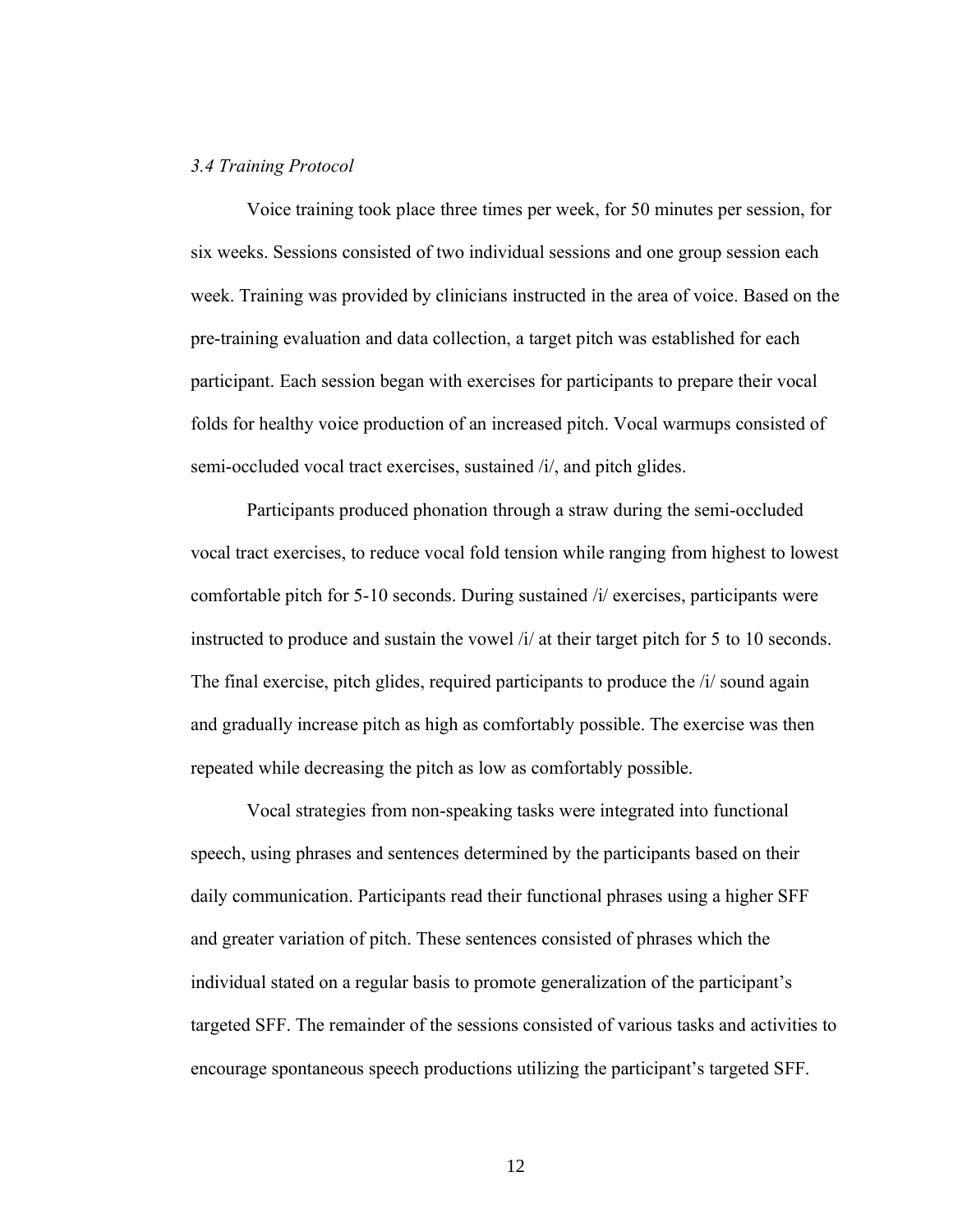Additional tasks targeted other verbal and nonverbal characteristics of communication (i.e., intonation, light articulation, gestures, and body language). At the conclusion of each session, clinicians discussed proper vocal hygiene practices (i.e., proper hydration, no shouting, vocal rest, etc.). Vocal hygiene education allowed participants to maintain adequate vocal health during the six-week training period. Clinicians also provided carry-over assignments, which involved communicating with a loved one or making a telephone call using their targeted SFF.

Group sessions involved three to six participants. Each group session began with participants taking turns practicing their targeted pitch while phonating /i/ for five seconds to calibrate to the desired SFF. The remainder of the session involved tasks which required participants to ask questions, describe items, express opinions, and contribute to conversations. Clinicians monitored the SFF of each participant while they spoke and provided verbal and/or gestural cues as needed to adjust participants' pitch. The main goal of group sessions was to maintain target SFF during spontaneous speech in a supported environment that more closely approximated functional communications situations. While individual sessions directly focused on target SFF, intonation variation, and the individual needs of each participant.

### *3.5 Data Analyses*

F0, pitch perturbation quotient (PPQ), relative average perturbation (RAP), and noise-to-harmonic ratio (NHR) were computed for vowel prolongation samples from each evaluation. F0 was analyzed utilizing the Multi-Dimensional Voice Program (MDVP), which provided a mean F0 and standard deviation as a variation measure.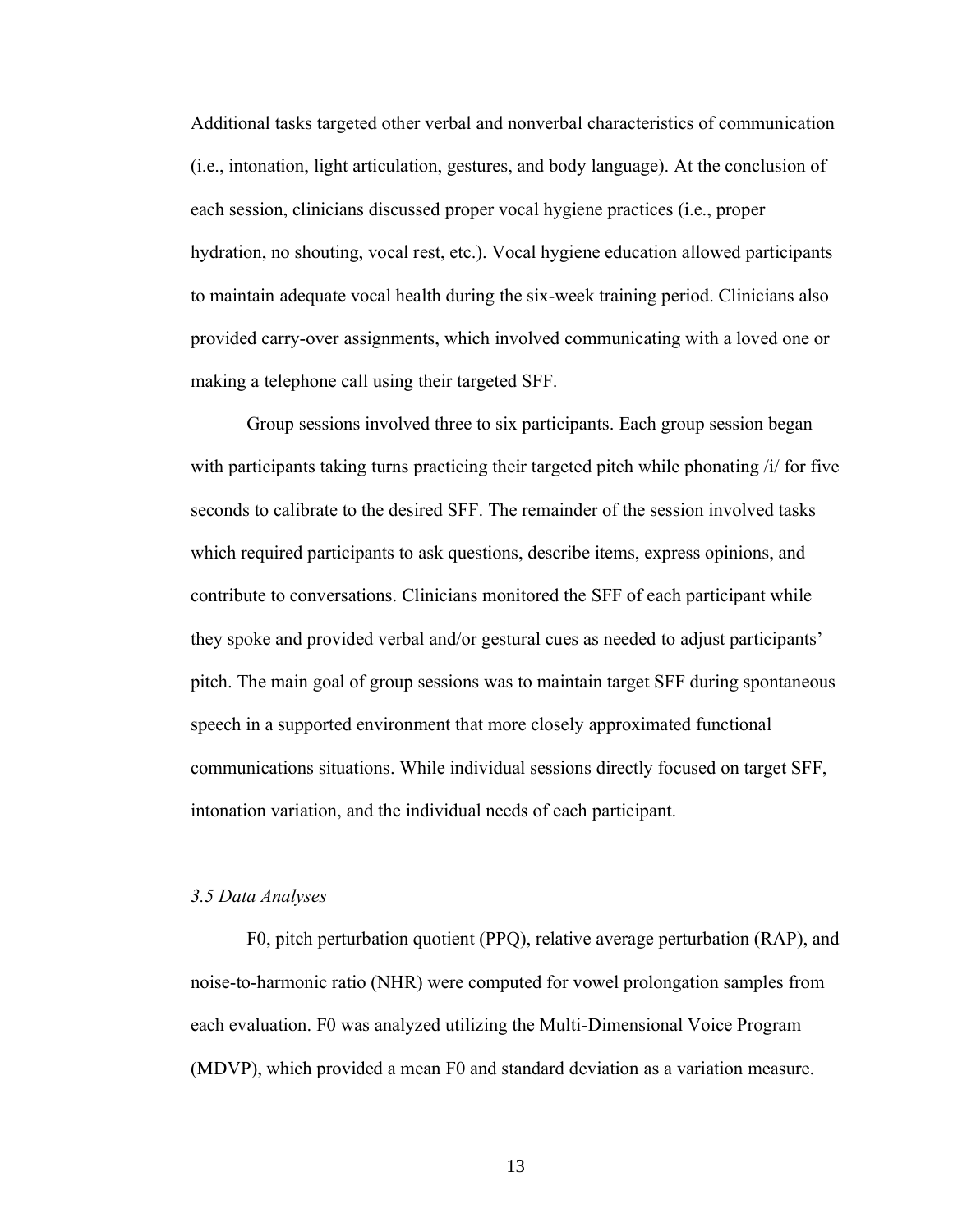PPQ analyzes the relative variability of frequency from point to point within a speech sample, with a smoothing factor of 5 points. RAP analyzes the relative variability of frequency from point to point within a speech sample, with a smoothing factor of 3 points. These measures are commonly referred to as jitter and provide information about vibratory patterns of the vocal folds. NHR defines the average ratio of inharmonic spectral energy within a high frequency range (1500-4500 Hz) to the harmonic spectral energy within the SFF range (70-4500 Hz). This defines the amount of noise present within a signal (Dejonckere et al., 2007).

Table 3.2 lists the dependent variables and the analysis tools used along with measures that were analyzed, the task from which the values were derived, and software utilized. To ensure inter-rater reliability, 20 percent of the samples were analyzed by a speech-language pathology graduate student unaffiliated with the study.

| <b>Dependent Variables</b> | Task                       | <b>Software</b>         |
|----------------------------|----------------------------|-------------------------|
| SFF(Hz)                    | Spontaneous speech samples | <b>PRAAT</b>            |
| SFF Variation (Hz)         | Spontaneous speech samples | <b>PRAAT</b>            |
| $F1 & F2$ (Hz)             | Vowel Prolongation         | PRAAT                   |
| PPO $(\% )$                | Vowel prolongation         | Computerized speech lab |
| RAP(%)                     | Vowel prolongation         | Computerized speech lab |
| NHR (dB SPL)               | Vowel prolongation         | Computerized speech lab |
| Self-perception rating     | $\rm TVOMtF$               | Excel                   |

**Table 3.2 List of dependent variables**

Differences between pre- and post-training data were determined via dependent, two-tailed t-tests. The above measures were also correlated with the following variables: (1) TVQMtF results pre-voice training and; (2) TVQMtF results post-voice training. A non-directional hypothesis is reasonable for research on voice and gender, affirming the use of a two-tailed test. Voices of adult females are characterized by increased pitch (Oates & Dacakis, 2015), higher vowel formants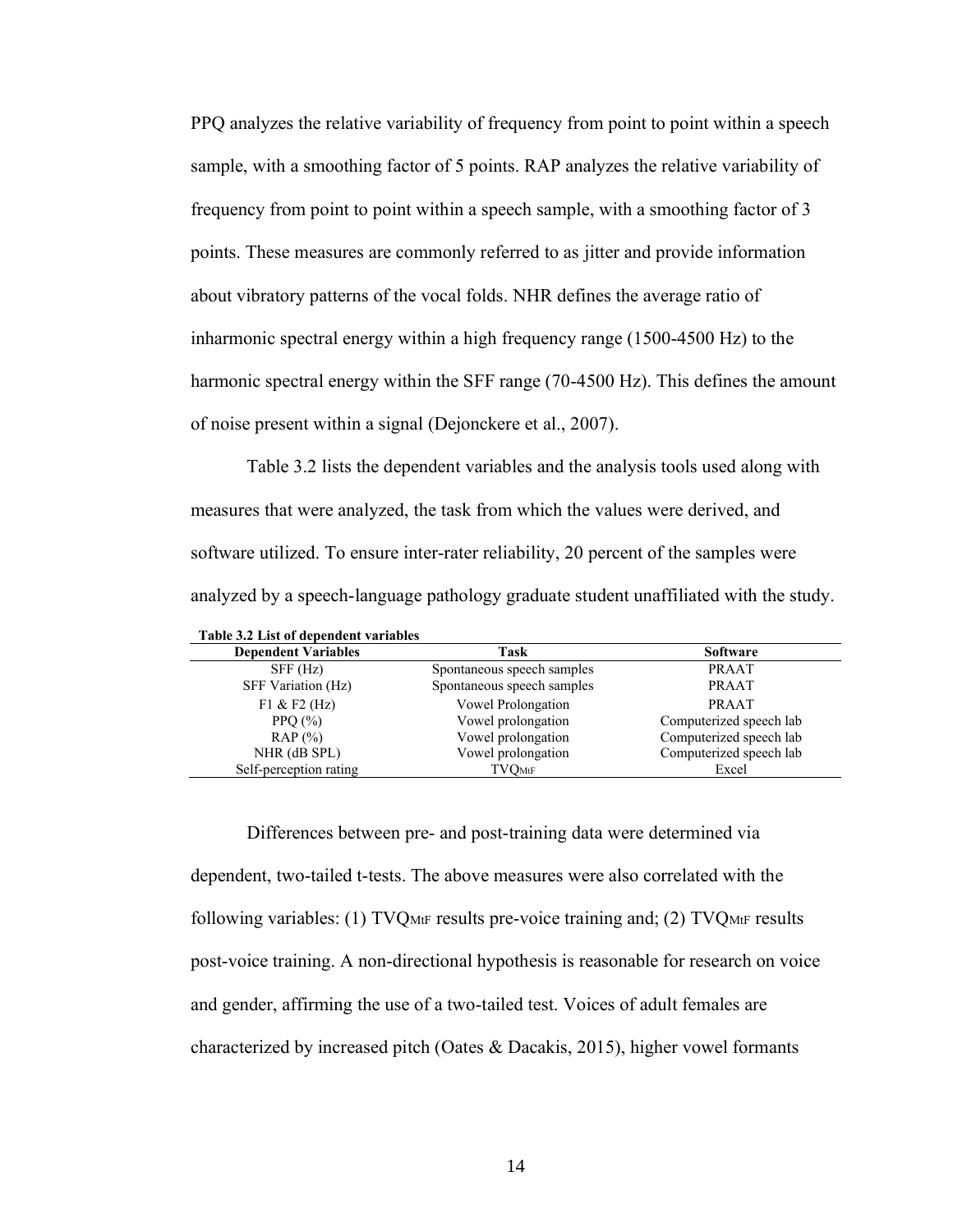(Gelfer & Schofield, 2000), and varying intonation (Dahl & Mahler, 2019) when compared to adult males.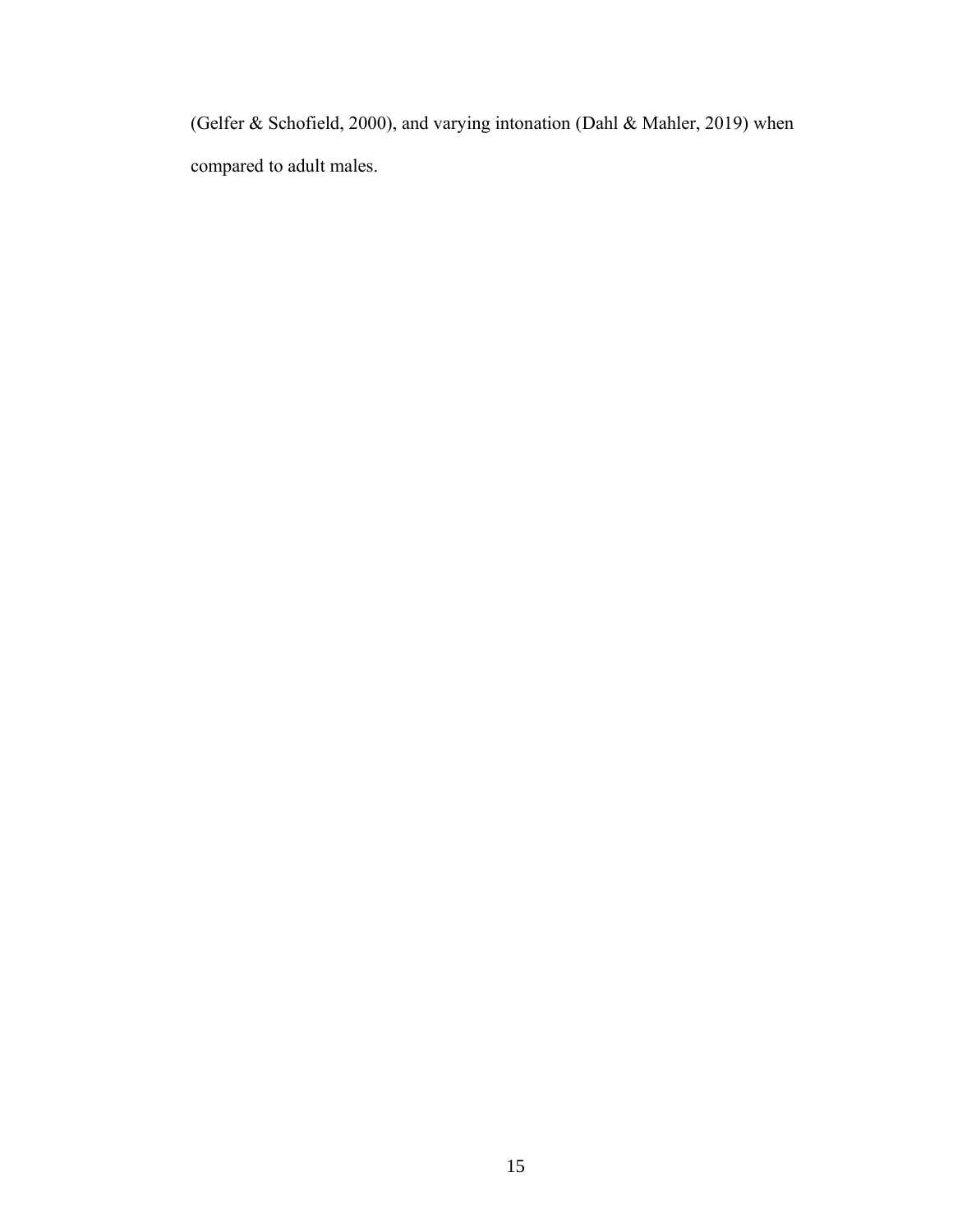#### **Chapter 4**

### RESULTS

This chapter presents the results for each of the variables of interest in this study. The data collected are summarized in the tables below. These data include: (1) acoustic measures collected from speech samples of trans women, and (2) self-ratings of voice femininity. The results related to each research aim of this study are also presented.

### *4.1 Summary of the data*

This study analyzed acoustic variables of voice and speech and self-perceptual ratings of voice and communication for all participants. These data are reported by variable for each participant. The researchers used  $\alpha = 0.05$  as the level for statistical significance. Effect size (r) and Cohen's correlation coefficient (d) were also calculated using the University of Colorado, Colorado Springs' effect size calculator, presented by Becker (2000) to evaluate clinical significance of changes following training. Effect sizes were assessed using Cohen's (d): a value of  $d < 0.20$  was considered little effect, 0.20 to 0.49 small, 0.50 to 0.79 medium effect, and  $> 0.80$  as large effect.

Table 4.1 provides a summary of Fundamental Frequency (F0) during vowel prolongations of /a, i, and u/ for each participant, pre- and post-training. Frequencies of the post-training evaluations were consistently higher than pre-training evaluations for all vowels and across all participants. Pre-training evaluations revealed that four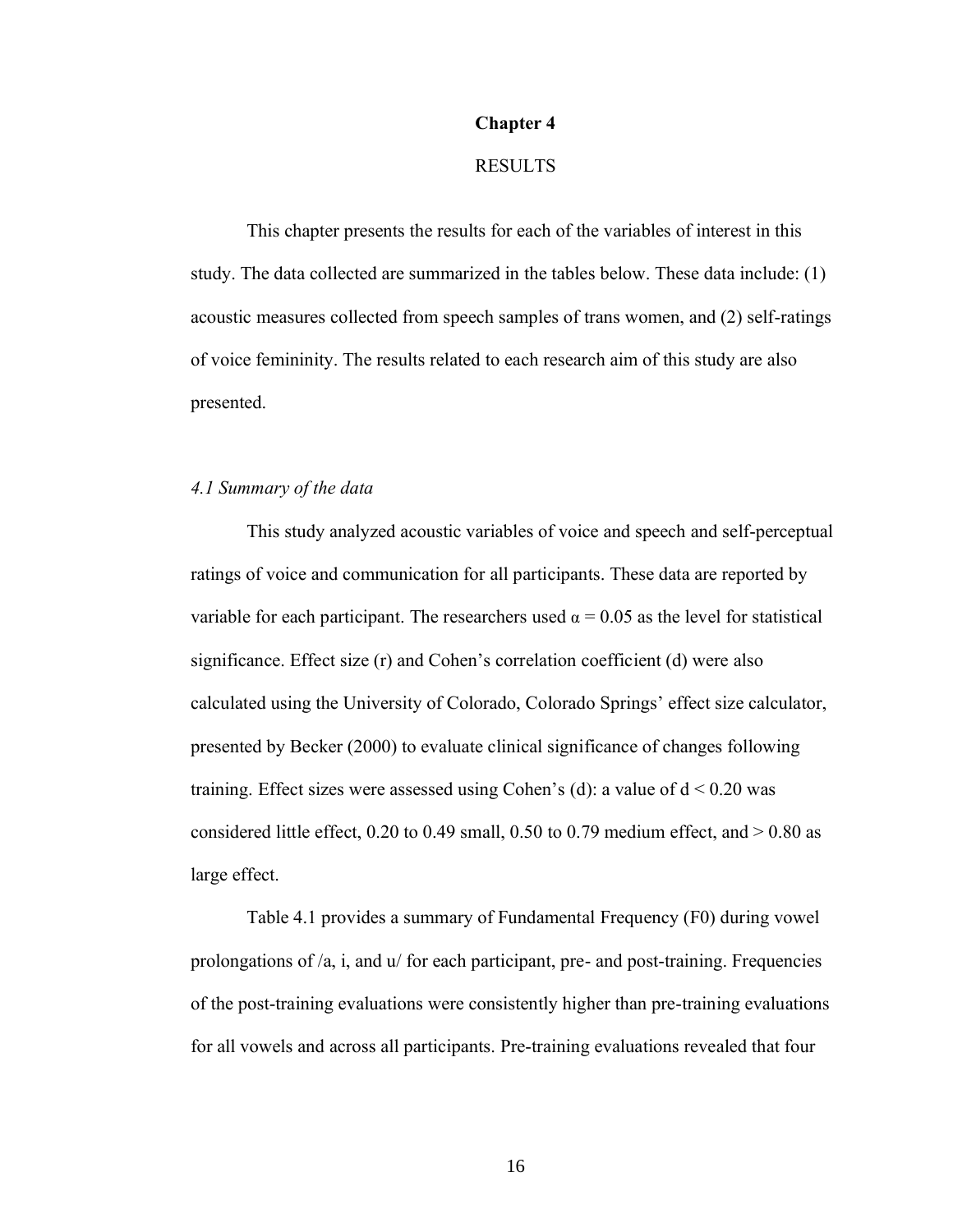out of ten participants' average F0 was below the expected frequency range for gender-ambiguous individuals (145 - 165 Hz) (Dahl and Mahler, 2019).

P-values for F0 of vowel prolongation revealed statistically significant increases ( $p = 0.01$  to 0.02) across all participants. Effect size analyses revealed a large effect size between F0 of vowel prolongation pre- and post-training for all vowels ( $r = 0.47$  to 1.00). F0 of vowel prolongation was higher post-training than pretraining. The highest recorded frequencies were not associated with any single vowel.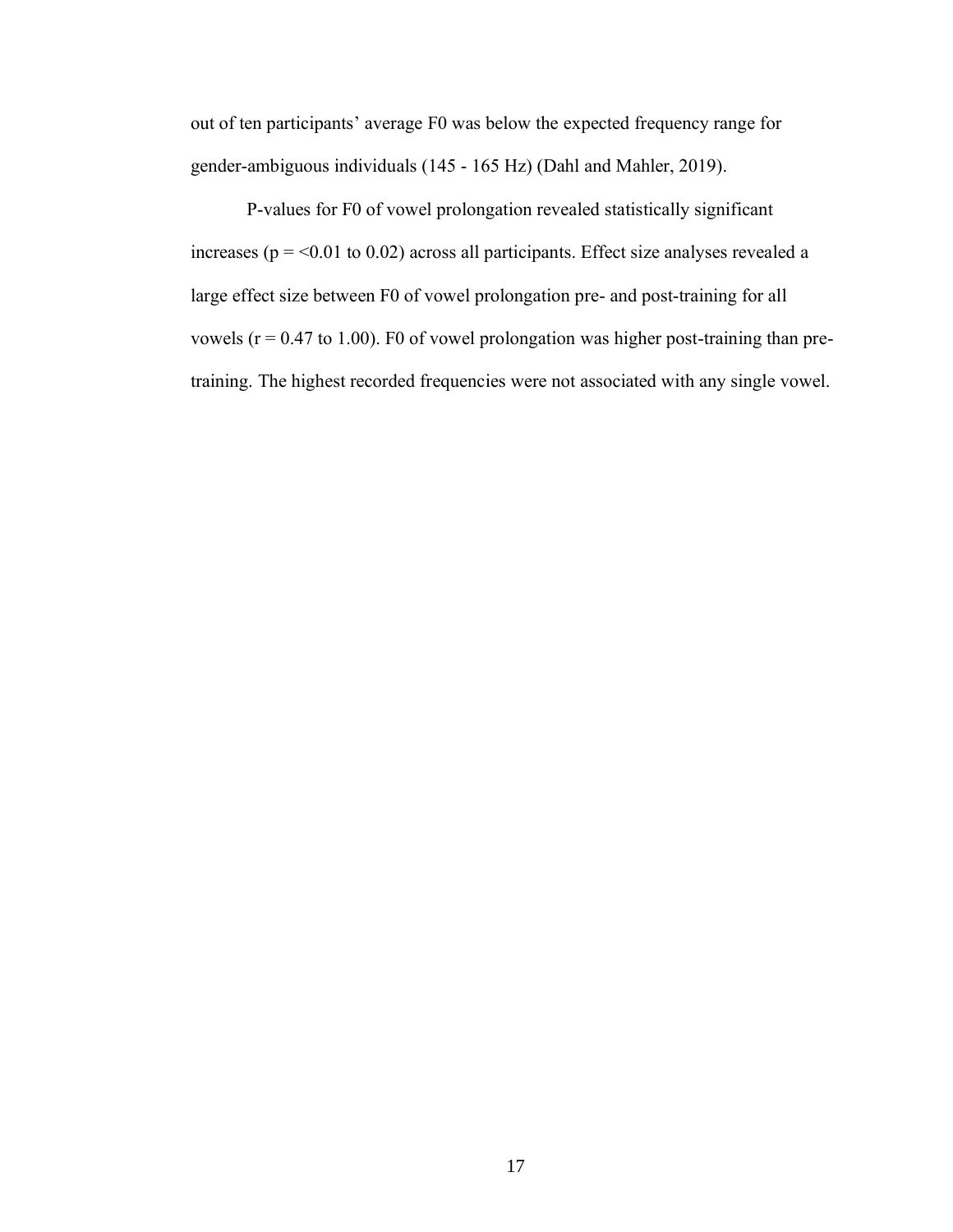| Part. ID     |               | Pre<br>Mean              | <b>SD</b>                | Post<br>Mean | <b>SD</b> | p-value        | Cohen's<br>d   | <b>Effect size</b><br>r |
|--------------|---------------|--------------------------|--------------------------|--------------|-----------|----------------|----------------|-------------------------|
|              | /a/           | $\overline{\phantom{a}}$ | $\frac{1}{2}$            | 236.00       | 3.95      |                | $\overline{a}$ |                         |
| <b>TV202</b> | /i/           | 170.30                   | $\overline{\phantom{a}}$ | 330.72       | 12.57     | $\blacksquare$ | 18.05          | 0.99                    |
|              | /u/           | 166.75                   | 9.33                     | 255.31       | 8.71      | $0.01$         | 9.82           | 0.98                    |
|              | /a/           | 127.11                   | 14.19                    | 193.87       | 4.83      | $0.01$         | 6.30           | 0.95                    |
| <b>TV206</b> | $/$ i $/$     | 134.02                   | 15.26                    | 205.89       | 1.85      | $0.01$         | 6.61           | 0.96                    |
|              | u             | 138.06                   | 14.35                    | 208.81       | 1.37      | $0.01$         | 6.94           | 0.96                    |
|              | a             | 167.37                   | 8.09                     | 227.55       | 33.47     | $0.01$         | 2.47           | 0.78                    |
| <b>TV208</b> | /i/           | 165.78                   | 3.75                     | 307.62       | 12.75     | $0.01$         | 15.09          | 0.99                    |
|              | u             | 170.81                   | 15.23                    | 316.93       | 13.16     | $0.01$         | 10.27          | 0.98                    |
|              | /a/           | 154.65                   | 2.47                     | 217.06       | 1.75      | $0.01$         | 29.15          | 1.00                    |
| <b>TV209</b> | $\mathbf{ii}$ | 177.68                   | 13.66                    | 269.89       | 1.36      | $0.01\,$       | 9.50           | 0.98                    |
|              | /u/           | 167.11                   | 5.77                     | 254.40       | 0.53      | $0.01$         | 21.30          | 1.00                    |
|              | /a/           | 183.25                   | 11.30                    | 202.80       | 23.47     | 0.01           | 1.06           | 0.47                    |
| <b>TV210</b> | /i/           | 186.02                   | 12.66                    | 209.91       | 20.75     | $0.01$         | 1.39           | 0.57                    |
|              | /u/           | 185.20                   | 13.37                    | 213.47       | 19.36     | $0.01$         | 1.70           | 0.65                    |
|              | /a/           | 126.07                   | 1.80                     | 210.43       | 14.29     | $0.01$         | 8.28           | 0.97                    |
| <b>TV211</b> | $/$ i $/$     | 130.88                   | 1.89                     | 212.28       | 12.56     | $0.01$         | 9.06           | 0.57                    |
|              | /u/           | 136.29                   | 2.22                     | 216.20       | 13.15     | $0.01$         | 8.47           | 0.97                    |
|              | /a/           | 102.54                   | 4.68                     | 177.54       | 6.41      | $0.01$         | 13.36          | 0.99                    |
| <b>TV301</b> | /i/           | 103.36                   | 3.71                     | 198.35       | 2.44      | $0.01$         | 30.27          | 1.00                    |
|              | u             | 102.63                   | 3.37                     | 204.62       | 2.02      | $0.01$         | 36.73          | 1.00                    |
|              | /a/           | 155.06                   | 2.02                     | 283.14       | 2.28      | $0.01$         | 59.50          | 1.00                    |
| <b>TV302</b> | $/$ i $/$     | 176.73                   | 3.10                     | 274.46       | 19.90     | $0.01$         | 6.86           | 0.96                    |
|              | /u/           | 181.68                   | 3.06                     | 287.74       | 4.21      | $0.01$         | 28.82          | 1.00                    |
|              | /a/           | 171.46                   | 1.92                     | 187.57       | 11.04     | 0.02           | 2.03           | 0.71                    |
| <b>TV303</b> | $\mathbf{i}$  | 176.69                   | 1.10                     | 192.30       | 8.46      | 0.01           | 2.59           | 0.79                    |
|              | u             | 177.76                   | 0.98                     | 195.87       | 11.42     | 0.02           | 2.23           | 0.75                    |
|              | /a/           | 106.04                   | 1.32                     | 196.28       | 16.32     | $0.01$         | 7.80           | 0.97                    |
| <b>TV304</b> | /i/           | 113.14                   | 1.64                     | 222.48       | 9.72      | $0.01$         | 15.68          | 0.99                    |
|              | u             | 114.10                   | 1.01                     | 230.91       | 2.63      | $0.01$         | 58.57          | 1.00                    |

**Table 4.1 F0 of Vowel Prolongation by Participant**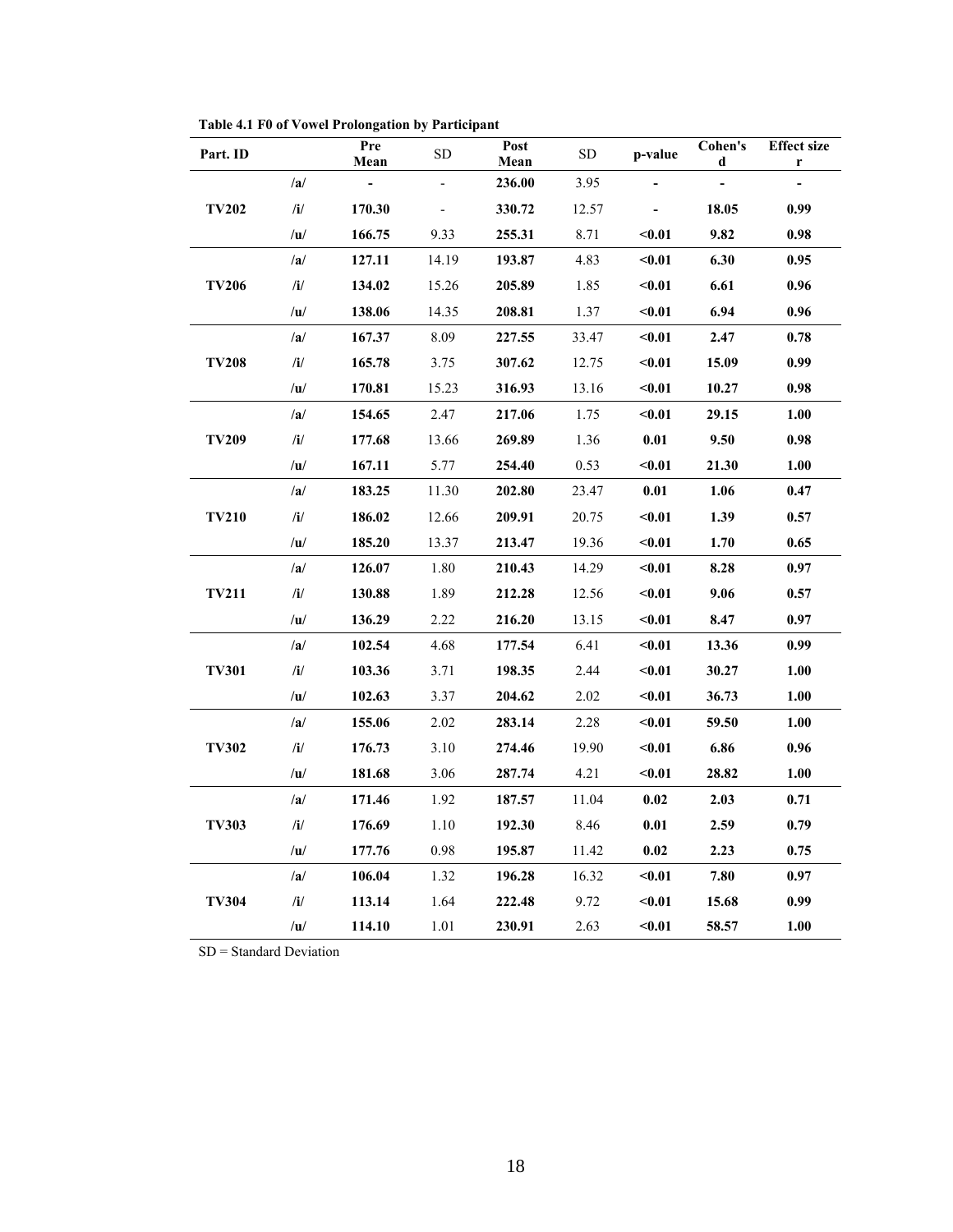Table 4.2 summarizes the average speaking fundamental frequency (SFF) of spontaneous speech samples during picture description and monologue tasks. SFF was clinically significantly higher during post-training evaluations than during pre-training evaluations across all participants for picture description and for 9 out of 10 participants during a monologue. SFF decreased from 162.24 to 152.33 for participant TV202.

The mean SFF of spontaneous speech samples revealed a trend of increased SFF immediately post-training. The picture description task showed more dramatic changes in the mean SFF across all samples between pre- and post-training values (pre-training mean = 139.08 Hz,  $SD = 25.88$ ; Post-training mean = 172.45 Hz,  $SD =$ 17.92). The difference in means was +33.37 Hz. Though there was a smaller difference between the pre- and post-training means calculated from the monologue samples, the difference in means presented a substantial difference (pre-training mean  $= 142.00$  Hz, SD = 22.62; post-training mean = 158.73 Hz, SD = 17.57). It should be noted that one sample presented lower SFF upon analysis of the post-training sample (mean SFF = 152.33 Hz, SD = 52.49) than the pre-training sample (Mean SFF =  $162.24$  Hz,  $SD = 49.49$ ).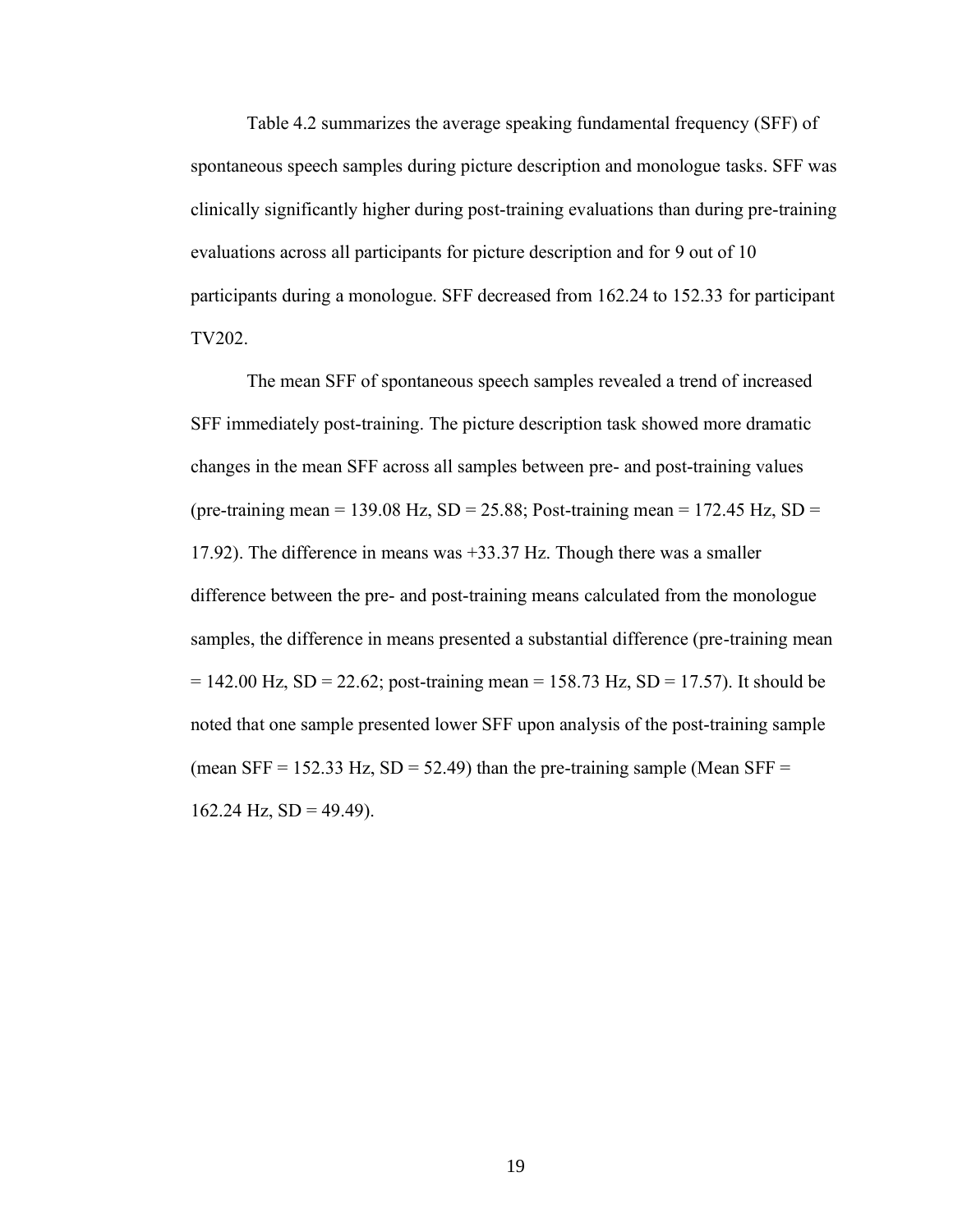

# **Figure 4.1 Mean SFF by Participant Derived from Picture Description Samples**





There were statistically significantly increases in SFF for 9 out of 10 participants during the picture description task ( $p = 0.01$  to 0.05), and for 7 out of 10 participants for the monologue task ( $p = 0.01$  to 0.04). Effect size was calculated for picture description and monologue using Cohen's (d) and Effect size (r). The effect size was large for 6 out of 10 participants for picture description ( $r = 0.30$  to 0.67). The remaining four samples had a low-to-medium effect size  $(r = 0.11$  to 0.23). Effect size was large for only 2 of 10 participants for monologue samples ( $r = 0.40$  to 0.46).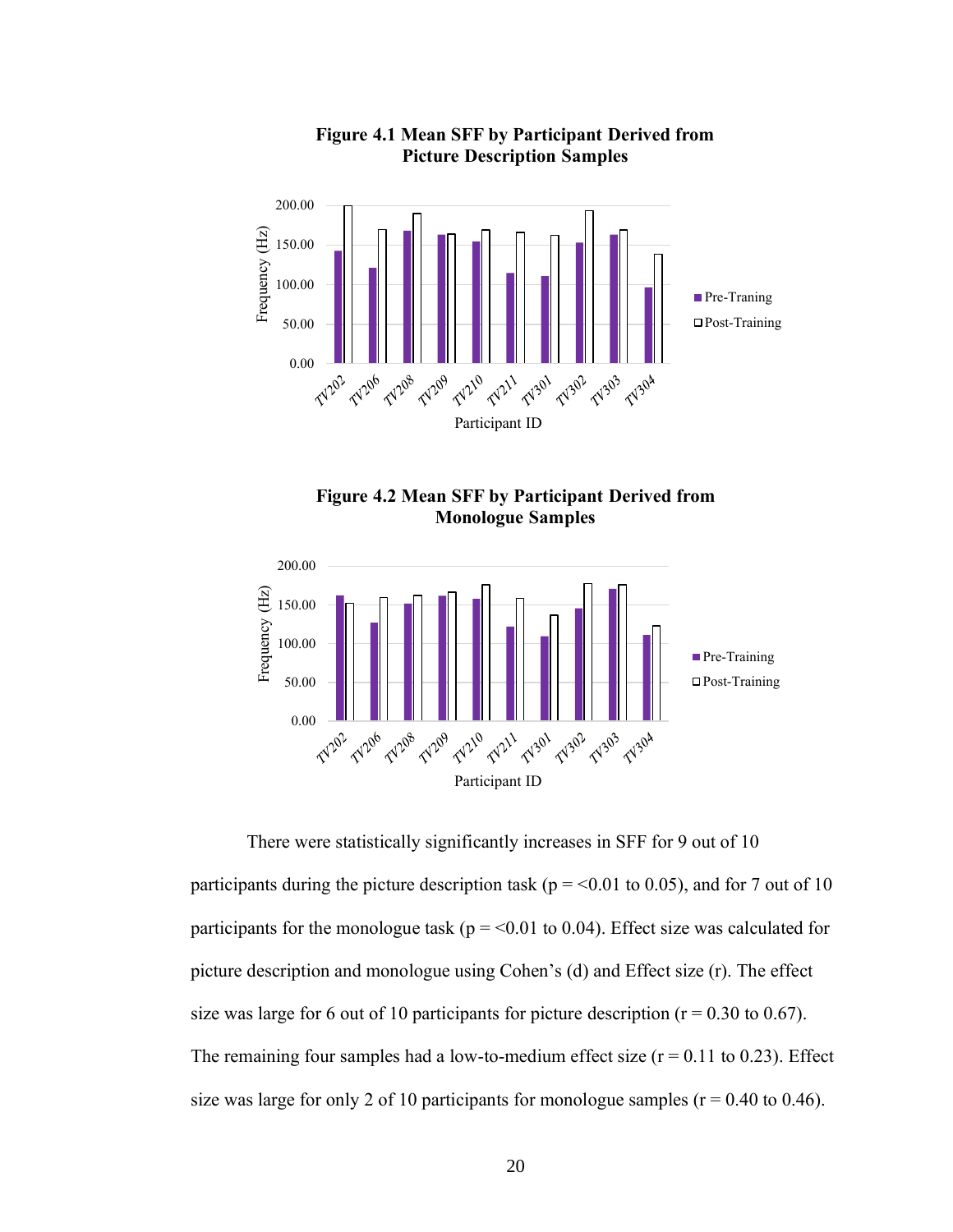Three participants had a medium effect size range ( $r = 0.16$  to 0.35), and the remaining 5 had a small effect size ( $r = 0.09$  to 0.15).

| Part.        |            | <b>Pre Mean</b> | <b>SD</b> | Post   | <b>SD</b> | p-value            | Cohen's | <b>Effect</b> |
|--------------|------------|-----------------|-----------|--------|-----------|--------------------|---------|---------------|
| ID           |            |                 |           | Mean   |           |                    | d       | size r        |
|              | Pic. Desc. | 142.87          | 71.70     | 199.95 | 61.09     | $0.01$             | 0.86    | 0.39          |
| <b>TV202</b> | Monologue  | 162.24          | 49.49     | 152.33 | 52.49     | 0.02               | 0.19    | 0.10          |
|              | Pic. Desc. | 121.12          | 38.30     | 170.06 | 52.65     | $0.01$             | 1.06    | 0.47          |
| <b>TV206</b> | Monologue  | 127.26          | 35.87     | 159.15 | 71.39     | 0.02               | 0.56    | 0.27          |
|              | Pic. Desc. | 168.70          | 49.78     | 190.26 | 40.95     | 0.05               | 0.47    | 0.23          |
| <b>TV208</b> | Monologue  | 151.71          | 26.64     | 162.27 | 38.01     | 0.23               | 0.32    | 0.16          |
|              | Pic. Desc. | 163.67          | 79.42     | 164.16 | 38.85     | 0.13               | 0.47    | 0.23          |
| <b>TV209</b> | Monologue  | 162.03          | 43.16     | 166.42 | 41.67     | 0.04               | 0.32    | 0.16          |
|              | Pic. Desc. | 154.62          | 58.01     | 169.51 | 53.28     | $0.01$             | 0.27    | 0.13          |
| <b>TV210</b> | Monologue  | 157.63          | 60.64     | 175.85 | 55.40     | $0.01$             | 0.31    | 0.15          |
|              | Pic. Desc. | 115.08          | 37.10     | 165.93 | 34.81     | $0.01$             | 1.41    | 0.58          |
| <b>TV211</b> | Monologue  | 121.94          | 37.33     | 158.16 | 32.41     | $0.01$             | 1.04    | 0.46          |
|              | Pic. Desc. | 110.83          | 71.70     | 199.95 | 61.09     | $\sqrt{0.01}$      | 0.86    | 0.39          |
| <b>TV301</b> | Monologue  | 109.46          | 17.20     | 136.68 | 48.20     | $0.01$             | 0.75    | 0.35          |
|              | Pic. Desc. | 153.31          | 40.23     | 193.63 | 54.75     | $\sqrt{0.01}$      | 0.39    | 0.00          |
| <b>TV302</b> | Monologue  | 145.76          | 26.70     | 177.41 | 43.23     | $0.01$             | 0.40    | 0.00          |
|              | Pic. Desc. | 163.73          | 25.24     | 169.75 | 28.23     | $0.01$             | 0.23    | 0.11          |
| <b>TV303</b> | Monologue  | 170.66          | 20.02     | 175.68 | 32.81     | 0.11               | 0.19    | 0.09          |
|              | Pic. Desc. | 96.84           | 20.59     | 138.73 | 25.29     | $\overline{<}0.01$ | 1.82    | 0.67          |
| <b>TV304</b> | Monologue  | 111.33          | 29.57     | 123.39 | 25.49     | 0.62               | 0.44    | 0.21          |

**Table 4.2 Speaking Fundamental Frequency by Participant**

SD = Standard Deviation

Tables 4.3 and 4.4 summarize the frequencies of vowel formants (F1 and F2) for /a, i, and u/ produced by each participant during sustained vowel phonation. There were inconsistencies in formant production across participants. Similar to SFF, the means for these values also fell between the means of gender ambiguous individuals (145 - 165 Hz) (Dahl and Mahler, 2019).

Formant frequency changes for the participants of this study were inconsistent throughout the analyses. With regard to F1, p-values varied across vowels ( $p = 0.01$ )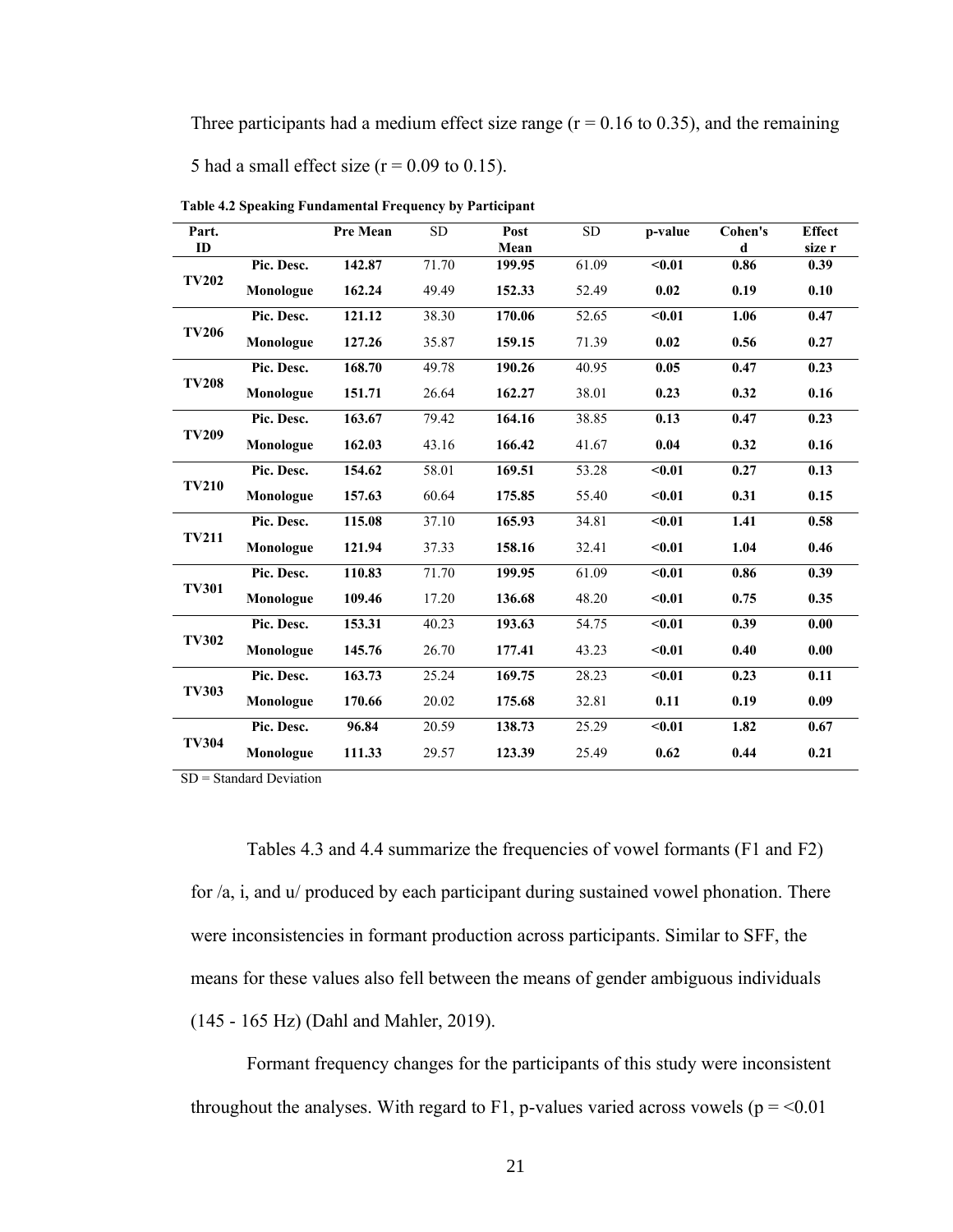to 0.72). Five participants made statistically significantly increases in frequency of F1 during sustained vowel phonation of /a/ ( $p \le 0.05$ ), and 6 participants statistically significantly increased F1 frequency for each of the vowels /i/ and /u/. No individual participant demonstrated improved F1 values across all three vowels. Two participants statistically significantly increased the frequency of F2 for the vowel /a/, seven participants statistically significantly increased the frequency of F2 for the vowel /i/, and four participants for the vowel  $/u'$ . No single participant demonstrated improved F2 values across all vowels. Approximately half of the participants' productions of F1 and F2 had medium-to-large effect sizes for sustained vowel phonation ( $r = 0.39$  to 0.99). Seven participants clinically significantly increased their frequency of F1 during the production the vowel /a/  $(r = 0.42$  to 0.93) and seven participants clinically significantly increased F1 frequency for each the vowels  $\frac{1}{4}$  and  $\frac{1}{u}$  (r = 0.90 to 0.97). Seven participants made clinically significantly increases in frequency of F2 for the vowel /a/, eight participants clinically significantly increased the frequency of F2 for the vowel  $\lambda i$ , and six participants for the vowel  $\lambda u$ . No consistent patterns within participants or vowels were detected within formant frequency analyses.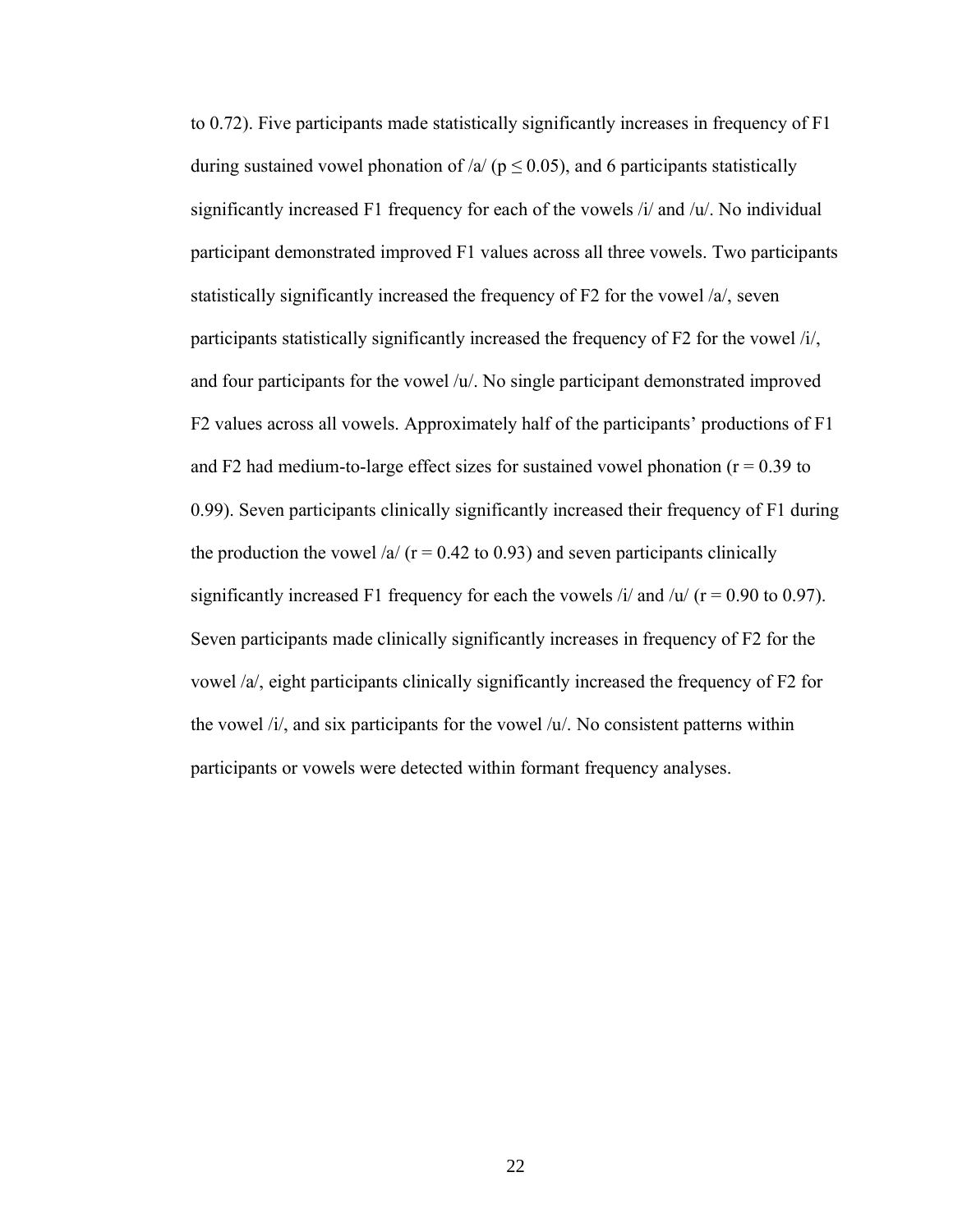| Part. ID     |           | Pre<br>Mean              | SD           | Post<br>Mean | SD     | p-value                  | Cohen's<br>d   | <b>Effect size</b><br>r |
|--------------|-----------|--------------------------|--------------|--------------|--------|--------------------------|----------------|-------------------------|
|              | /a/       | $\overline{\phantom{a}}$ | $\mathbb{L}$ | 655.98       | 25.91  | $\overline{\phantom{a}}$ | $\overline{a}$ |                         |
| <b>TV202</b> | /i/       | 316.94                   | 8.31         | 298.34       | 0.07   | 0.02                     | 3.17           | 0.85                    |
|              | /u/       | 313.14                   | 8.90         | 346.39       | 43.50  | 0.03                     | 1.06           | 0.47                    |
|              | /a/       | 680.80                   | 14.94        | 610.15       | 59.08  | 0.03                     | 1.64           | 0.63                    |
| <b>TV206</b> | /i/       | 313.64                   | 20.85        | 398.25       | 16.11  | $0.01$                   | 4.54           | 0.92                    |
|              | /u/       | 388.10                   | 15.02        | 414.09       | 6.87   | 0.01                     | 2.23           | 0.74                    |
|              | /a/       | 769.06                   | 69.36        | 734.54       | 202.51 | 0.69                     | 0.23           | 0.11                    |
| <b>TV208</b> | $/$ i $/$ | 361.78                   | 35.79        | 452.75       | 183.59 | 0.23                     | 0.69           | 0.33                    |
|              | u         | 433.31                   | 14.80        | 328.43       | 10.67  | $0.01$                   | 8.13           | 0.97                    |
|              | /a/       | 939.93                   | 20.51        | 831.15       | 20.85  | 0.04                     | 5.26           | 0.93                    |
| <b>TV209</b> | /i/       | 358.19                   | 13.60        | 353.64       | 26.12  | 0.07                     | 0.22           | 0.11                    |
|              | /u/       | 457.19                   | 27.28        | 350.36       | 17.56  | 0.02                     | 4.66           | 0.92                    |
|              | /a/       | 679.39                   | 26.12        | 508.56       | 151.34 | 0.03                     | 1.57           | 0.62                    |
| <b>TV210</b> | /i/       | 306.07                   | 11.27        | 430.50       | 56.42  | $0.01$                   | 3.06           | 0.84                    |
|              | /u/       | 414.60                   | 7.02         | 443.98       | 150.31 | 0.65                     | 0.28           | 0.14                    |
|              | /a/       | 699.40                   | 47.53        | 813.99       | 30.99  | $0.01$                   | 2.86           | 0.82                    |
| <b>TV211</b> | $/$ i $/$ | 321.53                   | 3.75         | 380.96       | 10.68  | $0.01$                   | 7.43           | 0.96                    |
|              | /u/       | 378.02                   | 13.97        | 358.39       | 27.42  | 0.23                     | 0.90           | 0.41                    |
|              | /a/       | 639.10                   | 66.14        | 778.90       | 41.27  | 0.01                     | 2.54           | 0.79                    |
| <b>TV301</b> | /i/       | 322.85                   | 31.76        | 385.09       | 30.38  | 0.03                     | 2.00           | 0.71                    |
|              | u         | 382.29                   | 16.65        | 400.73       | 7.88   | 0.02                     | 1.42           | 0.58                    |
|              | /a/       | 644.15                   | 17.53        | 734.45       | 136.71 | 0.16                     | 0.93           | 0.42                    |
| <b>TV302</b> | $/$ i $/$ | 338.38                   | 4.06         | 255.23       | 83.67  | 0.06                     | 1.40           | 0.57                    |
|              | /u/       | 296.34                   | 89.44        | 310.18       | 5.74   | 0.72                     | 0.22           | 0.11                    |
|              | /a/       | 759.32                   | 39.09        | 726.55       | 63.48  | 0.31                     | 0.62           | 0.30                    |
| <b>TV303</b> | /i/       | 347.78                   | 2.52         | 323.70       | 43.55  | 0.22                     | 0.11           | 0.05                    |
|              | /u/       | 371.68                   | 19.44        | 377.50       | 26.11  | 0.36                     | 0.25           | 0.13                    |
|              | /a/       | 587.23                   | 66.94        | 666.32       | 47.75  | 0.12                     | 1.36           | 0.56                    |
| <b>TV304</b> | /i/       | 292.18                   | 13.21        | 479.15       | 65.32  | $0.01$                   | 3.97           | 0.89                    |
|              | /u/       | 306.52                   | 21.84        | 383.64       | 47.25  | $0.01\,$                 | 2.10           | 0.72                    |

**Table 4.3 F1 Values by Participant**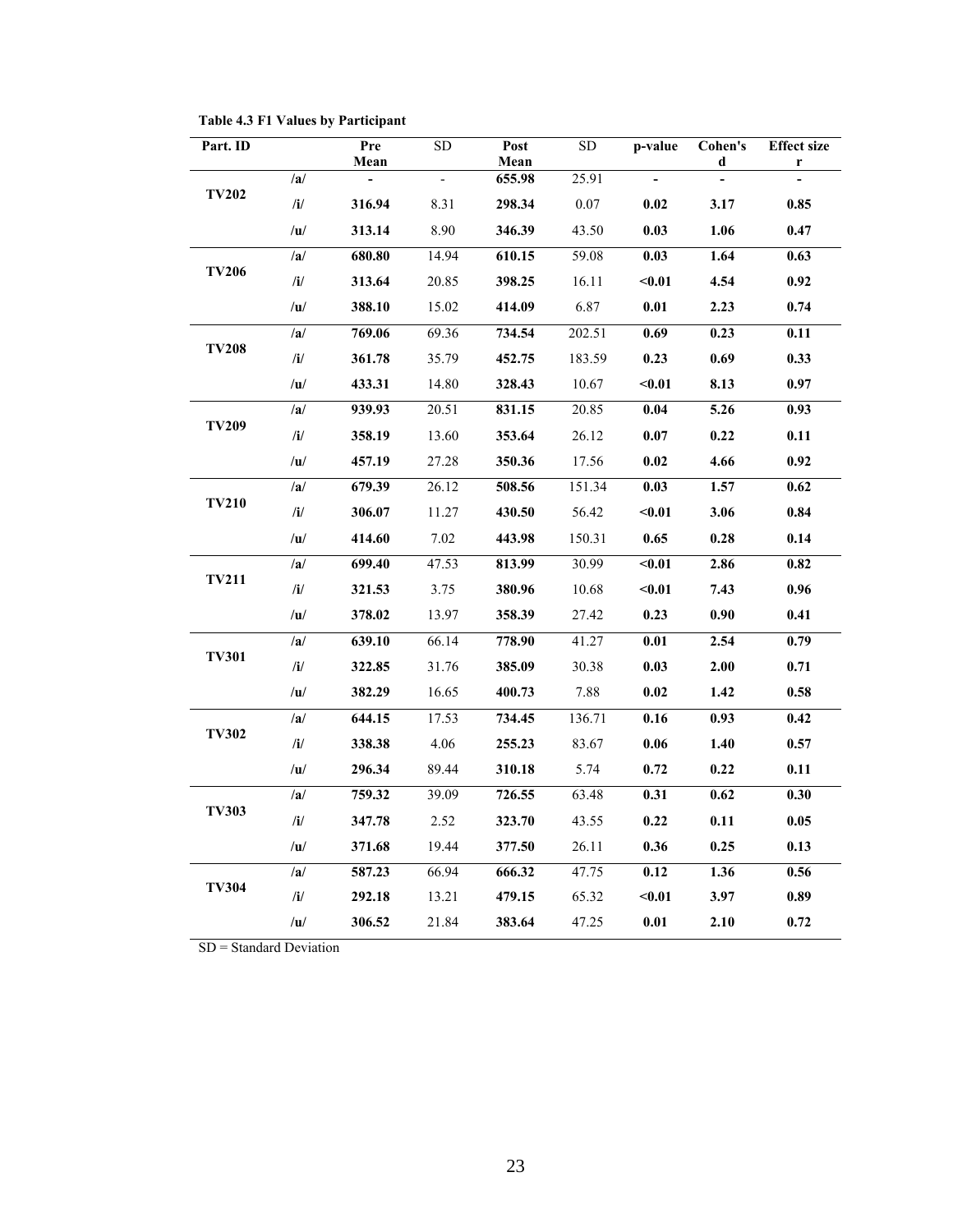| Part. ID     |                  | Pre     | ${\rm SD}$               | Post            | SD     | p-value                  | Cohen's | <b>Effect size</b> |
|--------------|------------------|---------|--------------------------|-----------------|--------|--------------------------|---------|--------------------|
| <b>TV202</b> | /a/              | Mean    | $\overline{\phantom{a}}$ | Mean<br>1115.24 | 83.81  | $\overline{\phantom{a}}$ | d       | r                  |
|              | /i/              | 1638.02 | 382.56                   | 2353.02         | 62.63  | $0.01$                   | 2.61    | 0.79               |
|              |                  |         |                          |                 |        |                          |         |                    |
|              | / $\mathbf{u}$ / | 1108.45 | 56.65                    | 1243.17         | 89.44  | $0.02\,$                 | 1.80    | 0.67               |
| <b>TV206</b> | /a/              | 1203.05 | 24.87                    | 1275.62         | 114.18 | 0.14                     | 0.88    | 0.40               |
|              | /i/              | 2051.31 | 118.54                   | 901.20          | 132.18 | $0.01$                   | 9.16    | 0.98               |
|              | /u/              | 1290.78 | 92.15                    | 1212.78         | 137.55 | 0.19                     | 0.67    | 0.32               |
| <b>TV208</b> | /a/              | 1248.98 | 63.23                    | 1340.29         | 182.42 | 0.32                     | 0.67    | 0.32               |
|              | /i/              | 2328.39 | 25.19                    | 2250.27         | 26.92  | $0.01$                   | 3.00    | 0.83               |
|              | /u/              | 967.38  | 84.67                    | 1093.14         | 115.03 | 0.12                     | 1.25    | 0.53               |
| TV209        | /a/              | 831.15  | 20.85                    | 1358.31         | 63.72  | 0.11                     | 11.12   | $\overline{0.98}$  |
|              | /i/              | 2508.58 | 106.09                   | 1438.33         | 44.70  | $0.01$                   | 13.15   | 0.99               |
|              | /u/              | 1435.04 | 90.79                    | 1332.79         | 18.72  | $0.06\,$                 | 1.56    | 0.62               |
| <b>TV210</b> | /a/              | 1190.21 | 66.89                    | 944.99          | 334.41 | 0.18                     | 1.02    | 0.45               |
|              | /i/              | 2453.20 | 247.39                   | 1510.55         | 317.57 | $0.01$                   | 3.31    | $\bf 0.86$         |
|              | /u/              | 1277.41 | 190.88                   | 1153.70         | 139.92 | 0.20                     | 0.74    | 0.35               |
| <b>TV211</b> | /a/              | 1500.76 | 49.03                    | 1583.59         | 23.35  | $\bf{0.02}$              | 2.16    | 0.73               |
|              | /i/              | 2530.69 | 117.45                   | 1765.85         | 39.73  | $0.01$                   | 8.72    | 0.97               |
|              | /u/              | 1462.88 | 63.01                    | 1364.64         | 183.70 | 0.16                     | 0.72    | 0.34               |
| <b>TV301</b> | /a/              | 1139.13 | 50.93                    | 1342.88         | 58.60  | $0.01$                   | 3.71    | 0.88               |
|              | /i/              | 1995.35 | 485.49                   | 1639.71         | 338.25 | 0.28                     | 0.85    | 0.39               |
|              | /u/              | 1078.54 | 64.01                    | 1059.63         | 32.17  | 0.53                     | 0.37    | 0.18               |
| <b>TV302</b> | /a/              | 1237.86 | 21.69                    | 1297.31         | 131.04 | 0.35                     | 0.63    | 0.30               |
|              | /i/              | 2129.09 | 481.61                   | 1872.73         | 631.76 | 0.51                     | 0.46    | 0.22               |
|              | /u/              | 917.75  | 65.61                    | 1160.44         | 16.20  | $0.01$                   | 5.08    | 0.93               |
| <b>TV303</b> | /a/              | 1408.57 | 66.99                    | 1357.09         | 53.37  | 0.25                     | 0.85    | 0.39               |
|              | /i/              | 977.46  | 356.48                   | 832.89          | 72.87  | 0.30                     | 0.56    | 0.27               |
|              | /u/              | 1250.27 | 36.59                    | 1356.52         | 81.47  | 0.05                     | 1.68    | 0.64               |
| <b>TV304</b> | /a/              | 1314.34 | 20.75                    | 1297.34         | 15.16  | 0.15                     | 0.94    | 0.42               |
|              | /i/              | 2187.91 | 81.46                    | 1371.56         | 175.96 | $0.01$                   | 5.95    | 0.95               |
|              | /u/              | 1075.28 | 97.04                    | 1333.32         | 69.15  | $0.01$                   | 3.06    | 0.84               |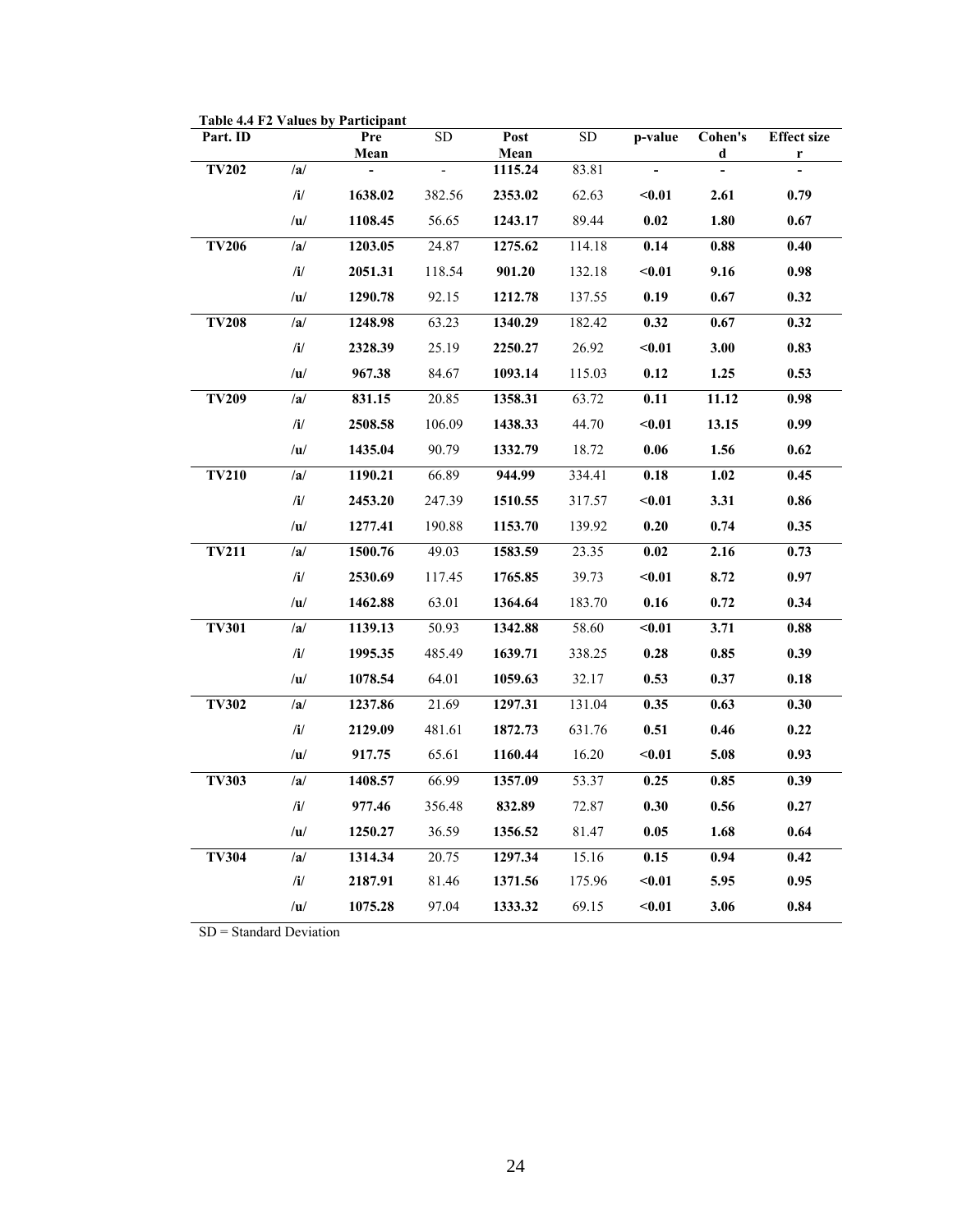Table 4.5, 4.6, and 4.7 provide summaries of the means for PPQ, RAP, and NHR of vowel prolongations for  $\alpha$ , i, and  $\alpha$  by participant. The changes in these values varied by participant and vowel. A decrease in these values indicates more regular vocal fold vibratory patterns. These variables were measured during the prolongation of the vowels /a, i, and u/. As a result of technical difficulties, data for the vowel /a/ was not recorded for one participant.

P-values for PPQ and RAP during vowel prolongations were statistically significant for eight out of 30 vowel productions ( $p \le 0.05$ ). The vowel /a/ was found to present improved vocal fold vibratory patterns across both measures (PPQ and RAP). Two participants achieved statistically significantly changes in reduced breathiness for the vowel /a/. Results also revealed statistically significant increases in values in two participants for the vowel /i/ and four participants for the vowel /u/. Effect sizes of PPQ and RAP varied by vowel and participant. PPQ analyses for the vowel /a/ revealed decreased values (pre-training mean =  $0.35$ , SD =  $0.17$ ; posttraining mean  $= 0.31$ , SD 0.13). Cohen's (d) indicated a large effect size for four participants ( $r = 0.61$  to 0.88). There was also a medium effect size for four participants ( $r = 0.31$  to 0.35). Three samples of /a/ had low effect sizes ( $r = 0.02$  to 0.09). Contrary to the findings of the vowel  $\alpha$ , PPQ and RAP analyses for vowels  $\alpha$ and /u/ indicated an increase in values. For the vowel /i/, large effect sizes were present in four participants. Three participants had medium effect sizes  $(r = 0.26$  to 0.29). The remaining three participants, with small effect size values ( $r = < 0.04$ ). Analyses of RAP effect sizes closely followed the trends of PPQ analyses likely due to the fact that is it also a measure of regularity of vocal fold vibration.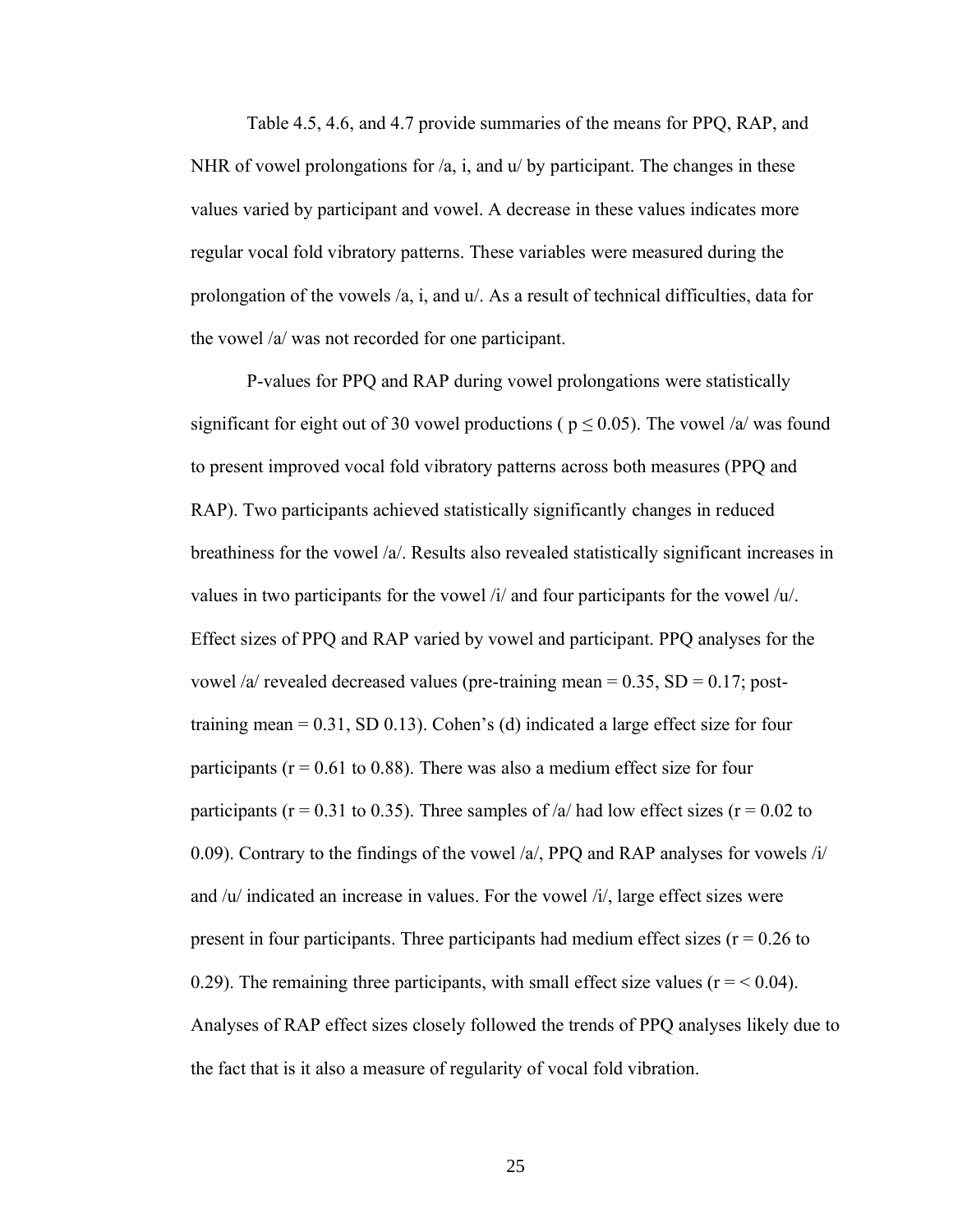NHR analyses revealed decreases in values across all participants' pre- and post-training. NHR is a measure of a vocal quality perceptually known as breathiness (Dahl and Mahler, 2019). The norms provided for the Multi-Dimensional Voice Program (MDVP) by Kay Pentax suggested that participants presented with a breathier voice than individuals studied to develop the norms for the participants' age group and gender.

P-values for NHR revealed statistically significant changes for eight out of 29 vowels. Data analyses revealed statistically significantly decreased NHR values for two participants in their production of the vowel /a/, two participants for the vowel /i/, and four participants for the vowel /u/. The vowel /a/ contained five participants with large effect sizes ( $r = 0.42$  to 0.73), one with a medium effect size, ( $r = 0.29$ ), and one with a small effect size ( $r = 0.19$ ). One participant was found to have no change ( $r =$ 0.00). Six participants had large effect sizes ( $r = 0.42$  to 0.86) for the vowel /i/. One participant had a medium effect size  $(r = 0.26)$ , two participants had small effect sizes  $(r = 0.16 \text{ to } 0.19)$ , and one had no effect  $(r = 0.00)$ . For the vowel /u/, five participants had large effect sizes ( $r = 0.43$  to 0.71). Three participants were determined to have medium effect sizes ( $r = 0.28$  to 0.34). One participant had a small effect size ( $r =$ 0.21), and one participant had no change  $(r = 0.00)$ .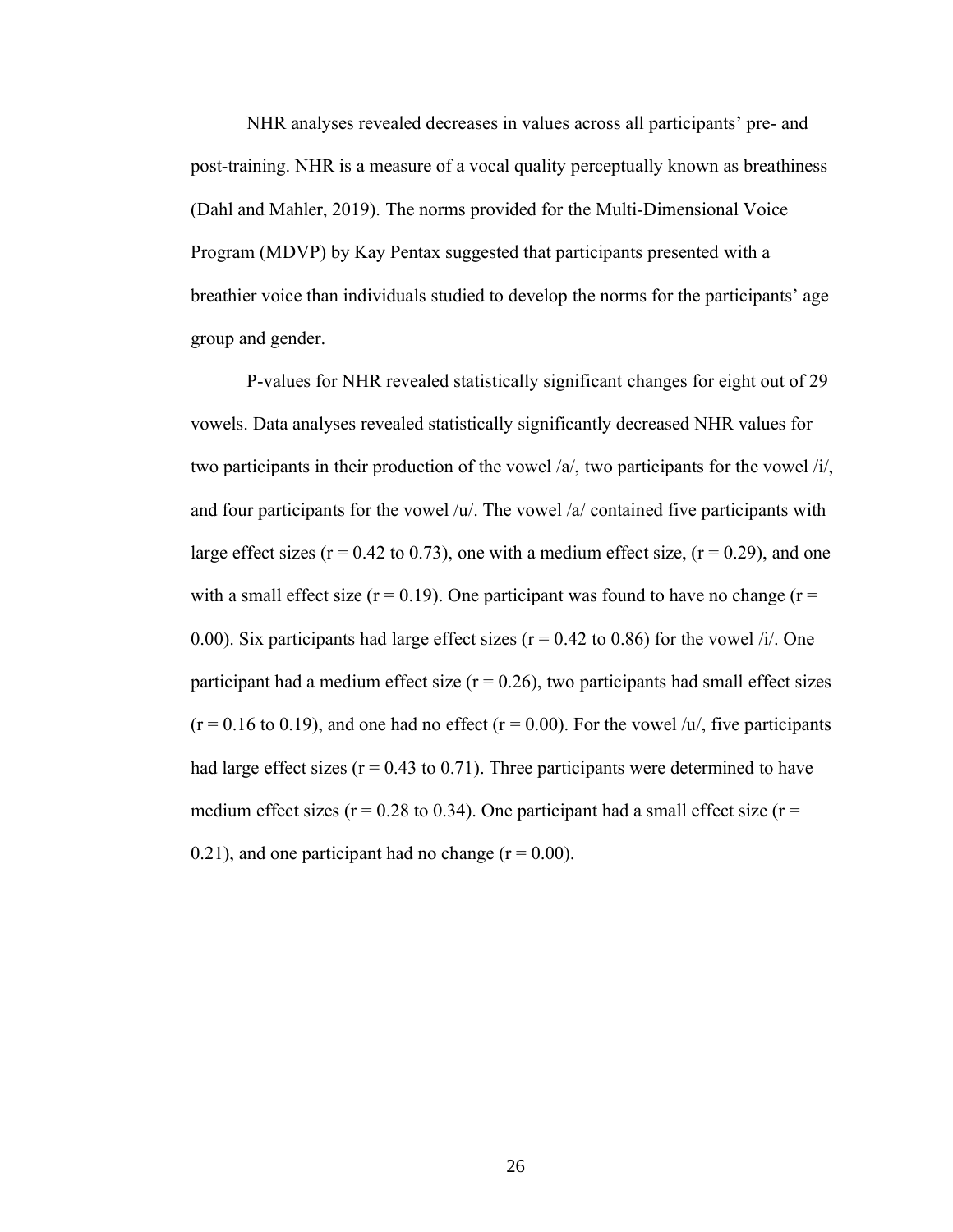| Part. ID     |                | Pre<br>Means<br>$(\%)$   | <b>SD</b> | Post<br><b>Means</b><br>$(\%)$ | <b>SD</b> | P-Value | Cohen's<br>d | <b>Effect Size</b><br>r |
|--------------|----------------|--------------------------|-----------|--------------------------------|-----------|---------|--------------|-------------------------|
|              | /a/            | $\overline{\phantom{0}}$ |           | 0.51                           | 0.26      |         |              |                         |
| <b>TV202</b> | $\mathbf{ii}/$ | 0.02                     | 0.00      | 0.49                           | 0.28      | 0.21    | 2.36         | 0.76                    |
|              | /u/            | 0.02                     | 0.00      | 0.60                           | 0.17      | 0.02    | 4.88         | 0.93                    |
|              | /a/            | 0.31                     | 0.05      | 0.26                           | 0.08      | 0.35    | 0.74         | 0.35                    |
| <b>TV206</b> | /i/            | 0.31                     | 0.16      | 0.23                           | 0.08      | 0.22    | 0.61         | 0.29                    |
|              | /u/            | 0.20                     | 0.07      | 0.44                           | 0.18      | 0.02    | 1.78         | 0.66                    |
|              | /a/            | 0.51                     | 0.42      | 0.29                           | 0.25      | 0.41    | 0.64         | 0.31                    |
| <b>TV208</b> | /i/            | 0.44                     | 0.28      | 0.42                           | 0.23      | 0.90    | 0.08         | 0.04                    |
|              | /u/            | 0.15                     | 0.21      | 0.48                           | 0.32      | 0.13    | 1.21         | 0.52                    |
|              | /a/            | 0.35                     | 0.15      | 0.15                           | 0.03      | 0.20    | 1.82         | 0.67                    |
| <b>TV209</b> | /i/            | 0.63                     | 0.53      | 0.42                           | 0.13      | 0.46    | 0.55         | 0.26                    |
|              | /u/            | 0.28                     | 0.32      | 0.20                           | 0.10      | 0.60    | 0.33         | 0.33                    |
| <b>TV210</b> | /a/            | 0.02                     | 0.00      | 0.35                           | 0.16      | $0.01$  | 2.95         | 0.83                    |
|              | /i/            | 0.02                     | 0.00      | 0.47                           | 0.39      | 0.04    | 1.63         | 0.63                    |
|              | u              | 0.59                     | 0.46      | 0.59                           | 0.32      | 1.00    | 0.00         | 0.00                    |
|              | /a/            | 0.27                     | 0.02      | 0.16                           | 0.04      | $0.01$  | 3.64         | 0.88                    |
| <b>TV211</b> | /i/            | 0.52                     | 0.28      | 0.17                           | 0.05      | 0.02    | 1.77         | 0.66                    |
|              | /u/            | 0.33                     | 0.05      | 0.15                           | 0.08      | 0.01    | 2.87         | 0.82                    |
|              | /a/            | 0.23                     | 0.05      | 0.16                           | 0.04      | 0.07    | 1.55         | 0.61                    |
| <b>TV301</b> | /i/            | 0.45                     | 0.26      | 0.47                           | 0.16      | 0.92    | 0.09         | 0.05                    |
|              | /u/            | 0.29                     | 0.07      | 0.45                           | 0.13      | 0.04    | 1.48         | 0.59                    |
|              | /a/            | 0.57                     | 0.16      | 0.43                           | 0.24      | 0.44    | 0.68         | 0.32                    |
| <b>TV302</b> | /i/            | 0.21                     | 0.11      | 0.38                           | 0.25      | 0.22    | 0.87         | 0.40                    |
|              | /u/            | 0.25                     | 0.10      | 0.38                           | 0.20      | 0.29    | 0.80         | 0.37                    |
|              | /a/            | 0.38                     | 0.15      | 0.39                           | 0.27      | 0.98    | 0.05         | 0.02                    |
| <b>TV303</b> | /i/            | 0.33                     | 0.39      | 0.36                           | 0.39      | 0.90    | 0.08         | 0.04                    |
|              | /u/            | 0.35                     | 0.13      | 0.44                           | 0.23      | 0.59    | 0.48         | 0.23                    |
|              | /a/            | 0.47                     | 0.23      | 0.43                           | 0.21      | 0.77    | 0.18         | 0.09                    |
| <b>TV304</b> | /i/            | 0.61                     | 0.33      | 0.43                           | 0.33      | 0.38    | 0.54         | 0.26                    |
|              | /u/            | 0.30                     | $0.05\,$  | 0.43                           | 0.15      | 0.13    | 1.18         | 0.51                    |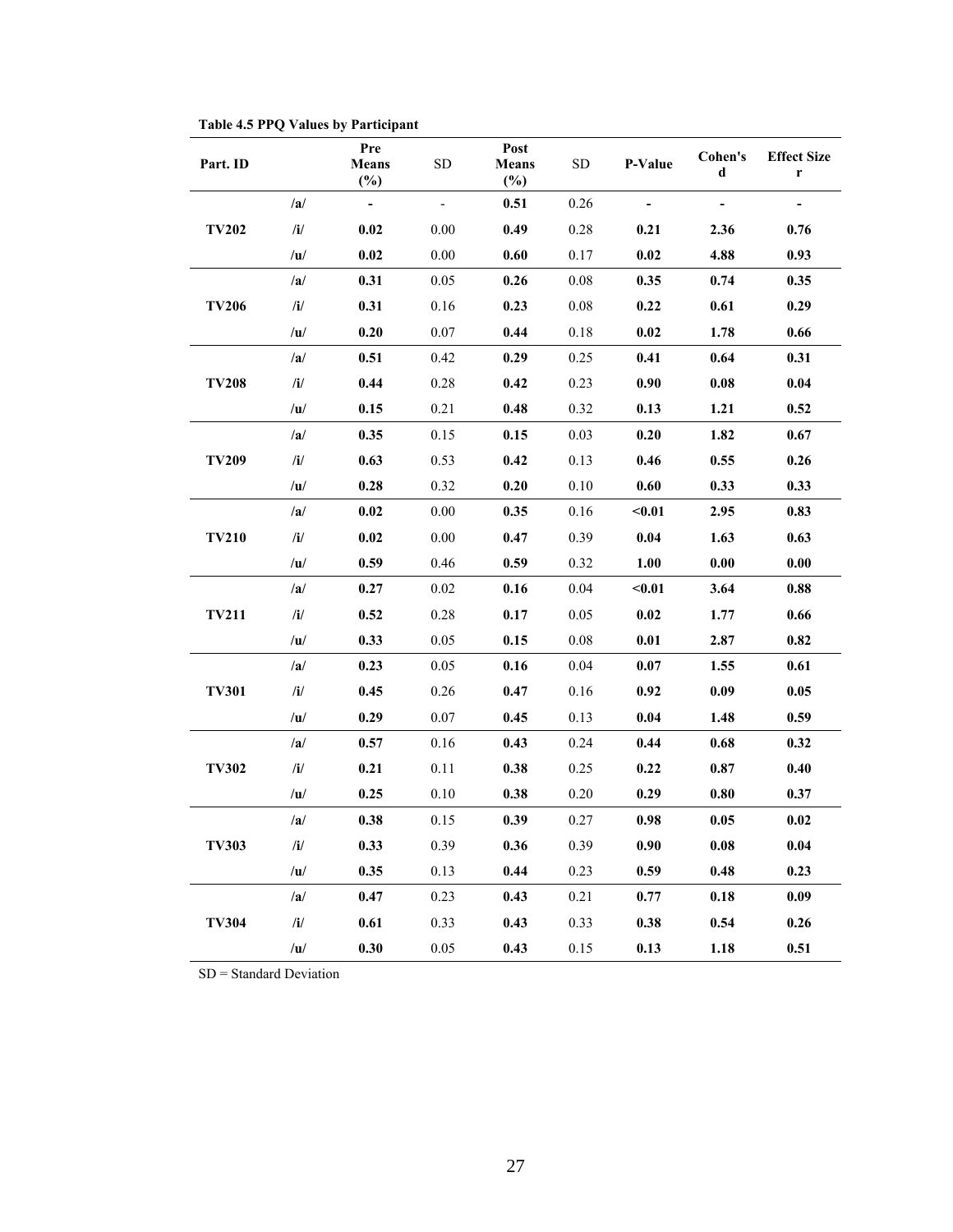| Part. ID     |              | Pre<br><b>Means</b><br>$(\%)$ | <b>SD</b> | Post<br><b>Means</b><br>$(\%)$ | <b>SD</b> | P-Value             | Cohen's<br>d             | <b>Effect Size</b><br>r |
|--------------|--------------|-------------------------------|-----------|--------------------------------|-----------|---------------------|--------------------------|-------------------------|
|              | /a/          | $\overline{\phantom{a}}$      | -         | 0.53                           | 0.27      |                     | $\overline{\phantom{0}}$ |                         |
| <b>TV202</b> | $\mathbf{i}$ | 0.02                          | 0.00      | 0.51                           | 0.30      | 0.21                | 2.31                     | 0.76                    |
|              | /u/          | 0.02                          | 0.00      | 0.62                           | 0.22      | 0.05                | 3.82                     | 0.89                    |
|              | /a/          | 0.31                          | 0.05      | 0.27                           | 0.09      | 0.49                | 0.53                     | 0.26                    |
| <b>TV206</b> | $\mathbf{h}$ | 0.32                          | 0.20      | 0.23                           | 0.10      | 0.19                | 0.56                     | 0.27                    |
|              | /u/          | 0.19                          | 0.07      | 0.45                           | 0.18      | 0.02                | 1.91                     | 0.69                    |
|              | /a/          | 0.40                          | 0.44      | 0.29                           | 0.26      | 0.67                | 0.31                     | 0.15                    |
| <b>TV208</b> | $\mathbf{h}$ | 0.45                          | 0.30      | 0.43                           | 0.24      | 0.90                | 0.07                     | 0.04                    |
|              | /u/          | 0.08                          | 0.16      | 0.49                           | 0.34      | 0.05                | 1.56                     | 0.61                    |
|              | /a/          | 0.35                          | 0.16      | 0.16                           | 0.06      | 0.26                | 1.56                     | 0.62                    |
| <b>TV209</b> | /i/          | 0.59                          | 0.49      | 0.43                           | 0.13      | 0.52                | 0.44                     | 0.22                    |
|              | /u/          | 0.30                          | 0.35      | 0.24                           | 0.14      | 0.67                | 0.22                     | 0.11                    |
|              | /a/          | 0.02                          | 0.00      | 0.35                           | 0.16      | $0.01$              | 2.86                     | 0.82                    |
| <b>TV210</b> | $\mathbf{i}$ | $0.02\,$                      | 0.00      | 0.77                           | 0.61      | 0.03                | 1.73                     | 0.65                    |
|              | /u/          | 0.45                          | 0.48      | 0.45                           | 0.32      | 0.99                | 0.00                     | 0.00                    |
|              | /a/          | 0.27                          | 0.03      | 0.17                           | 0.04      | $0.01$<br>0.03      | 2.63                     | 0.80                    |
| <b>TV211</b> | $\mathbf{i}$ | 0.55                          | 0.29      | 0.21                           | 0.07      |                     | 1.61                     | 0.63                    |
|              | /u/          | 0.34                          | 0.04      | 0.18                           | 0.10      | 0.03                | 2.10                     | 0.72                    |
|              | /a/          | 0.20                          | 0.07      | 0.17                           | 0.05      | 0.40                | 0.52                     | 0.25                    |
| <b>TV301</b> | $\mathbf{i}$ | 0.44                          | 0.27      | 0.52                           | 0.17      | 0.60                | 0.35                     | 0.17                    |
|              | /u/          | 0.26                          | 0.08      | 0.45                           | 0.12      | 0.02                | 1.83                     | 0.68                    |
|              | /a/          | 0.57                          | 0.17      | 0.54                           | 0.31      | 0.77                | 0.12                     | 0.06                    |
| <b>TV302</b> | $\mathbf{i}$ | 0.24                          | 0.13      | 0.41                           | 0.28      | 0.22                | 0.79                     | 0.37                    |
|              | /u/          | 0.28                          | 0.12      | 0.41                           | 0.23      | 0.32                | 0.71                     | 0.33                    |
|              | /a/          | 0.41                          | 0.17      | 0.40                           | 0.26      | 0.87                | 0.05                     | 0.02                    |
| <b>TV303</b> | $\mathbf{i}$ | 0.33                          | 0.40      | 0.38                           | 0.41      | 0.84                | 0.12                     | 0.06                    |
|              | /u/          | 0.41                          | 0.20      | 0.47                           | 0.22      | 0.77                | 0.28                     | 0.14                    |
|              | /a/          | 0.53                          | 0.32      | 0.45                           | 0.23      | 0.49                | 0.29                     | $\overline{0.14}$       |
| <b>TV304</b> | /i/          | 0.61                          | 0.32      | 0.42                           | 0.33      | 0.52                | 0.59                     | 0.28                    |
|              | /u/          | 0.24                          | 0.13      | 0.48                           | 0.19      | $\boldsymbol{0.08}$ | 1.49                     | $0.60\,$                |

**Table 4.6 RAP Values by Participant**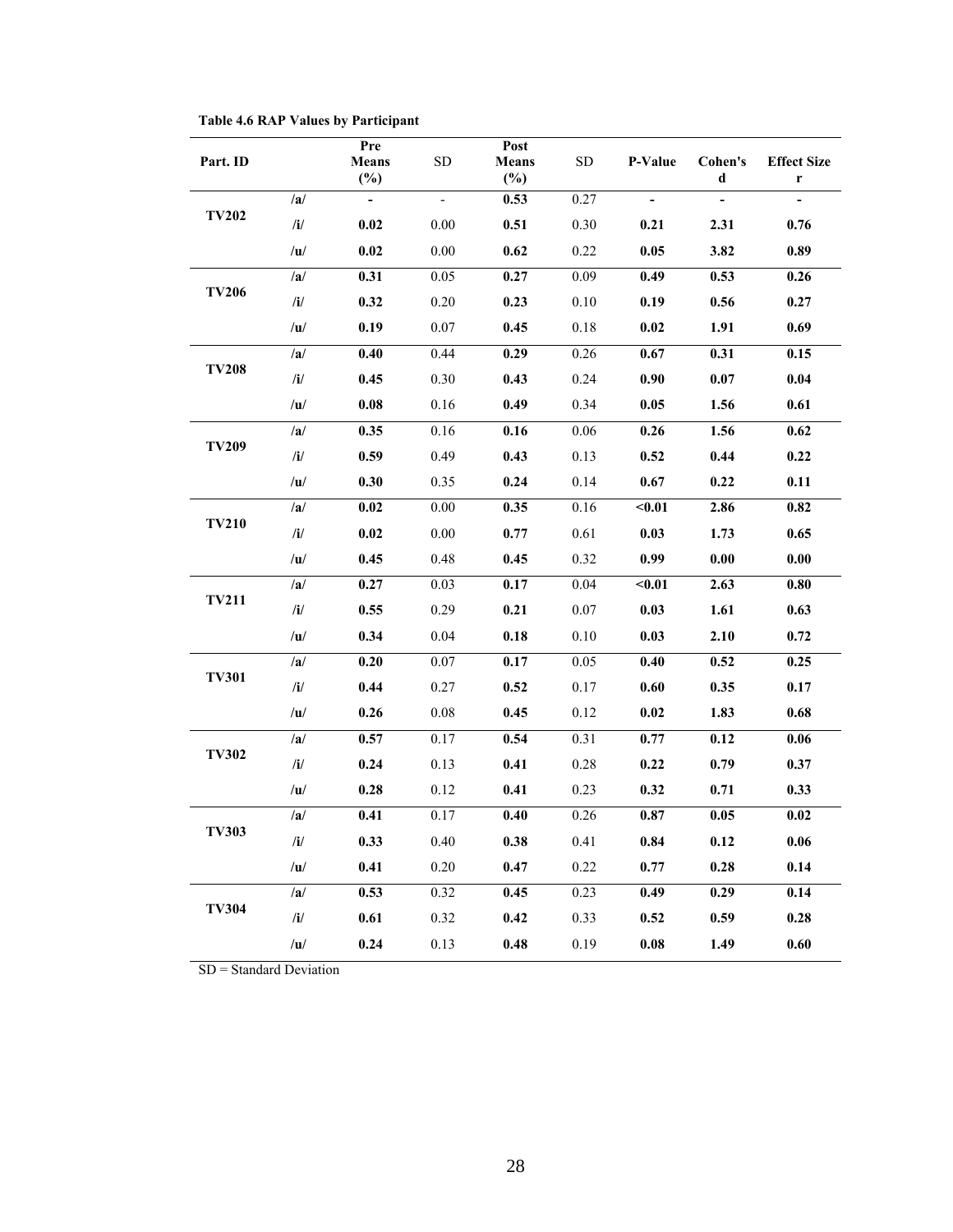| Part. ID     |              | Pre<br><b>Means</b><br>(dB SPL) | <b>SD</b>                | Post<br><b>Means</b><br>$(dB$ SPL $)$ | <b>SD</b> | P-Value                  | Cohen's<br>d             | <b>Effect Size</b><br>$\mathbf r$ |
|--------------|--------------|---------------------------------|--------------------------|---------------------------------------|-----------|--------------------------|--------------------------|-----------------------------------|
| <b>TV202</b> | /a/          | $\Box$                          | $\overline{\phantom{0}}$ | 0.53                                  | 0.27      | $\overline{\phantom{a}}$ | $\overline{\phantom{a}}$ | $\overline{\phantom{0}}$          |
|              | $/$ i $/$    | 0.02                            | 0.00                     | 0.51                                  | 0.30      | 0.21                     | 2.31                     | 0.76                              |
|              | /u/          | 0.02                            | 0.00                     | 0.62                                  | 0.22      | 0.05                     | 3.82                     | 0.89                              |
| <b>TV206</b> | /a/          | 0.31                            | 0.05                     | 0.27                                  | 0.09      | 0.49                     | 0.53                     | 0.26                              |
|              | /i/          | 0.32                            | 0.20                     | 0.23                                  | 0.10      | 0.19                     | 0.56                     | 0.27                              |
|              | /u/          | 0.19                            | 0.07                     | 0.45                                  | 0.18      | 0.02                     | 1.91                     | 0.69                              |
| <b>TV208</b> | /a/          | 0.40                            | 0.44                     | 0.29                                  | 0.26      | 0.67                     | 0.31                     | 0.15                              |
|              | /i/          | 0.45                            | $0.30\,$                 | 0.43                                  | 0.24      | 0.90                     | $0.07\,$                 | 0.04                              |
|              | /u/          | 0.08                            | 0.16                     | 0.49                                  | 0.34      | 0.05                     | 1.56                     | 0.61                              |
| <b>TV209</b> | /a/          | 0.35                            | 0.16                     | 0.16                                  | 0.06      | 0.26                     | 1.56                     | 0.62                              |
|              | /i/          | 0.59                            | 0.49                     | 0.43                                  | 0.13      | 0.52                     | 0.44                     | 0.22                              |
|              | /u/          | 0.30                            | 0.35                     | 0.24                                  | 0.14      | 0.67                     | 0.22                     | 0.11                              |
| <b>TV210</b> | /a/          | 0.02                            | $0.00\,$                 | 0.35                                  | 0.16      | $0.01$                   | 2.86                     | 0.82                              |
|              | $/$ i $/$    | 0.02                            | 0.00                     | 0.77                                  | 0.61      | 0.03                     | 1.73                     | 0.65                              |
|              | /u/          | 0.45                            | 0.48                     | 0.45                                  | 0.32      | 0.99                     | $\boldsymbol{0.00}$      | 0.00                              |
| <b>TV211</b> | /a/          | $\overline{0.27}$               | 0.03                     | 0.17                                  | 0.04      | $0.01$                   | 2.63                     | 0.80                              |
|              | $/$ i $/$    | 0.55                            | 0.29                     | 0.21                                  | 0.07      | 0.03                     | 1.61                     | 0.63                              |
|              | /u/          | 0.34                            | 0.04                     | 0.18                                  | 0.10      | 0.03                     | 2.10                     | 0.72                              |
| <b>TV301</b> | /a/          | 0.20                            | 0.07                     | 0.17                                  | 0.05      | 0.40                     | 0.52                     | 0.25                              |
|              | /i/          | 0.44                            | 0.27                     | 0.52                                  | 0.17      | 0.60                     | 0.35                     | 0.17                              |
|              | /u/          | 0.26                            | 0.08                     | 0.45                                  | 0.12      | 0.02                     | 1.83                     | 0.68                              |
| <b>TV302</b> | /a/          | 0.57                            | 0.17                     | 0.54                                  | 0.31      | 0.77                     | 0.12                     | 0.06                              |
|              | $\mathbf{i}$ | 0.24                            | 0.13                     | 0.41                                  | $0.28\,$  | 0.22                     | 0.79                     | 0.37                              |
|              | /u/          | 0.28                            | 0.12                     | 0.41                                  | 0.23      | 0.32                     | 0.71                     | 0.33                              |
| <b>TV303</b> | /a/          | 0.41                            | 0.17                     | 0.40                                  | 0.26      | $\mathbf{0.87}$          | 0.05                     | 0.02                              |
|              | /i/          | 0.33                            | 0.40                     | 0.38                                  | 0.41      | 0.84                     | 0.12                     | 0.06                              |
|              | /u/          | 0.41                            | 0.20                     | 0.47                                  | 0.22      | 0.77                     | 0.28                     | 0.14                              |
| <b>TV304</b> | /a/          | 0.53                            | 0.32                     | 0.45                                  | 0.23      | 0.49                     | 0.29                     | $\overline{0.14}$                 |
|              | /i/          | 0.61                            | 0.32                     | 0.42                                  | 0.33      | 0.52                     | 0.59                     | 0.28                              |
|              | /u/          | 0.24                            | 0.13                     | 0.48                                  | 0.19      | $\boldsymbol{0.08}$      | 1.49                     | $0.60\,$                          |

**Table 4.7 NHR Values by Participant**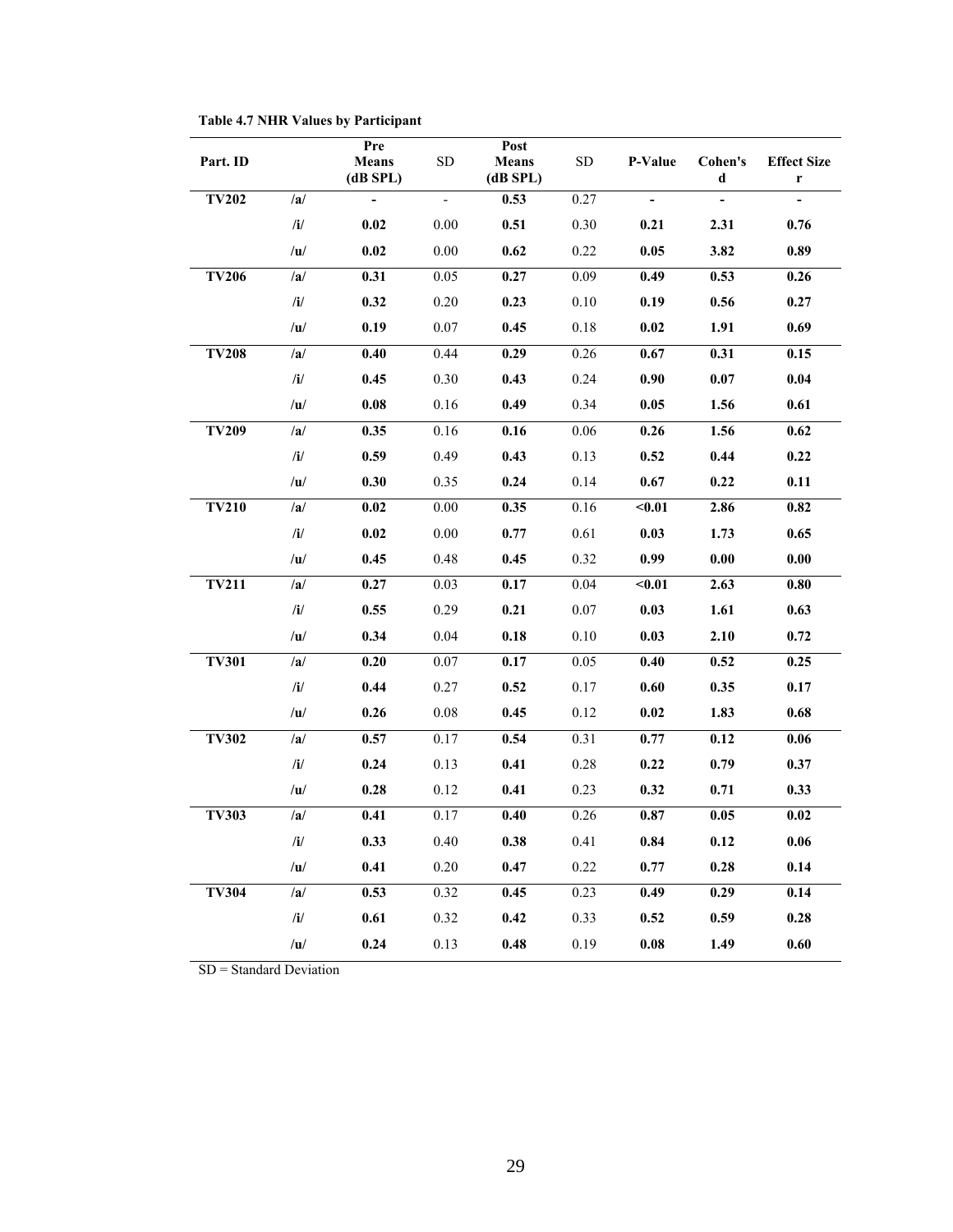Tables 4.8 and 4.9 summarize the mean vocal intensities of each participant during vowel prolongation and spontaneous speech tasks. Mean vocal intensity increased post-training compared with pre-training. All participants produced speech at a gender and age-appropriate intensity level for conversation (Yiu and Yip, 2016).

Two-tailed paired-sample t-tests for this variable revealed statistically significant results ( $p \le 0.05$ ) for 19 out of 24 vowels, and five out of 16 spontaneous speech samples. The researchers found that six participants had statistically significantly increased intensity during the production of the vowel /a/, seven participants had statistically significant increases in intensity during the production of the vowel /i/, and six participants demonstrated statistically significant gains in intensity during the production of the vowel /u/.

The analysis of spontaneous speech samples resulted in statistically significantly increased intensity for four participants during the picture description task. One participant showed statistically significant increased intensity during the monologue task. Effect sizes for intensity were also calculated for both tasks. Analysis of the picture description task revealed large effect sizes for six participants ( $r = 0.51$ ) to 0.78). Two participants produced a medium effect size ( $r = 0.28$  to 0.33), and one participant produced a small effect size  $(r = 0.14)$ . The monologue speech task also demonstrated increases in intensity post-training. Three participants had large effect sizes ( $r = 0.51$  to 0.46), and one participant had a large effect size ( $r = 0.42$ ). One participant had a medium effect size ( $r = 0.27$ ), and 3 had little effect ( $r = 0.04$  to 0.09).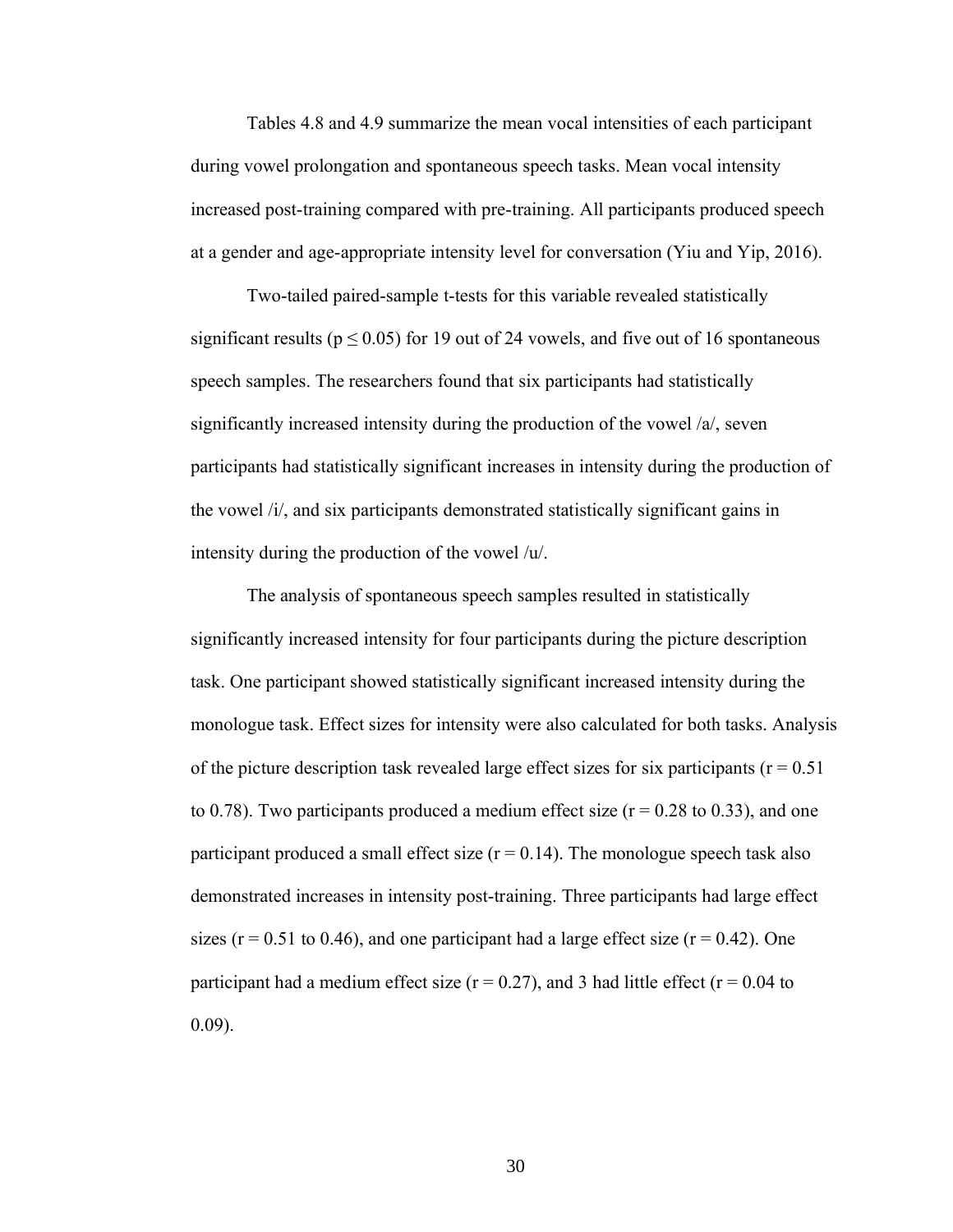| Part. ID     |     | Pre<br><b>Means</b><br>(dB)<br>SPL) | ${\rm SD}$               | Post<br><b>Means</b><br>(dB)<br>SPL) | ${\rm SD}$ | P-Value                  | Cohen's<br>d             | <b>Effect Size</b><br>r  |
|--------------|-----|-------------------------------------|--------------------------|--------------------------------------|------------|--------------------------|--------------------------|--------------------------|
|              | /a/ | 73.52                               | 2.40                     |                                      |            |                          |                          |                          |
| <b>TV202</b> | /i/ | 75.58                               | 1.71                     |                                      |            |                          |                          |                          |
|              | /u/ | 81.33                               | 4.25                     |                                      |            |                          |                          |                          |
|              | /a/ | 75.38                               | 2.16                     | 77.58                                | 1.44       | $0.01$                   | 1.33                     | 0.56                     |
| <b>TV206</b> | /i/ | 74.63                               | 1.51                     | 78.19                                | 1.07       | $0.01$                   | 2.72                     | 0.81                     |
|              | /u/ | 75.35                               | 1.46                     | 79.67                                | 1.24       | $0.01$                   | 1.31                     | 0.55                     |
|              | /a/ |                                     |                          | 74.80                                | 1.47       |                          |                          |                          |
| <b>TV208</b> | /i/ |                                     |                          | 75.98                                | 2.40       |                          |                          |                          |
|              | /u/ |                                     | $\overline{\phantom{a}}$ | 78.13                                | 1.53       | $\overline{\phantom{a}}$ | $\overline{\phantom{0}}$ | $\overline{\phantom{0}}$ |
|              | /a/ | 75.73                               | 1.60                     | 76.86                                | 2.20       | 0.16                     | 0.59                     | 0.28                     |
| <b>TV209</b> | /i/ | 75.31                               | 0.99                     | 75.83                                | 1.90       | 0.58                     | 0.34                     | 0.17                     |
|              | /u/ | 74.51                               | 0.68                     | 76.13                                | 1.60       | 0.05                     | 1.32                     | 0.55                     |
| <b>TV210</b> | /a/ | 71.44                               | 1.18                     | 71.86                                | 2.19       | 1.00                     | 0.00                     | 0.00                     |
|              | /i/ | 73.03                               | 1.01                     | 72.05                                | 1.72       | 0.03                     | 0.00                     | 0.00                     |
|              | /u/ | 73.61                               | 2.68                     | 73.99                                | 1.85       | 0.24                     | 0.00                     | 0.00                     |
| <b>TV211</b> | /a/ | 73.79                               | 1.68                     | 75.86                                | 3.11       | $0.01$                   | 0.83                     | 0.38                     |
|              | /i/ | 72.88                               | 0.94                     | 73.90                                | 2.16       | $0.01$                   | 0.61                     | 0.29                     |
|              | /u/ | 73.83                               | 1.05                     | 75.09                                | 3.05       | $0.01$                   | 0.55                     | 0.27                     |
|              | /a/ | 72.02                               | 1.55                     | 76.43                                | 1.29       | $0.01$                   | 3.09                     | 0.84                     |
| <b>TV301</b> | /i/ | 72.50                               | 1.66                     | 82.23                                | 1.61       | $0.01$                   | 5.95                     | 0.95                     |
|              | /u/ | 72.59                               | 1.71                     | 84.56                                | 1.56       | $0.01$                   | 7.31                     | 0.96                     |
|              | /a/ | 81.65                               | 2.33                     | 77.66                                | 4.22       | $0.01$                   | 1.17                     | 0.51                     |
| <b>TV302</b> | /i/ | 73.21                               | 1.21                     | 76.32                                | 1.64       | $0.01$                   | 2.16                     | 0.73                     |
|              | /u/ | 75.54                               | 1.56                     | 77.26                                | 2.42       | $0.01$                   | 0.84                     | 0.39                     |
|              | /a/ | 69.89                               | 0.78                     | 70.47                                | 1.45       | $0.01$                   | 0.50                     | 0.24                     |
| <b>TV303</b> | /i/ | 69.78                               | 0.83                     | 70.48                                | 1.05       | $0.01$                   | 0.74                     | 0.35                     |
|              | /u/ | 70.00                               | 0.87                     | 72.56                                | 1.01       | $0.01$                   | 2.72                     | 0.81                     |
|              | /a/ | 70.80                               | 1.72                     | 76.28                                | 1.08       | $0.01$                   | 3.82                     | 0.89                     |
| <b>TV304</b> | /i/ | 70.34                               | 1.46                     | 76.52                                | 1.06       | $0.01$                   | 4.84                     | 0.92                     |
|              | /u/ | 70.87                               | 1.38                     | 77.91                                | 0.93       | $0.01$                   | 5.98                     | 0.95                     |

**Table 4.8 Intensity of Vowel Prolongation by Participant**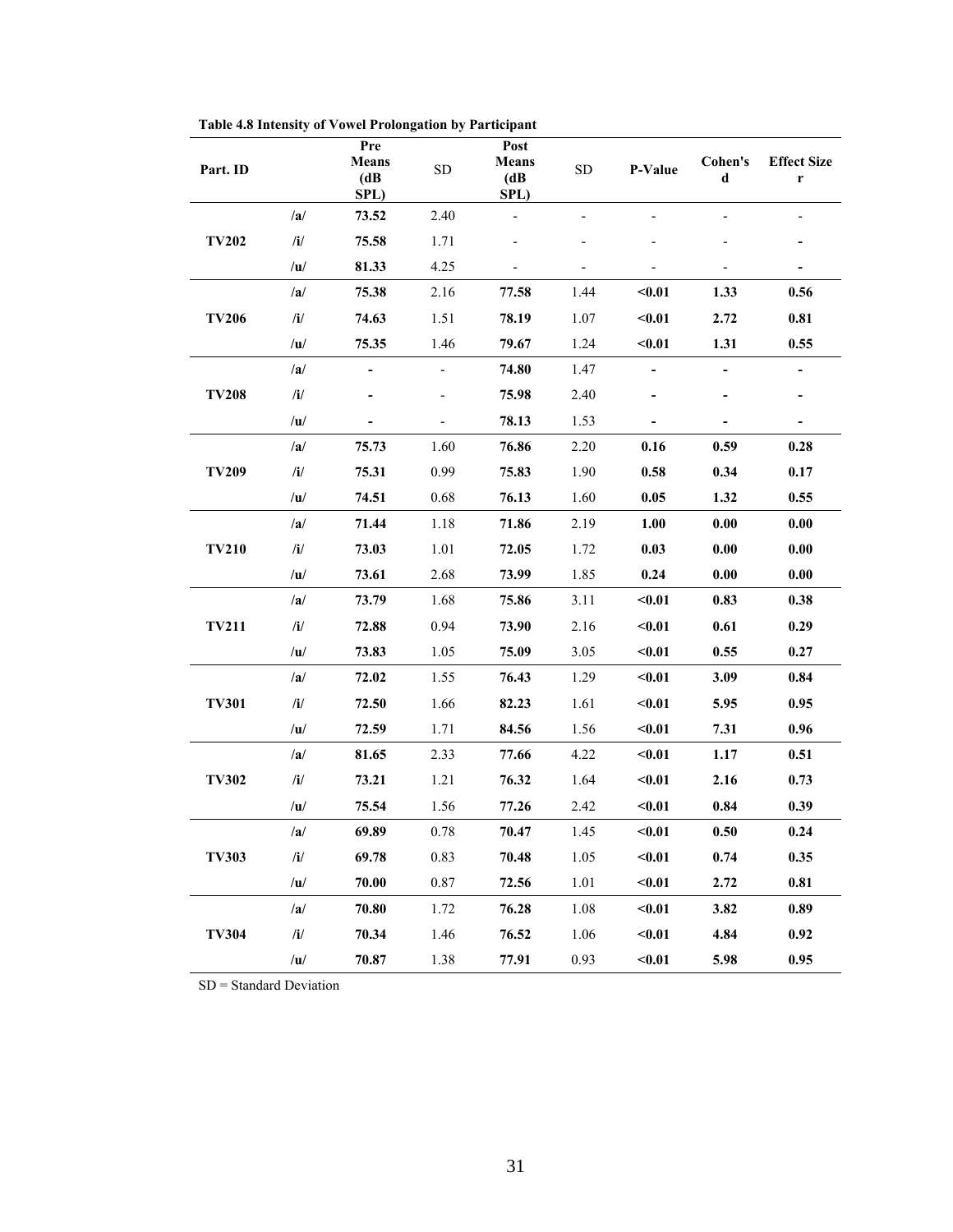| Part.<br>ID  |           | Pre<br><b>Means</b><br>$(dB$ SPL $)$ | <b>SD</b>      | Post<br><b>Means</b><br>$(dB$ SPL $)$ | <b>SD</b> | P-Value | Cohen's<br>d | <b>Effect Size</b><br>$\mathbf r$ |
|--------------|-----------|--------------------------------------|----------------|---------------------------------------|-----------|---------|--------------|-----------------------------------|
| <b>TV202</b> | Pic. Desc | 75.71                                | 4.59           | $\overline{a}$                        |           |         |              |                                   |
|              | Monologue | 73.68                                | 3.52           | $\overline{\phantom{0}}$              |           |         |              |                                   |
| <b>TV206</b> | Pic. Desc | 74.11                                | 2.32           | 78.06                                 | 2.21      | 0.01    | 1.42         | 0.58                              |
|              | Monologue | 75.16                                | 2.30           | 76.31                                 | 2.78      | 0.37    | 1.04         | 0.46                              |
| <b>TV208</b> | Pic. Desc |                                      |                | 74.93                                 | 2.70      |         |              |                                   |
|              | Monologue |                                      | $\overline{a}$ | 75.49                                 | 2.09      |         |              | $\blacksquare$                    |
| <b>TV209</b> | Pic. Desc | 73.06                                | 1.54           | 73.62                                 | 1.68      | 0.10    | 0.27         | 0.14                              |
|              | Monologue | 75.84                                | 3.26           | 74.60                                 | 2.13      | 0.09    | 0.01         | 0.01                              |
| <b>TV210</b> | Pic. Desc | 73.79                                | 1.12           | 70.66                                 | 1.53      | $0.01$  | 2.50         | 0.78                              |
|              | Monologue | 72.98                                | 1.78           | 71.59                                 | 2.01      | 0.13    | 0.92         | 0.42                              |
| <b>TV211</b> | Pic. Desc | 73.11                                | 1.74           | 75.33                                 | 2.69      | 0.06    | 1.18         | 0.51                              |
|              | Monologue | 72.54                                | 0.95           | 75.37                                 | 2.78      | 0.06    | 1.19         | 0.51                              |
| <b>TV301</b> | Pic. Desc | 72.90                                | 1.35           | 75.98                                 | 1.38      | $0.01$  | 2.01         | 0.71                              |
|              | Monologue | 73.82                                | 2.13           | 75.11                                 | 2.34      | 0.59    | 0.55         | 0.27                              |
| <b>TV302</b> | Pic. Desc | 73.90                                | 1.76           | 74.94                                 | 2.14      | 0.75    | 0.58         | 0.28                              |
|              | Monologue | 75.58                                | 2.13           | 74.79                                 | 2.92      | 0.29    | 0.17         | 0.09                              |
| <b>TV303</b> | Pic. Desc | 70.59                                | 0.94           | 71.38                                 | 0.98      | 0.78    | 0.71         | 0.33                              |
|              | Monologue | 71.00                                | 1.10           | 71.11                                 | 1.01      | 0.62    | 0.09         | 0.04                              |
| <b>TV304</b> | Pic. Desc | 70.39                                | 2.11           | 73.78                                 | 1.88      | 0.18    | 1.70         | 0.65                              |
|              | Monologue | 71.03                                | 2.16           | 73.28                                 | 1.83      | 0.03    | 1.12         | 0.49                              |

**Table 4.9 Intensity of Spontaneous Speech Tasks by Participant**

Finally, table 4.10 provides a summary of each participant's self-perception of voice immediately pre- and immediately post-training based on results from the Transsexual Voice Questionnaire – Male to Female (TVQMtF). There were seven participants whose TVQMtF scores improved post-training. The TVQMtF uses a Likert Scale for a series of statements to examine the participant's self-perception of their voice and communication experiences. A score of one signifies that the statement rarely occurs, while a score of four indicates that the statement usually or always occurs. Davies and Johnston (2015) divided the TVQME into six categories, each of which provide insight into the communicative experiences of trans women. The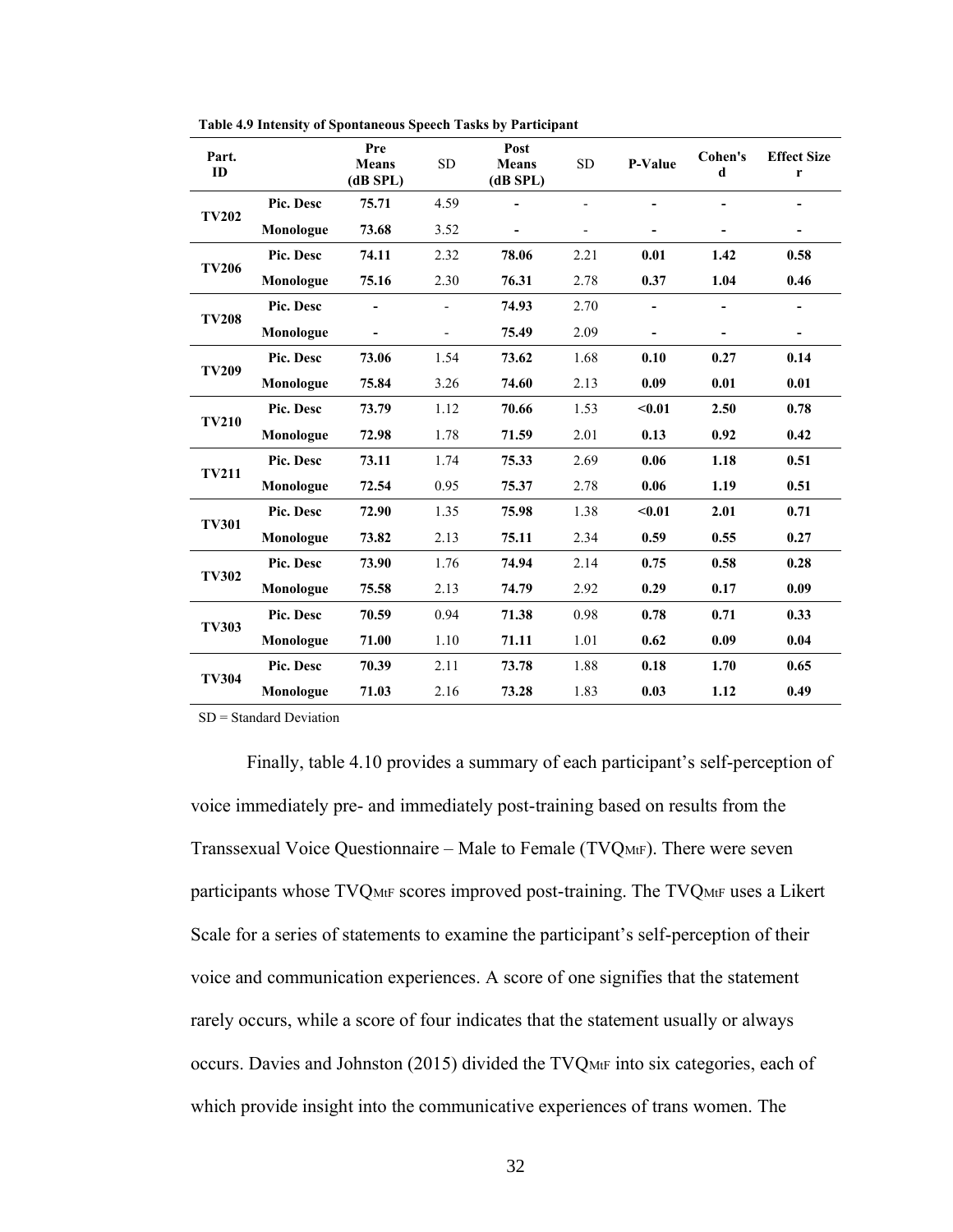categories include: social interaction, emotional, gender and identity, effort, physical aspects, and pitch.

Seven participants reported improved scores for statements related to social interactions. One participant reported increased scores for statements related to social interactions and one reported no change. Three participants reported increased scores for statements related to emotional aspects of communication post-training. One participant reported increased scores for statements related to gender and identity posttraining. Three participants reported increased scores for statements related to effort required for gendered communication, and one participant reported no change. Four participants reported increased scores for statements related to physical aspects of gendered communication. One participant reported increased scores for statements related to pitch, and one reported no change.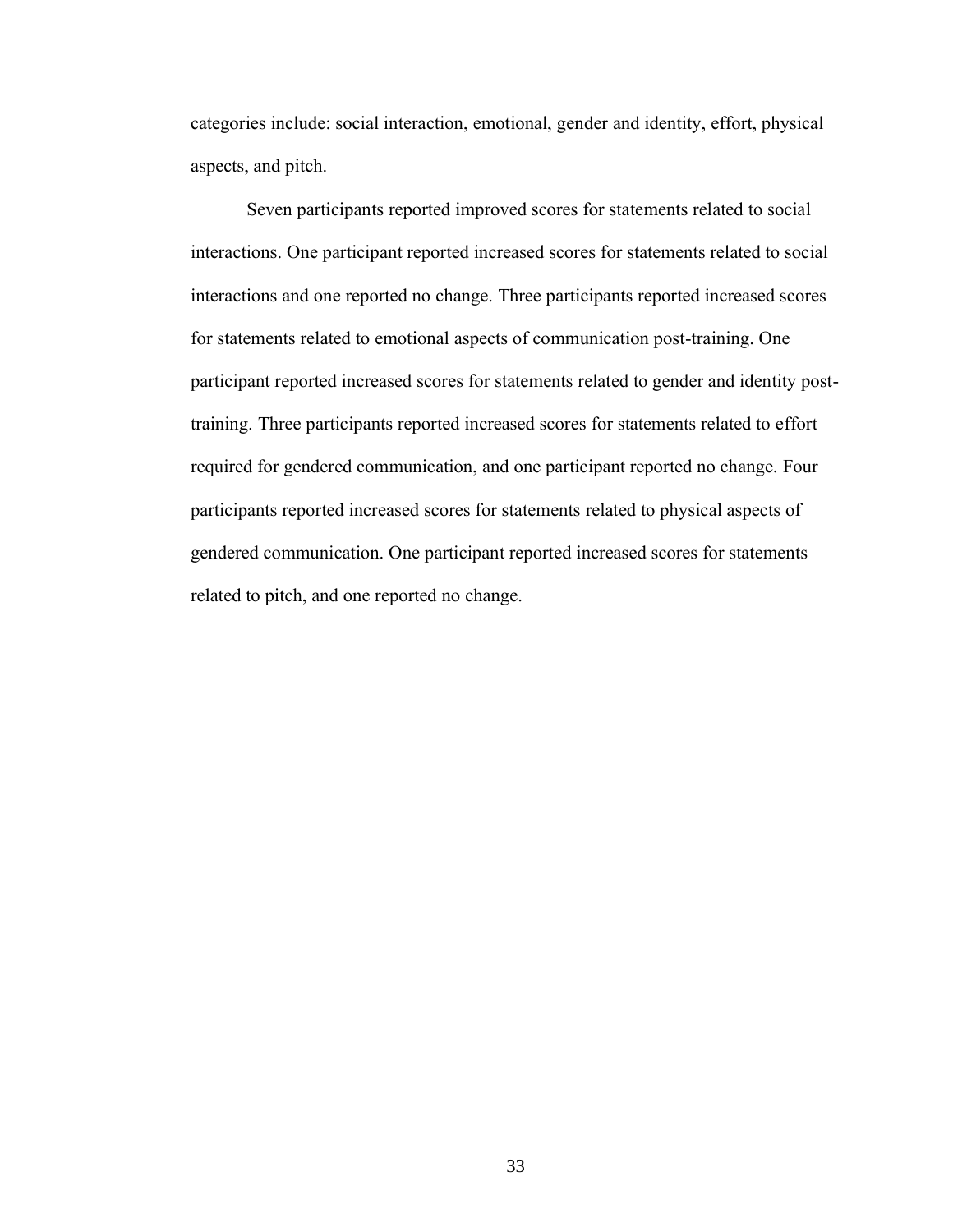|              |                   | Overall        | Social                      | <b>Emotional</b> | Gender &          | <b>Effort</b> | Physical               | Pitch   |
|--------------|-------------------|----------------|-----------------------------|------------------|-------------------|---------------|------------------------|---------|
|              | Pre               | Score<br>70.00 | <b>Interaction</b><br>14.00 | 16.00            | Identity<br>12.00 | 8.00          | <b>Aspects</b><br>9.00 | 9.00    |
| <b>TV202</b> | Post              | 100.00         | 25.00                       | 21.00            | 17.00             | 10.00         | 10.00                  | 14.00   |
|              | <b>Difference</b> | $+30.00$       | $+11.00$                    | $+5.00$          | $+5.00$           | $+2.00$       | $+1.00$                | $+5.00$ |
|              | Pre               | 80.00          | 17.00                       | 18.00            | 16.00             | 8.00          | 7.00                   | 11.00   |
| <b>TV206</b> | Post              | 90.00          | 20.00                       | 20.00            | 15.00             | 10.00         | 10.00                  | 12.00   |
|              | <b>Difference</b> | $+10.00$       | $+3.00$                     | $+2.00$          | $-1.00$           | $+2.00$       | $+3.00$                | $+1.00$ |
|              | Pre               | 67.00          | 13.00                       | 14.00            | 10.00             | 10.00         | 10.00                  | 8.00    |
| <b>TV208</b> | Post              | 62.00          | 13.00                       | 17.00            | 10.00             | 8.00          | 7.00                   | 6.00    |
|              | <b>Difference</b> | $-5.00$        | 0.00                        | $+3.00$          | 0.00              | $-2.00$       | $-3.00$                | $-2.00$ |
|              | Pre               | 42.00          | 8.00                        | 8.00             | 7.00              | 4.00          | 6.00                   | 8.00    |
| <b>TV209</b> | Post              | 50.00          | 9.00                        | 12.00            | 11.00             | 4.00          | 5.00                   | 8.00    |
|              | <b>Difference</b> | $+8.00$        | $+1.00$                     | $+4.00$          | $+4.00$           | 0.00          | $-1.00$                | 0.00    |
| <b>TV210</b> | Pre               | 92.00          | 19.00                       | 20.00            | 17.00             | 11.00         | 11.00                  | 13.00   |
|              | Post              | 53.00          | 12.00                       | 11.00            | 6.00              | 7.00          | 8.00                   | 8.00    |
|              | <b>Difference</b> | $-39.00$       | $-7.00$                     | $-9.00$          | $-11.00$          | $-4.00$       | $-3.00$                | $-5.00$ |
|              | Pre               | 112.00         | 23.00                       | 22.00            | 19.00             | 12.00         | 16.00                  | 16.00   |
| <b>TV211</b> | Post              | 49.00          | 8.00                        | 10.00            | 8.00              | 8.00          | 7.00                   | 7.00    |
|              | <b>Difference</b> | $-63.00$       | $-15.00$                    | $-12.00$         | $-11.00$          | $-4.00$       | $-9.00$                | $-9.00$ |
|              | Pre               | 94.00          | 19.00                       | 21.00            | 19.00             | 11.00         | 9.00                   | 13.00   |
| <b>TV301</b> | Post              | 49.00          | 9.00                        | 11.00            | 10.00             | 8.00          | 4.00                   | 6.00    |
|              | <b>Difference</b> | $-45.00$       | $-10.00$                    | $-10.00$         | $-9.00$           | $-3.00$       | $-5.00$                | $-7.00$ |
|              | Pre               | 107.00         | 27.00                       | 23.00            | 20.00             | 10.00         | 10.00                  | 14.00   |
| <b>TV302</b> | Post              | 47.00          | 10.00                       | 10.00            | 8.00              | 6.00          | 6.00                   | 6.00    |
|              | <b>Difference</b> | $-60.00$       | $-17.00$                    | $-13.00$         | $-12.00$          | -4.00         | $-4.00$                | $-8.00$ |
|              | Pre               | 73.00          | 17.00                       | 19.00            | 13.00             | 8.00          | 4.00                   | 11.00   |
| <b>TV303</b> | Post              | 33.00          | 7.00                        | 5.00             | 5.00              | 4.00          | 5.00                   | 6.00    |
|              | <b>Difference</b> | $-40.00$       | $-10.00$                    | $-14.00$         | $-8.00$           | $-4.00$       | $+1.00$                | $-5.00$ |
|              | Pre               | 90.00          | 17.00                       | 23.00            | 18.00             | 10.00         | 8.00                   | 13.00   |
| <b>TV304</b> | Post              | 72.00          | 14.00                       | 15.00            | 12.00             | 11.00         | 10.00                  | 9.00    |
|              | <b>Difference</b> | $-18.00$       | $-3.00$                     | $-8.00$          | $-6.00$           | $+1.00$       | $+2.00$                | $-4.00$ |

**Table 4.11 TVQMtF Score Sums by Category with Differences Pre- and Post- Training**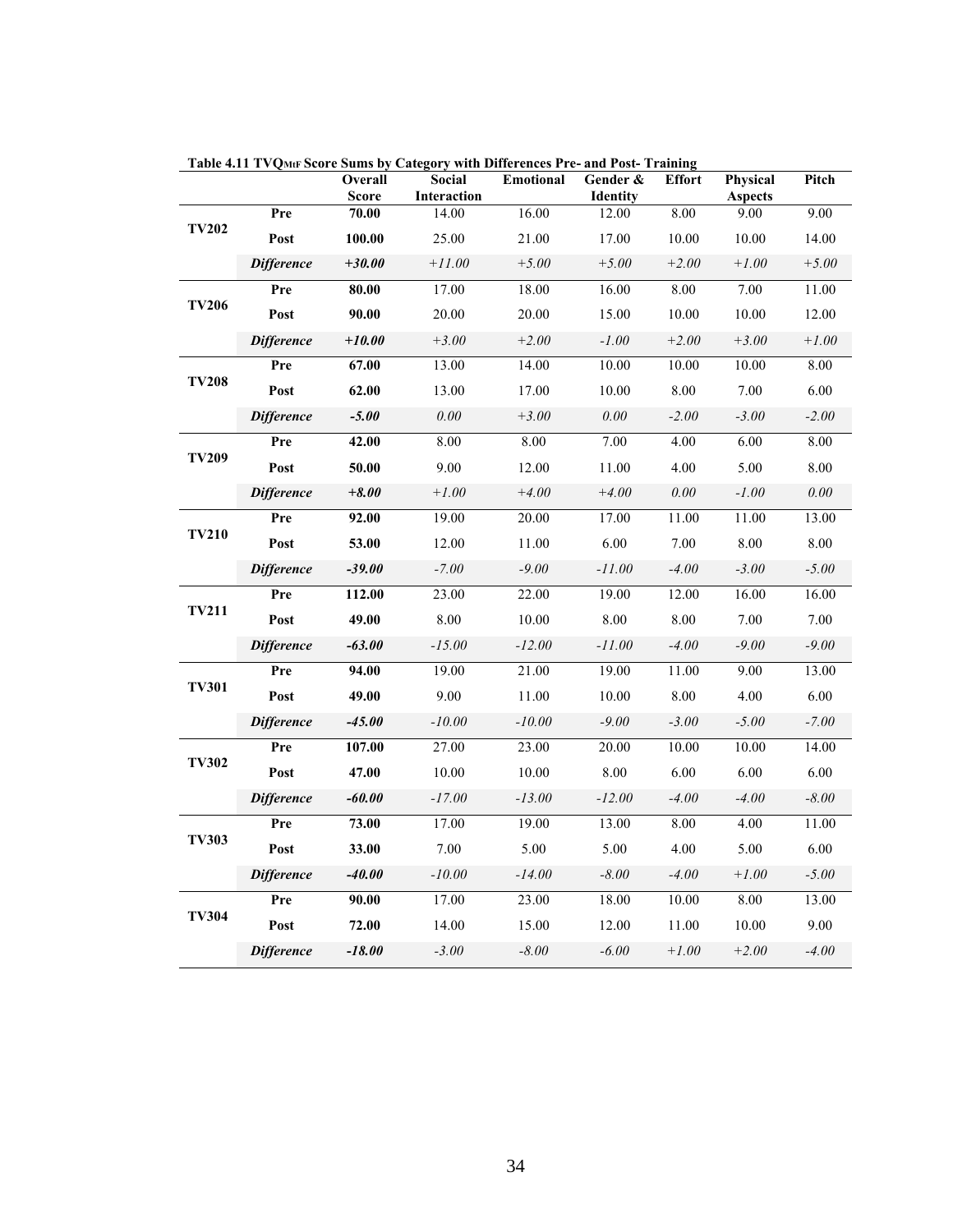*4.2 Research aim 1: Measure acoustic variables of voice and speech related to gender identity immediately before and immediately after six weeks of a transgender voice training protocol.*

The first aim of this research sought to identify the impact of a specific sixweek training protocol on voice and speech variables related to gender identity. These variables include: (1) F0 of vowel prolongation, (2) SFF, (3) SFF variation, (4) F1 and F2, (5) PPQ, (6) RAP, (7) NHR, (8) vocal intensity, and (9) self-perception of voice and communication. We conducted paired t-tests to determine whether, on average, there was a change in acoustic variables from pre- to post-training.

Analyses revealed statistically and clinically significant gains, specifically in F0 of vowel prolongation for all participants. There were also clinically significant increases in F0 of vowel prolongation and SFF of spontaneous speech productions in six out of ten participants. Formant frequencies were inconsistent across participants and vowels. Analyses resulted in statistically and clinically significant gains in frequency of F1 in five participants for the prolongation of the vowel /a/, six for the vowel /i/, and six for the vowel /u/. Analyses of F2 revealed statistically and clinically significant increases in frequency of two participants for the prolongation of the vowel /a/, seven for the vowel /i/, and four for the vowel /u/.

PPQ and RAP followed similar patterns, which varied by participant. For the vowel /a/, there were statistically and clinically significantly decreased measures of breathiness for seven out of nine participants. Participants exhibited statistically significantly increased breathiness for prolongation of the vowel /i/ in two out of nine participants, and three out of nine for the prolongation of the vowel /u/. Clinically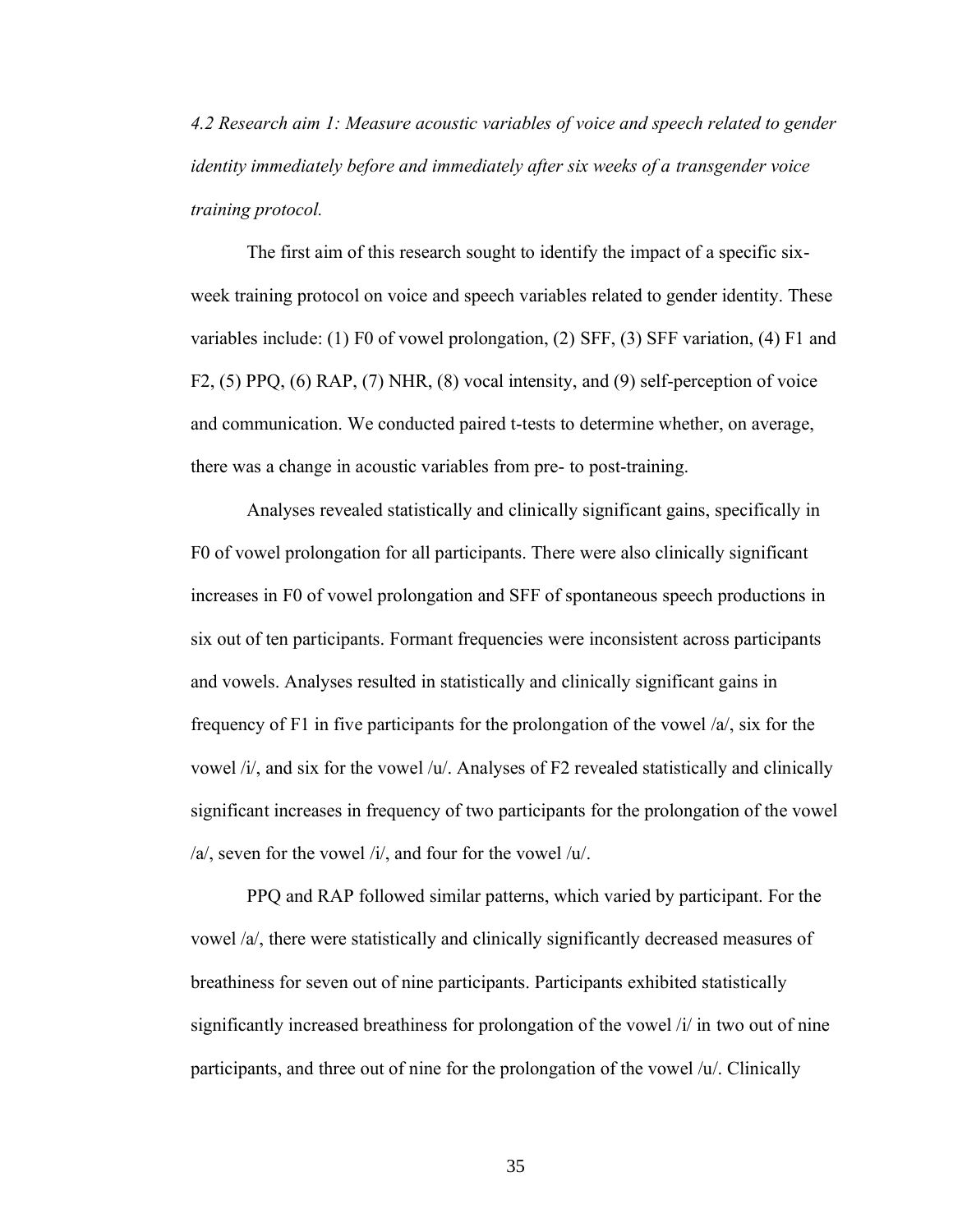significant results were present in four out of ten participants for the vowel /i/ and six out of ten participants for the vowel  $/u'$ . Three participants demonstrated statistically significantly increased values upon analysis of NHR during the prolongation of the vowel /a/ in two out of ten participants, two out of ten for the vowel /i/, and five out of ten for the vowel /u/. Clinically significant increases in the analyses of NHR were revealed for two out of ten participants during the prolongation of /a/ and one out of ten participants for the vowel  $/u'$ . Medium-to-small effect sizes for the prolongation of the vowel /i/ were not deemed clinically significant.

There were statistically significant increases in intensity across the prolongation of all three vowels  $(2a, i, u)$  for six out of eight participants samples. Four of the six participants who presented statistically significant gains in intensity, also presented with clinically significant gains. Intensity of spontaneous speech varied more than individual vowel prolongations. Three out of eight participants presented statistically significantly increased intensity during the picture description task, and one out of eight resulted in statistically significantly increased measures of intensity during the monologue task. Clinical significance was determined for five out of eight participants during the picture description task, and four out of eight showed clinically significant increases in intensity during the monologue task, post-training.

Analyses of acoustic measures of speech and voice produced statistical and clinical significance within each participant. Given these results, the researchers determined that a specific six-week speech and voice training protocol had statistically and clinically significant effects on trans women's speech and voice.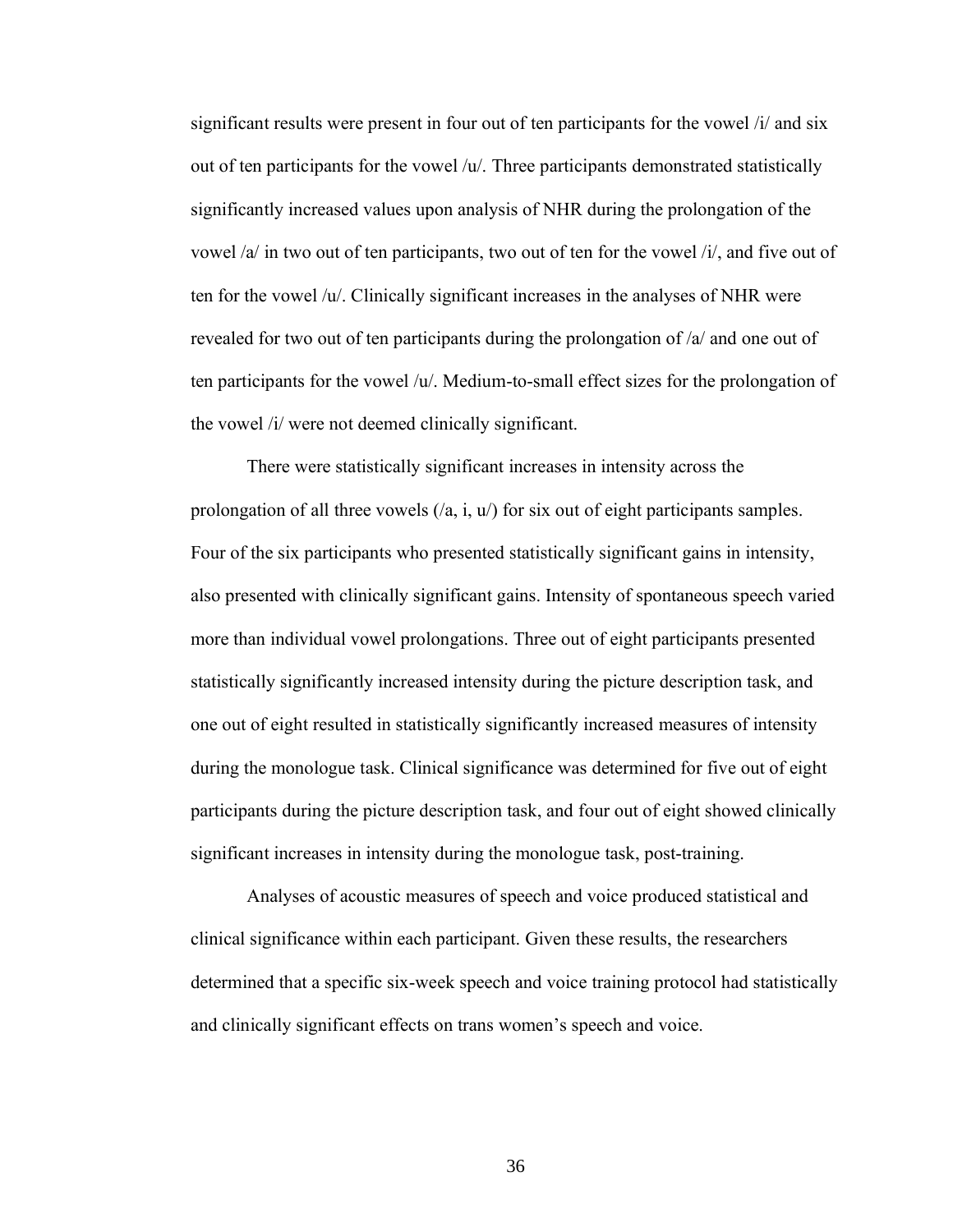*4.3 Determine whether quantitative changes in acoustic features related to gender identity relate to perceptual measures of voice and speech.*

The TVQMtF was administered to each participant during the initial interview and exit interview. Self-scoring was analyzed utilizing the following six categories provided by Davies and Johnston (2015); (1) social interaction, (2) emotional components of voice identity, (3) gender and identity, (4) effort in producing a desired voice, (5) physical aspects of voice production, and (6) pitch. A decrease within a specific subtest score indicates greater satisfaction with communicative experiences. A higher score indicates increased difficulty in that area of communication. The overall scores of the TVQ<sub>MtF</sub> indicated improved self-perception of voice for the majority of participants. The mean difference for participants was -22.2 (SD = 31.97). Three TVQ sub scores increased from pre- to post-training. The mean differences in the scores of each category are provided in table 4.11. Given these results, the researchers have determined that changes in acoustic features of speech and voice have an affirmative effect on the self-perception of the communicative experiences of trans women.

|      | <b>Overall</b><br><b>TVO Score</b> | Social<br>Interaction | Emotional | Gender &<br><b>Identity</b> | Effort  | Physical<br><b>Aspects</b> | Pitch   |
|------|------------------------------------|-----------------------|-----------|-----------------------------|---------|----------------------------|---------|
| Mean | $-22.20$                           | $-4.70$               | $-5.20$   | -4.90                       | $-1.60$ | $-1.80$                    | $-3.40$ |
| SD   | 31.97                              | 8.71                  | 7.73      | 6.40                        | 2.59    | 3.71                       | 4.40    |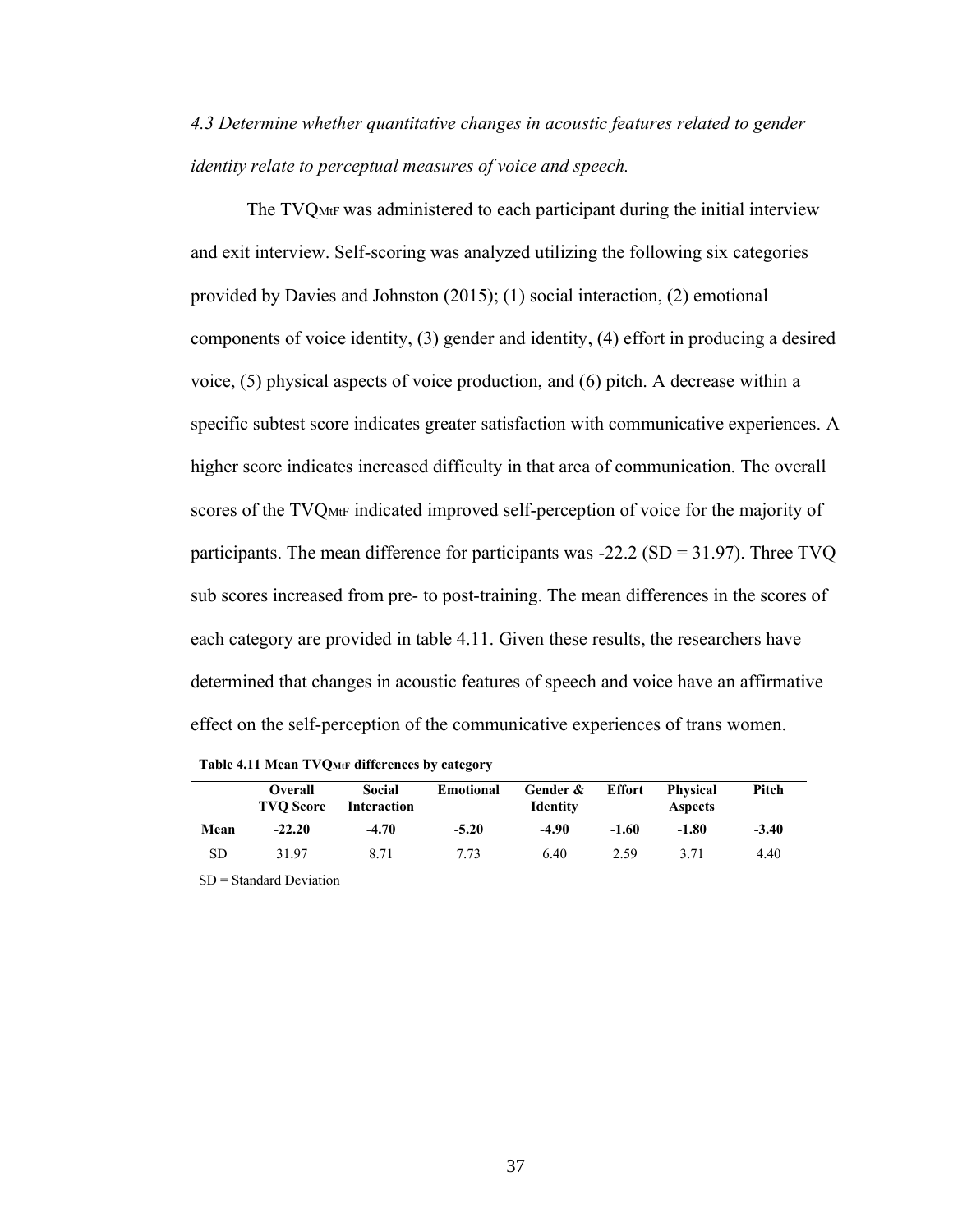# *4.4 Summary of results*

The results of the current study revealed that a specific six-week training protocol resulted in statistically significant changes in acoustic variables of speech and voice that were clinically significant based on large effect sizes. Average F0 of vowels and SFF during the picture description task presented more gender-congruent characteristics post-training for all participants. One participant resulted in decreased SFF. Other variables, such as PPQ, RAP, NHR, and intensity indicated little statistical significance. There were, however, clinically significant changes, they are less consistent than that of the previously mentioned variables. PPQ and RAP were calculated to have varying degrees of effect size, which depended on the participant. The majority of samples exhibited an increase in PPQ and RAP, which indicated greater variation in vocal fold vibratory patterns. Approximately 53 percent of participants presented with a large effect size for decreased values of NHR. Improved NHR values indicates more harmonic speech. Increased intensity values were identified in most participants during the analysis of spontaneous speech post-training, with only one sample found to have decreased intensity.

The TVQMtF provided insight into gender communication experiences of each participant. Mean differences in pre- and post-training scores indicated improvement in all categories. Although all participants demonstrated gains in F0 of vowel prolongation and SFF, 30 percent of participants reported total  $\text{TVQ}_{\text{MtF}}$  scores higher on the post-training questionnaire than pre-training.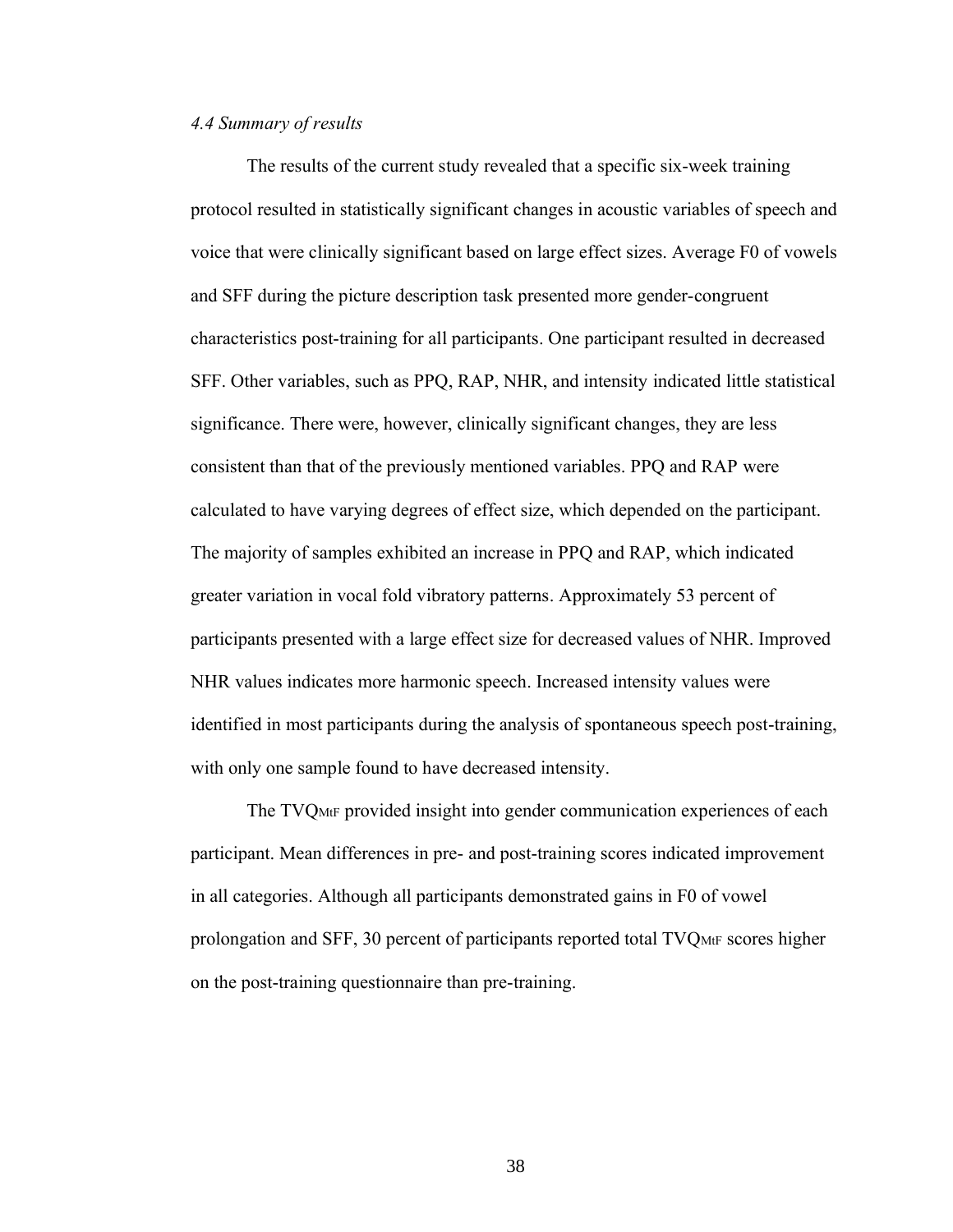#### **Chapter 5**

# **DISCUSSION**

The primary purpose of this study was to investigate the effect of a specific six-week speech and voice training protocol for trans women on acoustic and perceptual characteristics of voice and speech. It also sought to assess whether there was a relationship between perceptual self-ratings of speech and voice and acoustic measures. Results indicated that there was a statistically and clinically significant effect of training on acoustic variables of trans women. Outcomes also revealed that scores of self-perception improved post-training. These results are consistent with previous studies that demonstrated a beneficial impact of behavioral voice training for trans women. Results are examined with regard to past research, future planning, and clinical decision-making in the following sections.

*5.1 Aim 1 Hypothesis: Acoustic variables will more closely align with cisgender women post-training.*

This study found that a specific six-week voice training protocol had a statistically and clinically significant impact on frequency across all participants. This finding is based on the p-values and effect sizes between the pre- and post-training data analyses of F0 of vowel prolongation (mean effect size  $r = 0.89$ ) and SFF of spontaneous speech samples (mean effect size  $r = 0.31$ ). Past studies have identified changes in the following acoustic variables; SFF, jitter (PPQ and RAP), formants (F1, F2, F3), self-perception of speech and voice, and gender perception by unfamiliar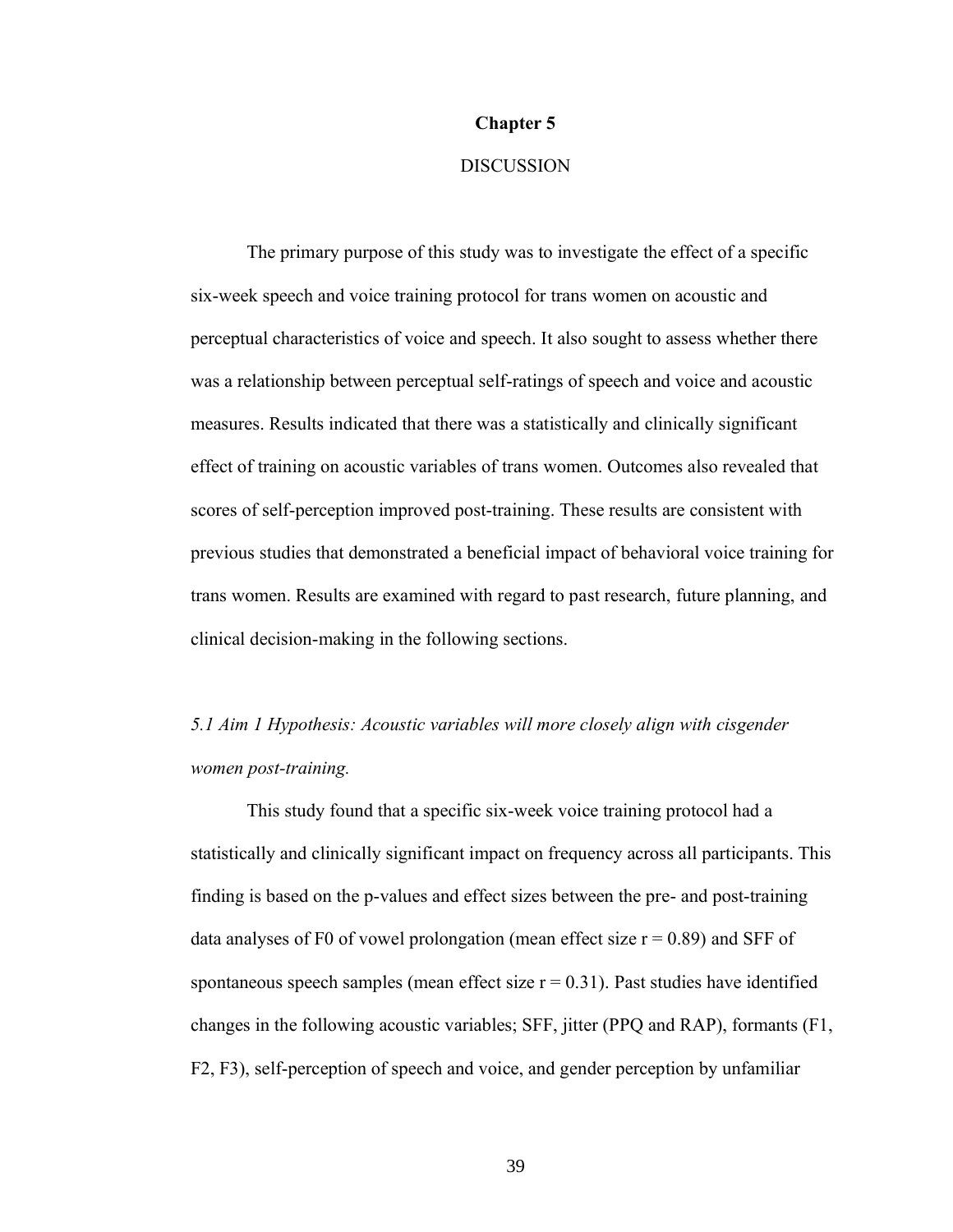listeners (Dahl and Mahler, 2019; Gallena, Stickles, and Stickles, 2017; Gorham-Rowan and Morris 2006; Hancock, 2016). The present findings provide further evidence that a specific six-week voice training protocol had a statistically and clinically significant effect on acoustic and perceptual features of speech and communication. One of the implications of these findings is that a speech language pathologist should incorporate expectations of the client into setting goals and not focus solely on acoustic features of speech and voice during training. It is vital to address expectations regarding results of training, and to establish realistic goals with each client.

Gelfer and Tice (2012) studied five trans women and identified an increase in SFF following participants' training. Their study, however, did not specify a protocol for training, and maintained focus on the perception of gender based on voice. Gelfer and Tice (2012) only conducted group sessions with participants in their study. This differed from the current study's approach because each participant received two oneon-one training sessions and one group session per week. Based on the differences in the research and the current study, dosage is a variable that is likely to have an impact on outcomes of speech and voice training.

There were large effect sizes for the most salient acoustic features of voice. Analyses of F0 of vowel prolongations revealed consistent increases in the posttraining analyses. Gains identified in SFF, post-training, support the first hypothesis. F1 also indicated statistically and clinically significant gains in eight out of ten participants. In addition, nine out of ten participants demonstrated statistically and clinically significant gains in F2. Those who did not show improvement, revealed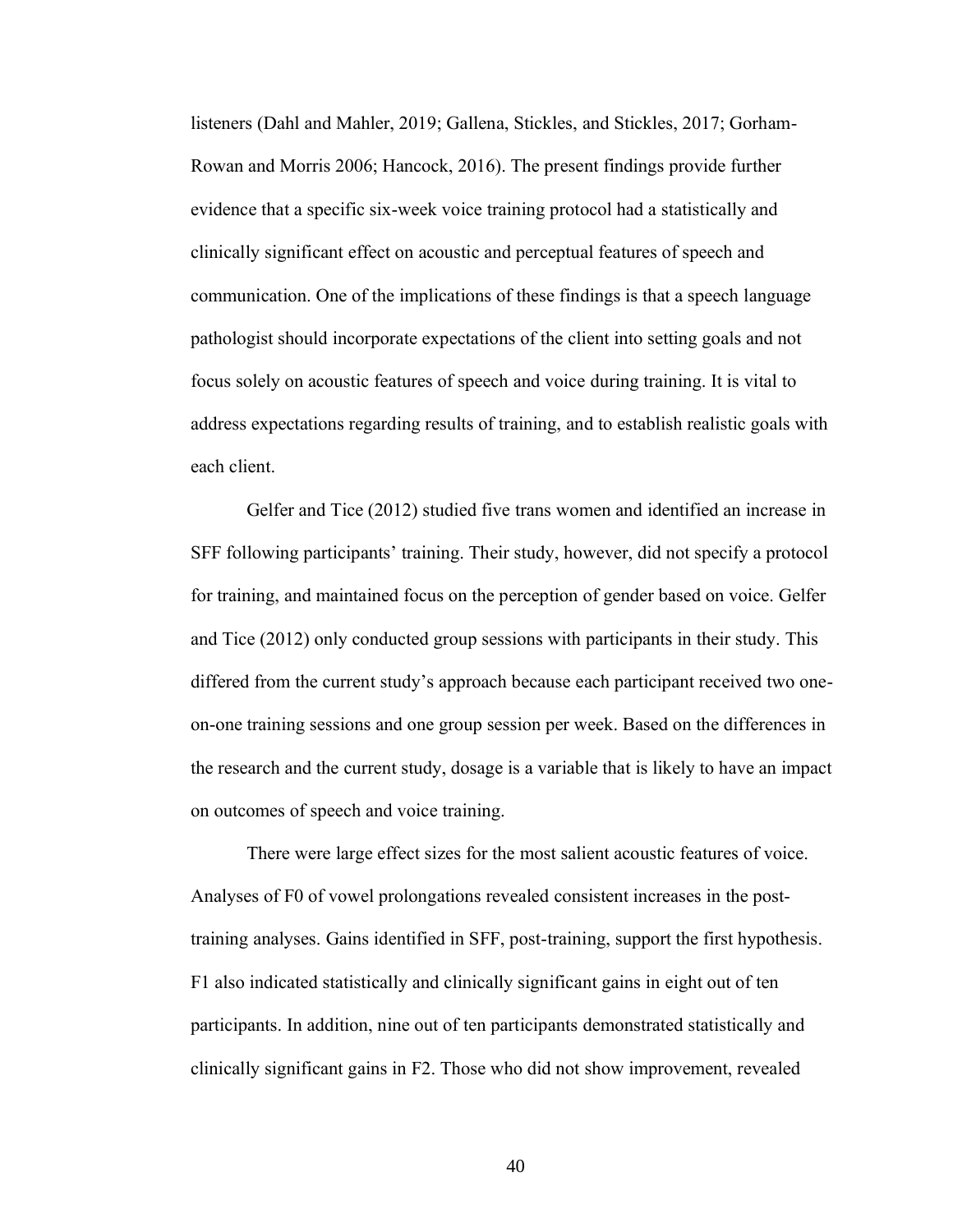regression of 0.3% - 10% decreases in formant frequency in post-training analyses. Anterior carriage of the tongue, and increased lip spreading are known methods of modifying the vocal tract to alter formants (Quinn and Swain, 2018). While these practices were discussed in training sessions, decreases in F1 and F2 may be the result of various circumstances. One possible explanation is familiarity and comfort within the sound booth and evaluation methods, post-training. This study derived values of F1 and F2 from sustained vowel phonation rather than spontaneous speech tasks, which may have influenced the findings of this research.

PPQ and RAP are measures which analyze the vibratory patterns of the vocal folds. Changes in PPQ and RAP post-training evaluations showed generally increased values, with the exception of the vowel /a/. PPQ and RAP values for /a/ were found to be lower in post-training samples. It is possible that /a/ resulted in decreased values because it is a lax vowel, and requires little tension on the articulators, which allows the participants to focus more on sound production at the level of the vocal folds (Shrivastav, et al., 2011). The vowels  $\lambda i$  and  $\lambda u$  require manipulation of the glottal wave as it travels through the vocal tract, demanding more focus on the articulators that are required to create each sound. Loss of focus on voice production could result in increased jitter values (Shrivastav, et al., 2011). NHR measures the voice quality perceptually known as breathiness. Post-training evaluations revealed generally increased NHR values. Increases in NHR indicate reduced harmonic sound as a result of changes in the patterns of vocal fold adduction. Changes in adduction patterns may be the result of structural changes (i.e., vocal nodules) or other factors (i.e., fatigue, dehydration, etc.) (Kang et. al., 2018). In the case of this study, voice training may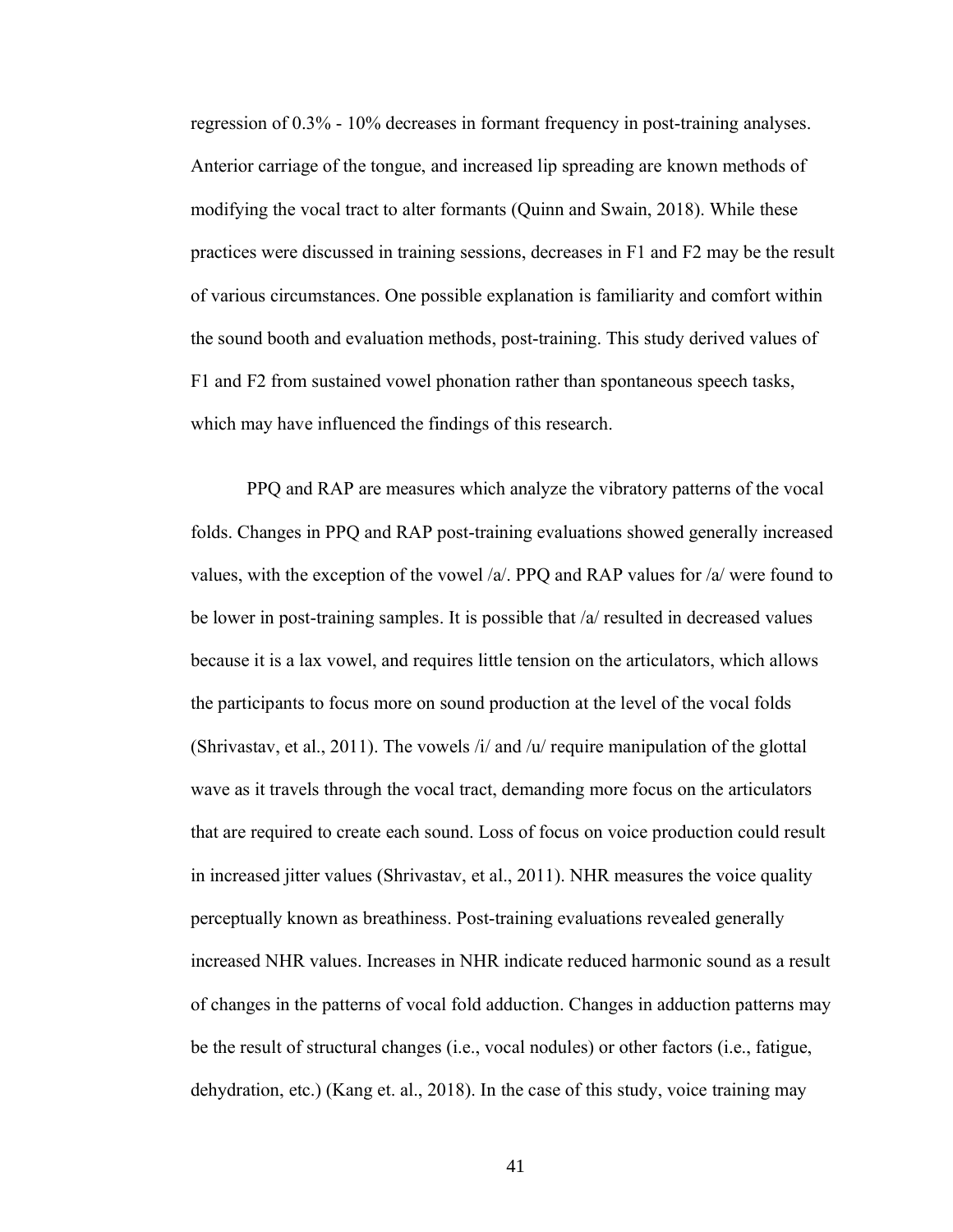also be an underlying factor of increased NHR due to physiological changes in vocal production. In an attempt to rule out other factors, clinicians provided education regarding vocal hygiene to each participant. These findings are a novel product of the research because there have been no findings reported in regard to changes in NHR as a result of voice training.

*5.2 Aim 2 Hypothesis: As acoustic variables more closely align with cisgender women post-training, voice satisfaction will improve*.

This study also found a significant effect on participants' self-perception of voice and speech post-training. The TVQMtF provided insight into the communicative experiences of ten trans individuals. Participants' overall scores indicated gains (mean scores decreased from 82.70 to 60.50). Three participants reported an increase in scores (increases of  $+11.00, +3.00,$  and  $+1.00$ ). An increase in score indicates a negative impact on communicative experiences. It is possible that, as a secondary result of training, these scores have increased due to raised self-awareness. As participants progressed through the six-week program, they may learn about what aspects of their communication increase the likelihood of being identified as their desired gender. This increased self-awareness may provide opportunities for participants to form negative feelings toward the self-perception of their communicative abilities. Each subcategory of the TVQMtF, developed by Davies and Johnston (2015), was individually analyzed to determine which aspects of communication demonstrated the most significant changes. There was no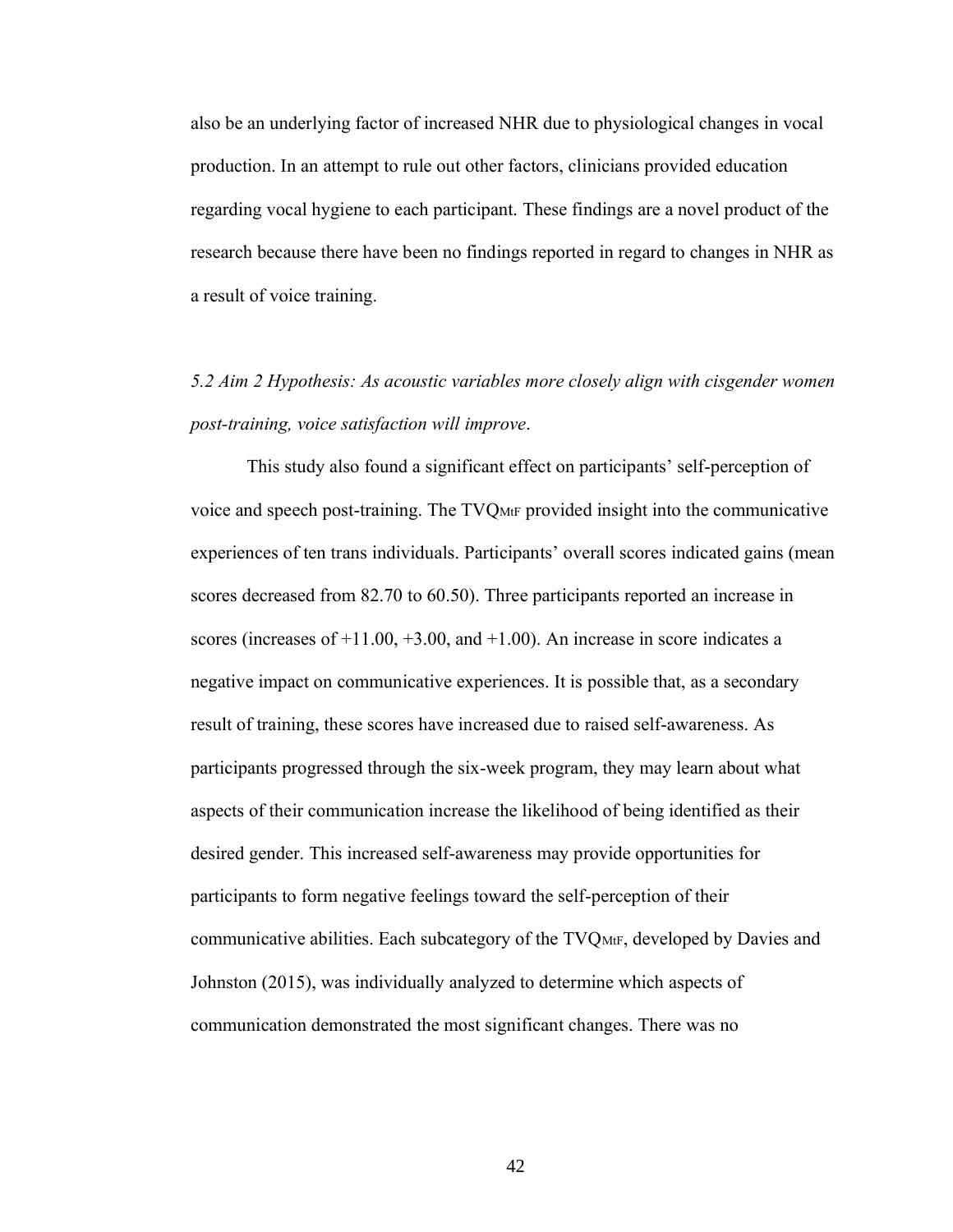categorization schema recommended for severity (i.e., mild, moderate, severe) of this questionnaire.

Participants exhibited the greatest gains in emotional aspects of voice and communication (mean scores decreased from 18.4 to 13.2). Four participants reported increased scores. This subcategory involved statements such as, "I feel anxious when I know I have to use my voice," and "I feel discriminated against because of my voice." The six-week training protocol may have had an effect which allowed participants to feel confident in their communicative abilities, thus, improving emotion toward communication skills.

The gender and identity subcategory also demonstrated overall gains (mean scores decreased from 15.10 to 10.20) post-training. Two participants reported an increase in scores (increases of  $+4.00$  and  $+5.00$ ). The gender and identity subcategory included questions such as "My voice makes me feel less feminine than I would like," and "My voice doesn't match my physical appearance." Improvement in scores of this subcategory support an idea that voice training allows participants to practice and experiment with their voice in a safe, judgement-free place (Davies and Johnston, 2015). This, in theory, will provide opportunities for the trans woman to become more comfortable and attuned to her gender identity post-training.

Social interaction is likely an area of concern for many trans individuals. Gains in this subcategory were the most inconsistent among participants (mean scores decreased from 17.40 to 12.70). Three participants reported increased scores (increases of  $+11.00, +3.00$ , and  $+1.00$ ) and one participant reported no change  $(+/-$ 0.00). These findings are particularly interesting because societal norms, form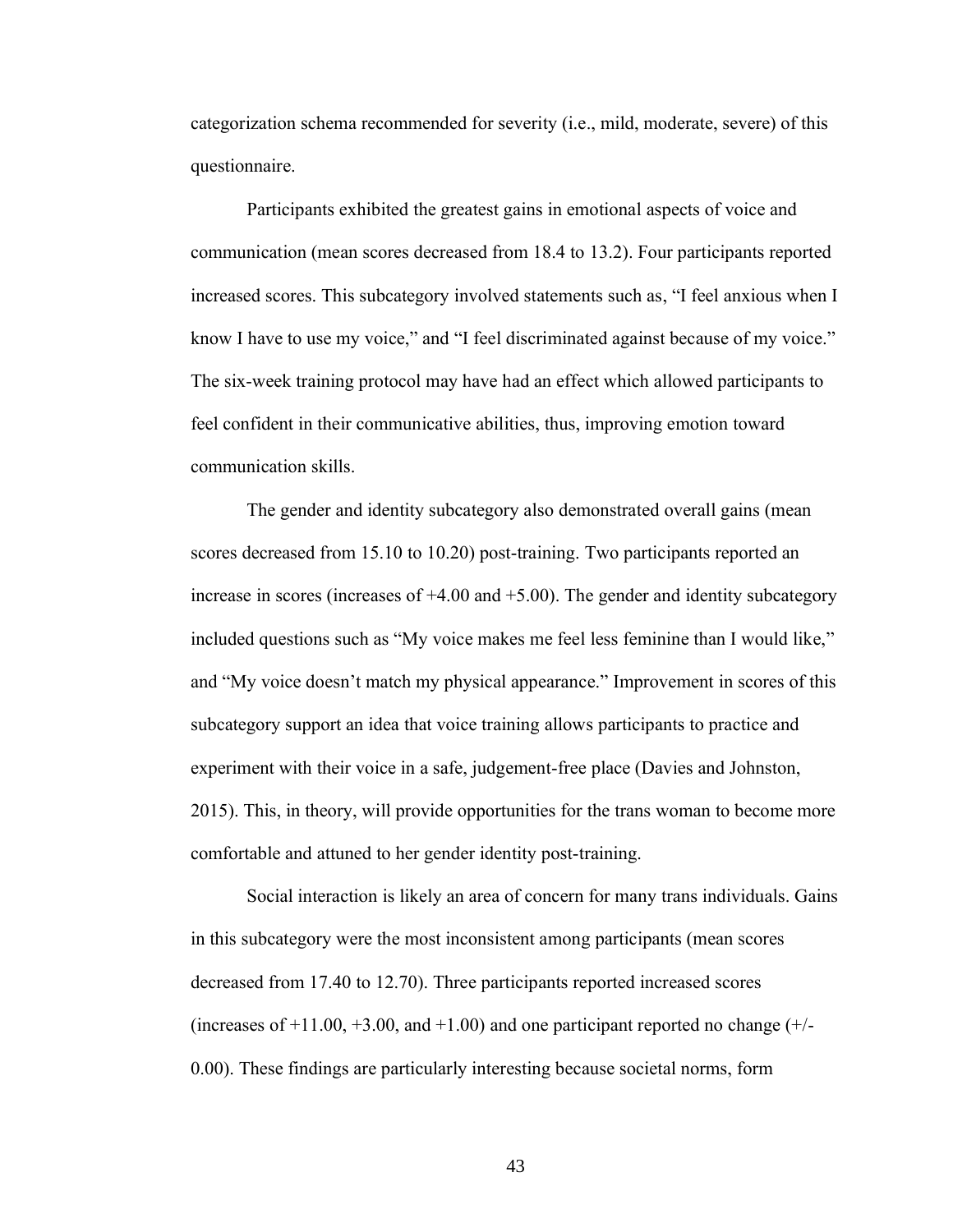expectations to which everyone is expected to subscribe. The manner of which social interactions take place are shaped by learning from experiences within society. Stigmas are formed by those who express distain for individuals who go against the norm (Levitt, 2019). It is possible that these scores were determined by each participant's individual experiences with social norms or interaction, hence the variation in scores.

Improvement in the subcategory of pitch were medial in terms of subcategory standing (mean scores decreased from 11.6 to 8.2). Two participants reported increased scores (increases of  $+5$  and  $+1$ ), and one participant reported no change in score. The results of this subcategory reveal that participants showed an increased satisfaction in their production of a pitch produced in a range that society considers to be more feminine. These findings are especially interesting because pitch is possibly the most salient perceptual variable in speech (Davies and Johnston, 2015), it was surprising to learn that many participants reported less significant differences than in other subcategories. Statements in the TVQ<sub>MtF</sub> associated with this subcategory included, "The pitch of my speaking voice is too low," and "The pitch of my voice is unreliable." Perceptually, for individuals who are unfamiliar with voice production, it is difficult to distinguish between which aspects of phonation (i.e., larynx, vocal tract, etc.) are the most prominent in pitch. So, one may assume that while answering these questions, the participants in this study have a superficial understanding of the term 'pitch' (Davies and Johnston, 2015).

The final two subcategories, physical aspects of speech communication and effort, appeared to be closely related. Questions included, for example, "I use a great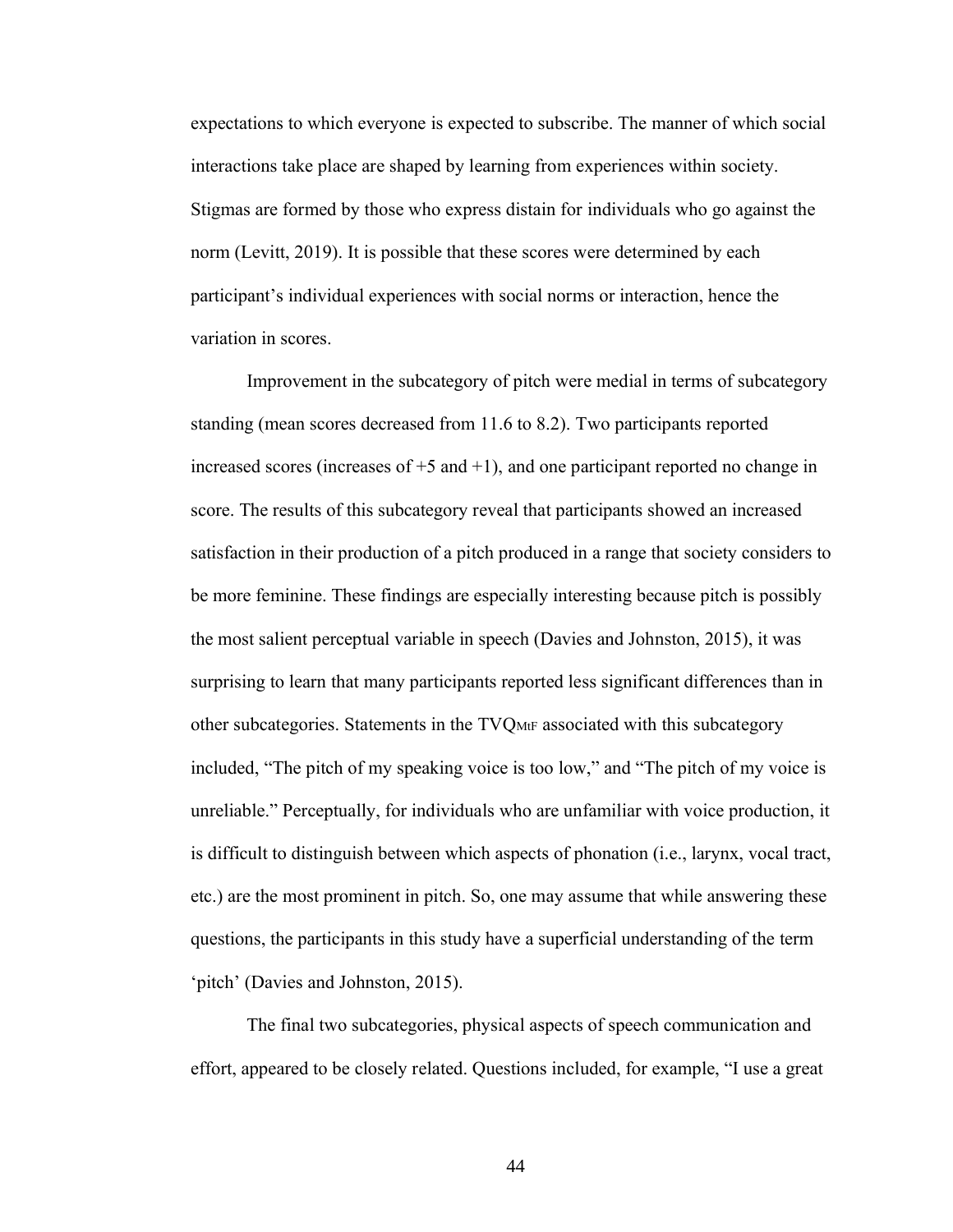deal of effort to produce my voice," and "My voice gets tired quickly." Similarly, mean differences only varied by 0.20 (mean change in effort score = -1.60, mean change in physical aspects score  $= -1.80$ . Self-monitoring of pitch, pitch variation, intonation, etc. are essential characteristics for gendered communication. This suggests that constant speech and voice monitoring are physical aspects of communication which require a great deal of mental effort, which is not an area specified in the TVQMtF (Davies and Johnston, 2015). Effort and physical aspects of communication are both significant factors when examining the effectiveness of training. Individuals without the capacity to maintain physical and/or mental effort of vocal exercises may not be viable candidates for training.

#### *5.3 Limitations*

Results of this study are based on a small sample size. With regard to the probability of a type I error (false positive), this study is most reliable in identifying large effect sizes between pre- and post-training data for fundamental frequency. This study could not detect causation, so conclusions regarding what aspects of the training caused changes in each variable cannot be made.

This study sought to measure the effect of a specific six-week speech and voice training protocol for trans women. This study was a multiple single-subject design in which participants served as their own control. Nevertheless, the findings of this study may not relate to individuals who subscribe to another gender identity, including trans men and gender-nonconforming persons.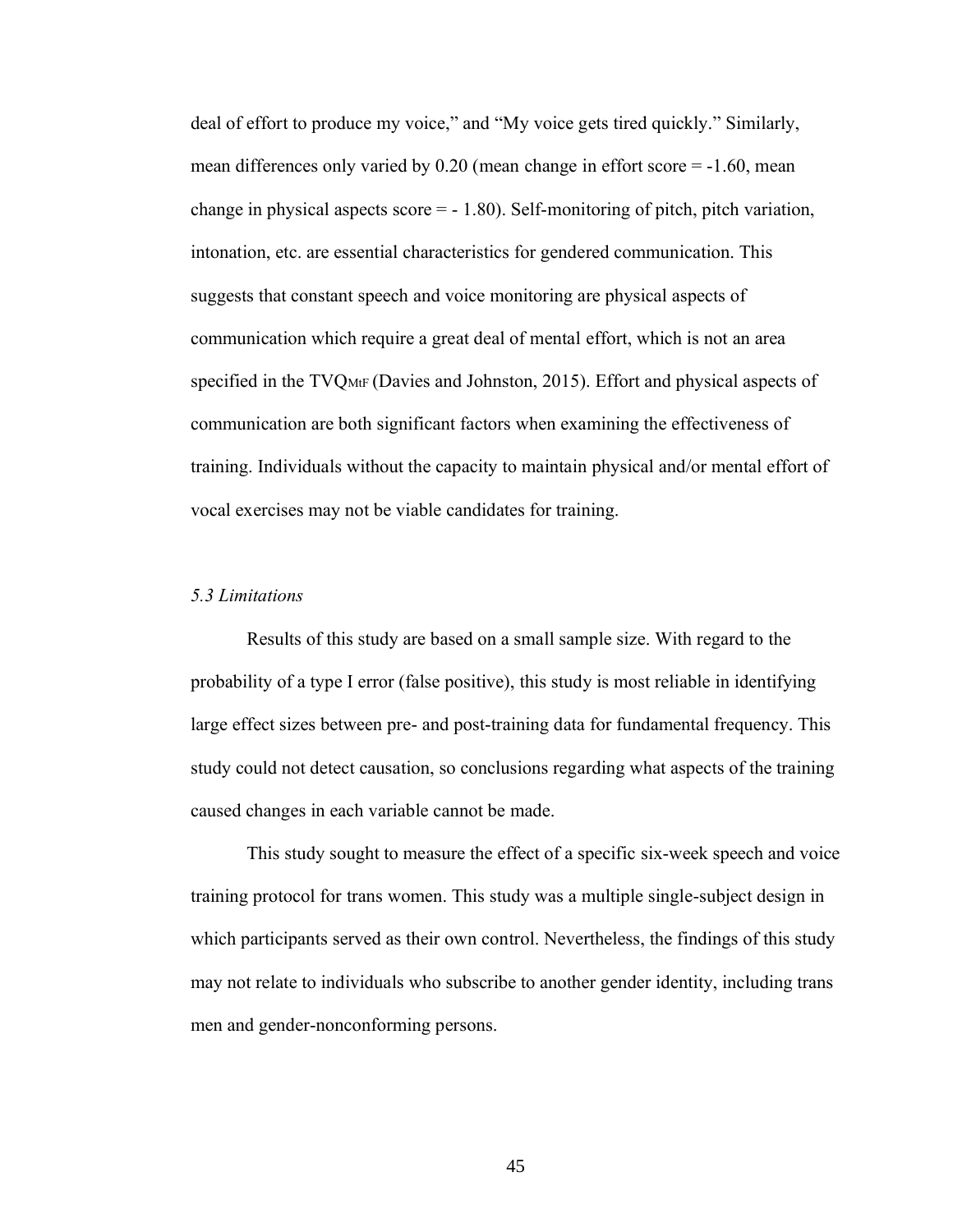This study did not assess correlations between acoustic features of speech and voice and perception of gender by unfamiliar listeners. It also did not take into account participants' education level, percentage of time that participants present as their true gender, or access to support (i.e., family involvement, medical services, etc.) (Dahl and Mahler, 2019; Duthie, 2018). These factors could promote carry-over of gains achieved during training and should be included in future studies.

Speech samples were analyzed during several tasks; (1) vowel prolongations (/a, i, and u/), (2) spontaneous speech productions of picture description and monologue tasks. While vowel productions provide a great deal of insight into the acoustic characteristics of an individual's voice, it does not measure other aspects of speech, which contribute to gendered communication. (Quinn and Swain, 2018). In this study, spontaneous speech samples were useful for measuring changes in pitch during a less structured task. However, it is not representative of conversational speech, which is likely to vary more than describing a picture or answering a single question for a minute of sustained monologue (Podesva and Callier, 2015).

Self-perception of communication abilities is highly subjective. Many participants knew little-to-nothing about voice production before training. Through participant education, some participants may have become more critical of their voice, which may have some influence on the scores reported by participants. For future research, additional ratings and scales, such as the Census Auditory-Perceptual Evaluation of Voice (CAPE-V), and Grade, Roughness, Breathiness, Asthenia, Strain scale (GRBAS) may be beneficial as a supplement to the TVQMtF(Hancock and Garabedian, 2013). Correlations between individual TVQMtF scores and individual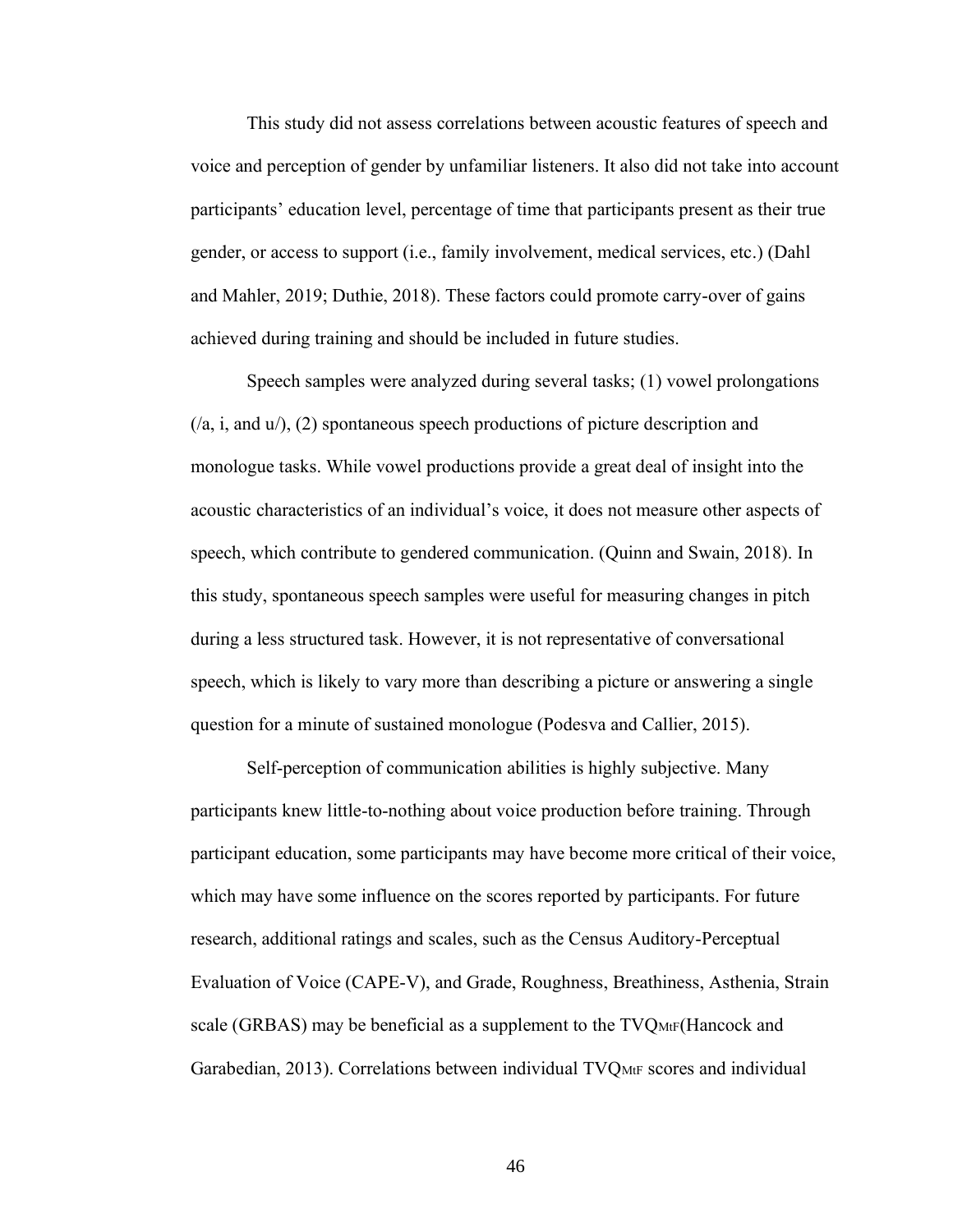acoustic variables may provide insight into the effect of training on individual participants. It may also be beneficial to clinicians to develop a questionnaire for family or loved ones, to further understand how participants' speech and voice impact home life. It also allows participants' family members or significant others to evaluate communicative abilities outside training rooms and provide a clearer picture of how participants use their voice in activities of daily living.

Lastly, this study performed quantitative acoustic analyses of trans women's voices and compared the results with qualitative information regarding participant's perceptions of their voices. However, this study did not consider the different experiences of each individual. Lack of insight into individual cultural norms, and other societal and linguistic elements may have some effect on the outcomes of this study. Additional research is necessary to further understand how these factors affect acoustic characteristics of speech and voice, and self-perception.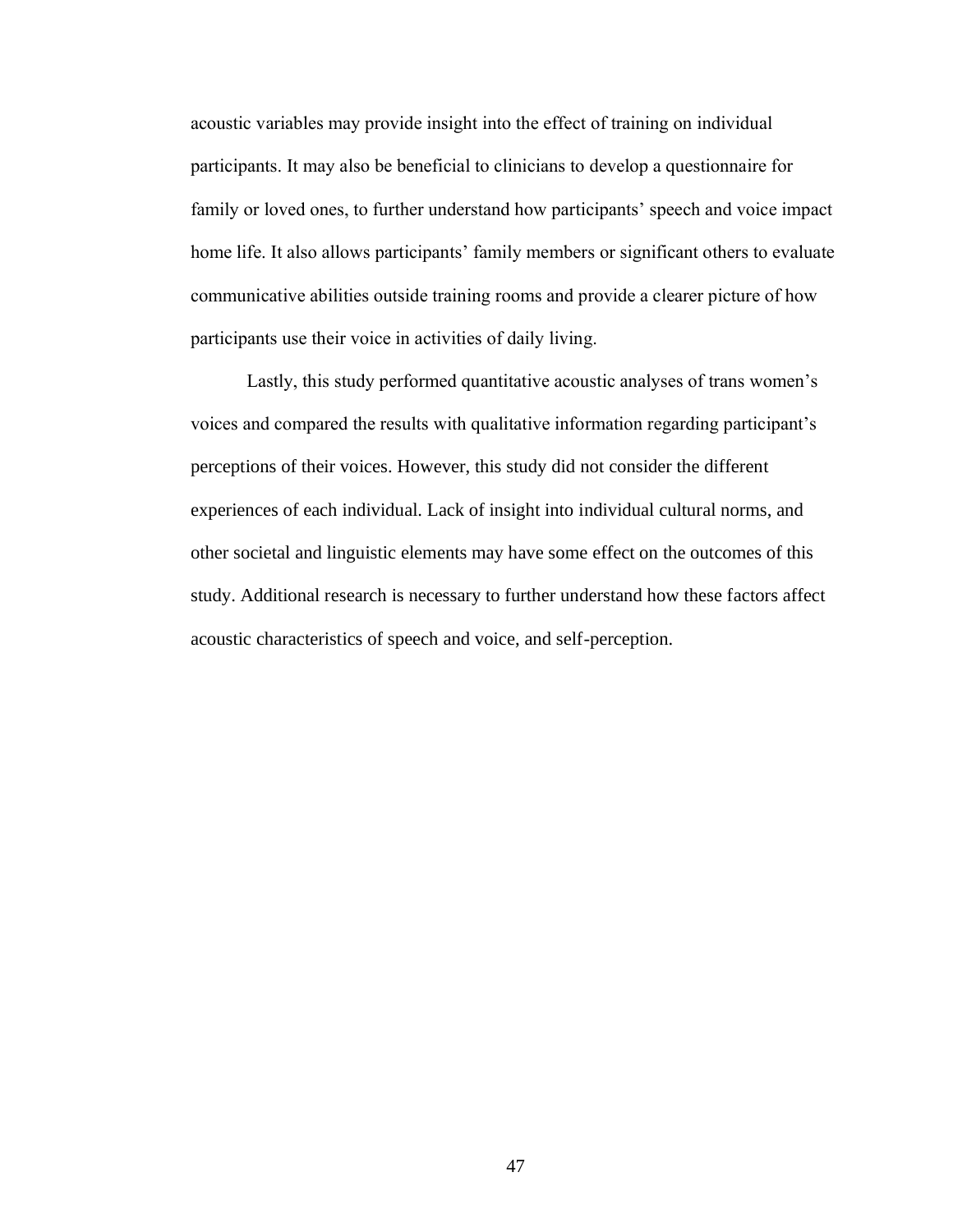#### **Chapter 6**

# **CONCLUSIONS**

This study examined the effect of a specific six-week training protocol for trans women on speech, voice, and self-perception of communication. The results revealed that training had statistically and clinically significant effects on several variables associated with gendered communication. Voice training had the greatest influence on fundamental frequency of vowel production and spontaneous speech during picture description and monologue tasks. This study also found that a specific six-week training protocol also had a significant effect on self-perception of aspects of gendered communication. Training appeared to increase self-confidence in most participants, but confidence is difficult to quantify from a self-reported questionnaire alone. Overall, mean speaking fundamental frequency, maximum pitch, and variation of intonation were determined to be appropriate targets in an evidence-based voice training program for trans women.

Inconsistency in results of vowel formants and acoustic measures of vocal fold vibration and breathiness suggest that targeting these variables did not produce statistically significant changes toward greater female gender identity, but effect size analyses supported strong clinical significance. Previously published studies identified that addressing pitch is vital to gendered communication (Gelfer and Schofield, 2000). These studies, however, did not provide in-depth descriptions of the protocol implemented. Additional research is necessary to aid in treatment planning and clinical decision making for speech language pathologists.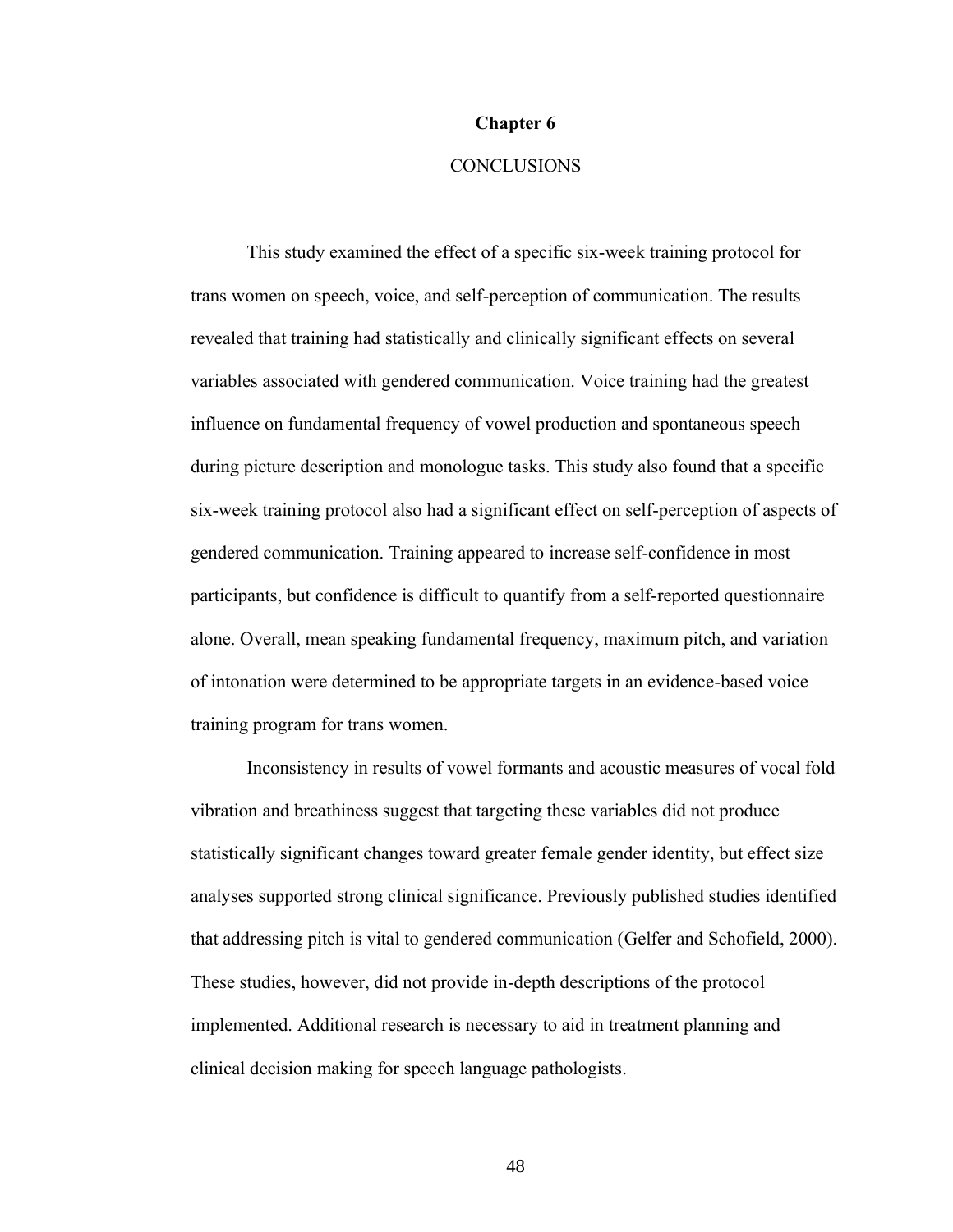As a whole, the goal of any therapy or training is to provide the most effective, evidence-based practice. This is an ongoing process in which clinicians should continually seek knowledge about how to best serve their clients. Societal acceptance of a person who lives outside the established norms is vital to the existence of the LGBTQ+ community. Self-acceptance is an internal challenge that each individual must face, though every person's experience is unique. As the cultural norms begin to evolve to be more open and accepting, it the speech language pathologist's responsibility to recognize the communicative needs of this growing community. The results of this study contribute data to identifying possible training targets for trans women. Further research is needed to examine the most effective speech and voice training strategies and tools to evaluate training outcomes.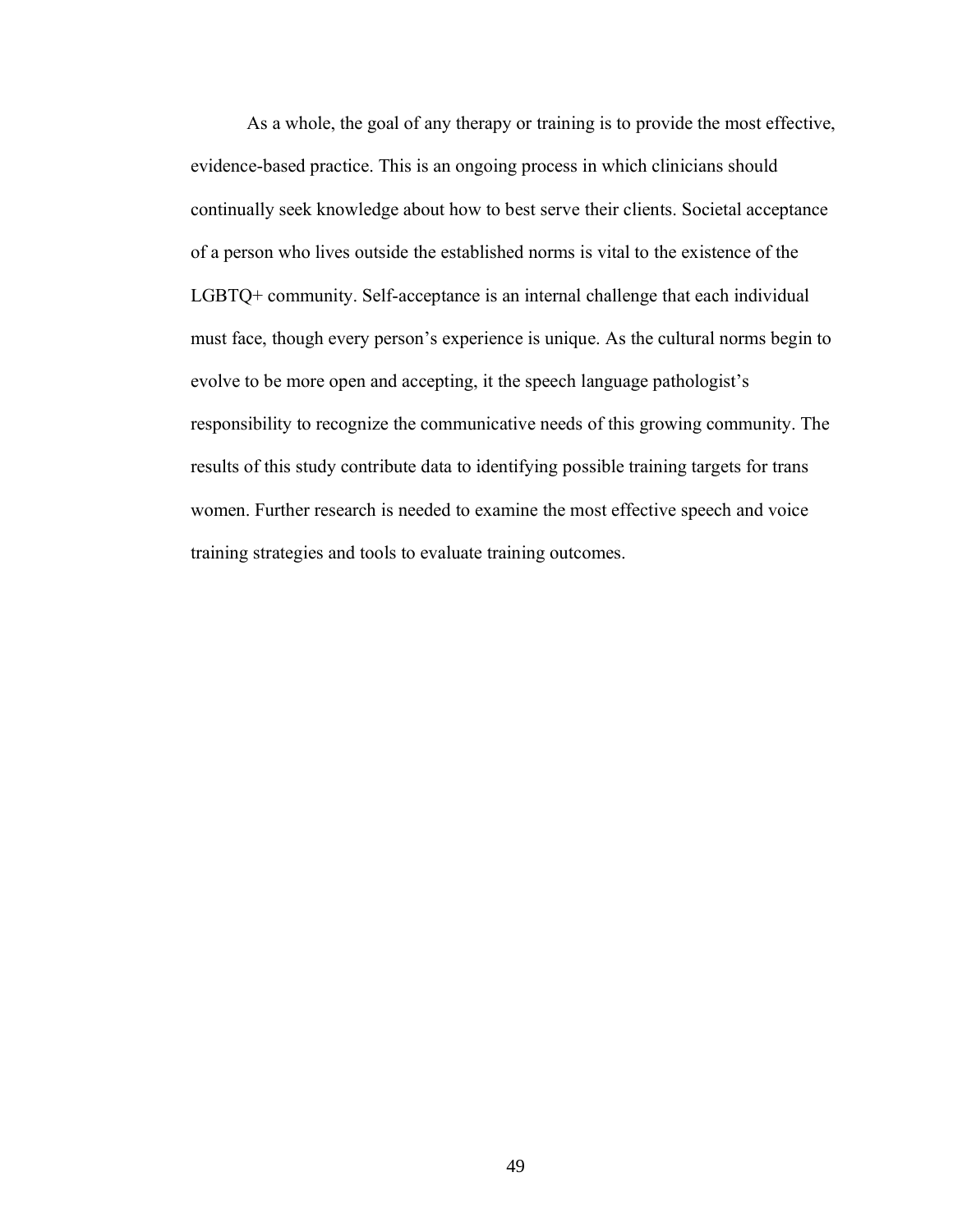### **BIBLIOGRAPHY**

- Becker, L. (2000). Effect Size (ES) | Effect Size Calculators. https://www.uccs.edu/lbecker/effect-size
- Bodoin, E., Byrd, C. and Adler, R. (2014). The Clinical Profile of the Male-to-Female Transgender Person of the 21st Century. *Contemporary Issues in Communication Science and Disorders*, 41(Spring), pp.39-54. https://doi.org/10.1044/cicsd\_41\_S\_39
- Casado, J., Rodríguez-Parra, M. and Adrián, J. (2016). Voice feminization in male-tofemale transgendered clients after Wendler's glottoplasty with vs. without voice therapy support. *European Archives of Oto-Rhino-Laryngology*, 274(4), pp.2049-2058. https://doi.org/10.1007/s00405-016-4420-8
- Clark, Carly J., (2016) Voice and Communication Therapy for the Transgender or Transsexual Client: Service Delivery and Treatment Options. *Graduate Independent Studies - Communication Sciences and Disorders*. 2. https://ir.library.illinoisstate.edu/giscsd/
- Dahl, K. and Mahler, L. (2019). Acoustic Features of Transfeminine Voices and Perceptions of Voice Femininity. *Journal of Voice*. https://doi.org/10.1016/j.jvoice.2019.05.012
- Dejonckere, P., Martens, J., Versnel, H. and Moerman, M. (2007). The Effect of Visible Speech on Perceptual Rating of Pathological Voices, and on Correlation Between Perception and Acoustics. *Archives Of Otolaryngology– Head & Neck Surgery*, *133*(2), 178. https://10.1001/archotol.133.2.178
- Desuter, G., et al. "Voice Outcome Indicators for Unilateral Vocal Fold Paralysis Surgery: a Review of the Literature." *European Archives of Oto-Rhino-Laryngology*, vol. 275, no. 2, 2017, pp. 459–468. https://doi.org/10.1007/s00405-017-4844-9
- Duthie, K. (2019). Ethical considerations for health leaders responsible for the care of transgender patients. *Healthcare Management Forum*, *32*(2), pp.113-115. https://doi.org/10.1177/0840470418817481
- Gallena, S., Stickels, B. and Stickels, E. (2018). Gender Perception After Raising Vowel Fundamental and Formant Frequencies: Considerations for Oral Resonance Research. *Journal of Voice*, *32*(5), pp.592-601. https://doi.org/10.1016/j.jvoice.2017.06.023

Gelfer, M. and Schofield, K. (2000). Comparison of acoustic and perceptual measures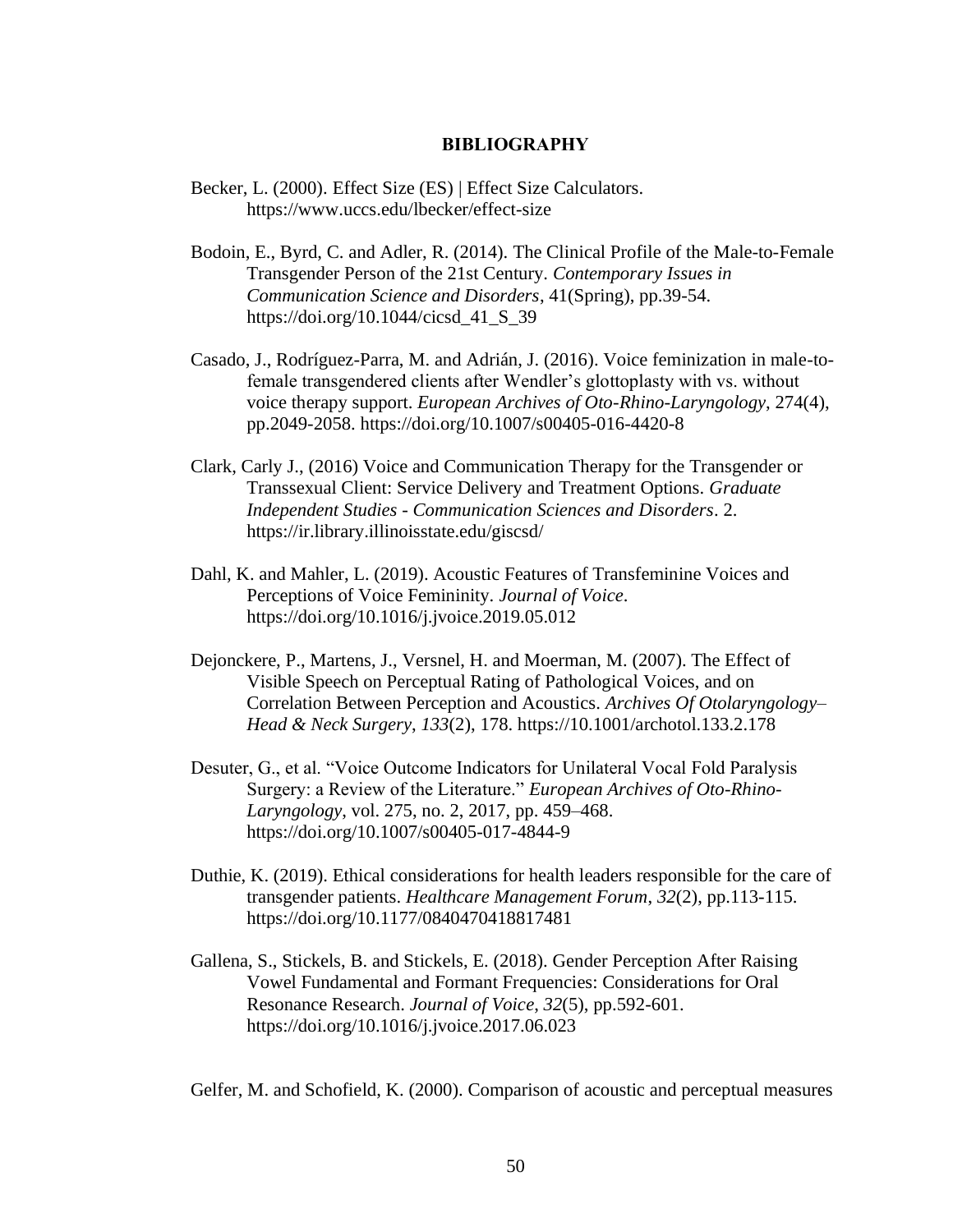of voice in male-to-female transsexuals perceived as female versus those perceived as male. *Journal of Voice*, 14(1), pp.22-33. https://doi.org/ 10.1016/s0892-1997(00)80092-2

- Gelfer, M. and Tice, R. (2013). Perceptual and Acoustic Outcomes of Voice Therapy for Male-to-Female Transgender Individuals Immediately After Therapy and 15 Months Later. *Journal of Voice*, *27*(3), pp.335-347. http://dx.doi.org/10.1016/j.jvoice.2012.07.009
- Gorham-Rowan, M. and Morris, R. (2006). Aerodynamic Analysis of Male-to-Female Transgender Voice. *Journal of Voice*, *20*(2), pp.251-262. https://doi.org/10.1016/j.jvoice.2005.03.004
- Hancock, A. and Garabedian, L. (2012). Transgender voice and communication treatment: a retrospective chart review of 25 cases. *International Journal of Language & Communication Disorders*, 48(1), pp.54-65. https://doi.org/10.1111/j.1460-6984.2012.00185.x
- Hardy, T., Boliek, C., Wells, K., Dearden, C., Zalmanowitz, C. and Rieger, J. (2016). Pretreatment Acoustic Predictors of Gender, Femininity, and Naturalness Ratings in Individuals with Male-to-Female Gender Identity. *American Journal of Speech-Language Pathology*, 25(2), pp.125-137. https://doi.org/10.1044/2015\_AJSLP-14-0098
- Kang, Young Ae, et al. Detection of Voice Changes Due to Aspiration via Acoustic Voice Analysis. *Auris Nasus Larynx*, vol. 45, no. 4, 2018, pp. 801–806. https://doi.org/0.1016/j.anl.2017.10.007
- Kawitzky, D. and McAllister, T. (2020). The Effect of Formant Biofeedback on the Feminization of Voice in Transgender Women. *Journal of Voice*, *34*(1), 53- 67. https://doi.org/10.1016/j.jvoice.2018.07.017
- King, R., Brown, G., and McCrea, C. (2012). Voice Parameters That Result in Identification or Misidentification of Biological Gender in Male-to-Female Transgender Veterans. *International Journal of Transgenderism*, *13*(3), 117- 130. https://doi.org/10.1080/15532739.2011.664464
- Kumar, R., Banumathy, N., Sharma, P., & Panda, N. (2019). Normalization of voice parameters in patients with unilateral vocal fold palsy: is it realistic? *The Journal of Laryngology & Otology*, *133*(12), 1097-1102. https://doi.org/10.1017/S0022215119002494

Lara, P. and Peterson, D. (2018). A Collaborative Effort for Development of a Voice